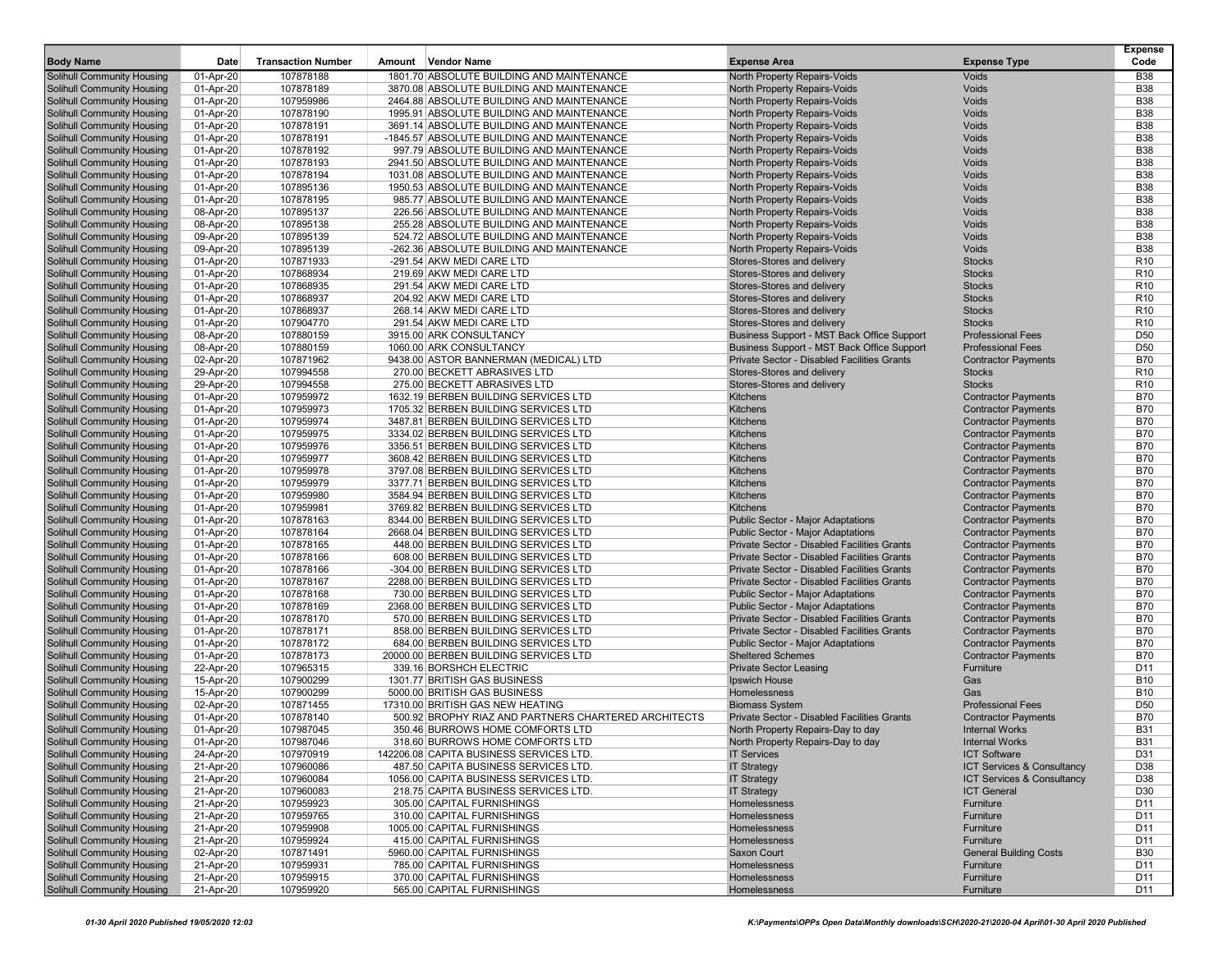| <b>Body Name</b>                                                | Date                   | <b>Transaction Number</b> | Amount Vendor Name                     | <b>Expense Area</b>                                                      | <b>Expense Type</b>                                              | <b>Expense</b><br>Code   |
|-----------------------------------------------------------------|------------------------|---------------------------|----------------------------------------|--------------------------------------------------------------------------|------------------------------------------------------------------|--------------------------|
| <b>Solihull Community Housing</b>                               | 03-Apr-20              | 107873695                 | 1446.90 CHAPMANS ELECTRICAL            | <b>Mechanical &amp; Electrical</b>                                       | <b>Utility Related Works</b>                                     | <b>B34</b>               |
| <b>Solihull Community Housing</b>                               | 03-Apr-20              | 107873407                 | 1478.93 CHAPMANS ELECTRICAL            | <b>Mechanical &amp; Electrical</b>                                       | <b>Utility Related Works</b>                                     | <b>B34</b>               |
| <b>Solihull Community Housing</b>                               | 03-Apr-20              | 107873408                 | 1478.93 CHAPMANS ELECTRICAL            | <b>Mechanical &amp; Electrical</b>                                       | <b>Utility Related Works</b>                                     | <b>B34</b>               |
| <b>Solihull Community Housing</b>                               | 03-Apr-20              | 107873409                 | 1478.93 CHAPMANS ELECTRICAL            | <b>Mechanical &amp; Electrical</b>                                       | <b>Utility Related Works</b>                                     | <b>B34</b>               |
| <b>Solihull Community Housing</b>                               | 03-Apr-20              | 107873410                 | 1478.93 CHAPMANS ELECTRICAL            | <b>Mechanical &amp; Electrical</b>                                       | <b>Utility Related Works</b>                                     | <b>B34</b>               |
| <b>Solihull Community Housing</b>                               | 03-Apr-20              | 107873404                 | 1478.93 CHAPMANS ELECTRICAL            | <b>Mechanical &amp; Electrical</b>                                       | <b>Utility Related Works</b>                                     | <b>B34</b>               |
| <b>Solihull Community Housing</b>                               | 03-Apr-20              | 107873405                 | 1478.93 CHAPMANS ELECTRICAL            | <b>Mechanical &amp; Electrical</b>                                       | <b>Utility Related Works</b>                                     | <b>B34</b>               |
| <b>Solihull Community Housing</b>                               | 03-Apr-20              | 107873406                 | 1478.93 CHAPMANS ELECTRICAL            | <b>Mechanical &amp; Electrical</b>                                       | <b>Utility Related Works</b>                                     | <b>B34</b>               |
| <b>Solihull Community Housing</b>                               | 03-Apr-20              | 107873696                 | 2957.83 CHAPMANS ELECTRICAL            | <b>Mechanical &amp; Electrical</b>                                       | <b>Utility Related Works</b>                                     | <b>B34</b>               |
| <b>Solihull Community Housing</b>                               | 03-Apr-20              | 107873696                 | -1478.90 CHAPMANS ELECTRICAL           | <b>Mechanical &amp; Electrical</b>                                       | <b>Utility Related Works</b>                                     | <b>B34</b>               |
| Solihull Community Housing                                      | 01-Apr-20              | 107981763                 | 1100.00 CONTOUR SHOWERS LTD            | Stores-Stores and delivery                                               | <b>Stocks</b>                                                    | R <sub>10</sub>          |
| <b>Solihull Community Housing</b>                               | 14-Apr-20              | 107969788                 | 1100.00 CONTOUR SHOWERS LTD            | Stores-Stores and delivery                                               | <b>Stocks</b>                                                    | R <sub>10</sub>          |
| <b>Solihull Community Housing</b>                               | 23-Apr-20              | 107981765                 | 1100.00 CONTOUR SHOWERS LTD            | Stores-Stores and delivery                                               | <b>Stocks</b>                                                    | R <sub>10</sub>          |
| Solihull Community Housing                                      | 08-Apr-20              | 107880158                 | 3012.00 D & K HEATING SERVICES LTD     | Pitched Re-roofing                                                       | <b>Contractor Payments</b>                                       | <b>B70</b>               |
| <b>Solihull Community Housing</b>                               | 15-Apr-20              | 107900291                 | 10753.76 Davis Site Security Ltd       | New Build - Cambridge Drive                                              | <b>Contractor Payments</b>                                       | <b>B70</b>               |
| <b>Solihull Community Housing</b>                               | 15-Apr-20              | 107900289                 | 305.20 DMW ENVIRONMENTAL               | North Property Repairs-Day to day                                        | <b>Internal Works</b>                                            | <b>B31</b>               |
| <b>Solihull Community Housing</b>                               | 23-Apr-20              | 107987023                 | 3548.93 DODD GROUP                     | Public Sector - Major Adaptations                                        | <b>Contractor Payments</b>                                       | <b>B70</b>               |
| <b>Solihull Community Housing</b>                               | 26-Apr-20              | 107992775                 | 228.87 DODD GROUP                      | <b>Mechanical &amp; Electrical</b>                                       | <b>Rev Contractor Payments</b>                                   | <b>B71</b>               |
| <b>Solihull Community Housing</b>                               | 26-Apr-20              | 107992780                 | 228.87 DODD GROUP                      | <b>Mechanical &amp; Electrical</b>                                       | <b>Rev Contractor Payments</b>                                   | <b>B71</b>               |
| <b>Solihull Community Housing</b>                               | 26-Apr-20              | 107992781                 | 244.19 DODD GROUP                      | <b>Mechanical &amp; Electrical</b>                                       | <b>Rev Contractor Payments</b>                                   | <b>B71</b>               |
| <b>Solihull Community Housing</b>                               | 26-Apr-20              | 107992817                 | 274.00 DODD GROUP                      | <b>Mechanical &amp; Electrical</b>                                       | <b>Rev Contractor Payments</b>                                   | <b>B71</b>               |
| <b>Solihull Community Housing</b>                               | 26-Apr-20              | 107992818                 | 228.87 DODD GROUP                      | <b>Mechanical &amp; Electrical</b>                                       | <b>Rev Contractor Payments</b>                                   | <b>B71</b>               |
| <b>Solihull Community Housing</b>                               | 26-Apr-20              | 107992825                 | 239.87 DODD GROUP                      | <b>Mechanical &amp; Electrical</b>                                       | <b>Rev Contractor Payments</b>                                   | <b>B71</b>               |
| <b>Solihull Community Housing</b>                               | 26-Apr-20              | 107992837                 | 228.87 DODD GROUP                      | <b>Mechanical &amp; Electrical</b>                                       | <b>Rev Contractor Payments</b>                                   | <b>B71</b>               |
| <b>Solihull Community Housing</b>                               | 26-Apr-20              | 107992898                 | 244.26 DODD GROUP                      | <b>Mechanical &amp; Electrical</b>                                       | <b>Rev Contractor Payments</b>                                   | <b>B71</b>               |
| <b>Solihull Community Housing</b>                               | 26-Apr-20              | 107992909                 | 217.97 DODD GROUP                      | <b>Mechanical &amp; Electrical</b>                                       | <b>Rev Contractor Payments</b>                                   | <b>B71</b>               |
| <b>Solihull Community Housing</b>                               | 26-Apr-20              | 107992911                 | 255.91 DODD GROUP                      | <b>Mechanical &amp; Electrical</b>                                       | <b>Rev Contractor Payments</b>                                   | <b>B71</b>               |
| <b>Solihull Community Housing</b>                               | 26-Apr-20              | 107992916                 | 214.75 DODD GROUP                      | <b>Mechanical &amp; Electrical</b>                                       | <b>Rev Contractor Payments</b>                                   | <b>B71</b>               |
| <b>Solihull Community Housing</b>                               | 26-Apr-20              | 107992917                 | 265.42 DODD GROUP                      | <b>Mechanical &amp; Electrical</b>                                       | <b>Rev Contractor Payments</b>                                   | <b>B71</b>               |
| <b>Solihull Community Housing</b>                               | 26-Apr-20              | 107992918                 | 228.87 DODD GROUP                      | <b>Mechanical &amp; Electrical</b>                                       | <b>Rev Contractor Payments</b>                                   | <b>B71</b>               |
| <b>Solihull Community Housing</b>                               | 26-Apr-20              | 107992923                 | 228.87 DODD GROUP                      | <b>Mechanical &amp; Electrical</b>                                       | <b>Rev Contractor Payments</b>                                   | <b>B71</b>               |
| <b>Solihull Community Housing</b>                               | 26-Apr-20              | 107992931                 | 228.87 DODD GROUP                      | <b>Mechanical &amp; Electrical</b>                                       | <b>Rev Contractor Payments</b>                                   | <b>B71</b>               |
| <b>Solihull Community Housing</b>                               | 26-Apr-20              | 107992934                 | 228.87 DODD GROUP                      | <b>Mechanical &amp; Electrical</b>                                       | <b>Rev Contractor Payments</b>                                   | <b>B71</b>               |
| <b>Solihull Community Housing</b>                               | 26-Apr-20              | 107992943                 | 258.86 DODD GROUP                      | <b>Mechanical &amp; Electrical</b>                                       | <b>Rev Contractor Payments</b>                                   | <b>B71</b>               |
| <b>Solihull Community Housing</b>                               | 26-Apr-20              | 107992953                 | 228.87 DODD GROUP                      | <b>Mechanical &amp; Electrical</b>                                       | <b>Rev Contractor Payments</b>                                   | <b>B71</b>               |
| Solihull Community Housing                                      | 26-Apr-20              | 107993119                 | 244.26 DODD GROUP                      | <b>Mechanical &amp; Electrical</b>                                       | <b>Rev Contractor Payments</b>                                   | <b>B71</b>               |
| <b>Solihull Community Housing</b>                               | 26-Apr-20              | 107993149                 | 232.81 DODD GROUP                      | <b>Mechanical &amp; Electrical</b>                                       | <b>Rev Contractor Payments</b>                                   | <b>B71</b>               |
| <b>Solihull Community Housing</b>                               | 26-Apr-20              | 107993161                 | 232.81 DODD GROUP                      | <b>Mechanical &amp; Electrical</b>                                       | <b>Rev Contractor Payments</b>                                   | <b>B71</b><br><b>B71</b> |
| Solihull Community Housing<br><b>Solihull Community Housing</b> | 26-Apr-20              | 107993172<br>107993177    | 232.81 DODD GROUP<br>218.63 DODD GROUP | <b>Mechanical &amp; Electrical</b><br><b>Mechanical &amp; Electrical</b> | <b>Rev Contractor Payments</b><br><b>Rev Contractor Payments</b> | <b>B71</b>               |
| <b>Solihull Community Housing</b>                               | 26-Apr-20<br>26-Apr-20 | 107993180                 | 258.86 DODD GROUP                      | <b>Mechanical &amp; Electrical</b>                                       | <b>Rev Contractor Payments</b>                                   | <b>B71</b>               |
| <b>Solihull Community Housing</b>                               | 26-Apr-20              | 107993182                 | 257.66 DODD GROUP                      | <b>Mechanical &amp; Electrical</b>                                       | <b>Rev Contractor Payments</b>                                   | <b>B71</b>               |
| <b>Solihull Community Housing</b>                               | 26-Apr-20              | 107993183                 | 258.86 DODD GROUP                      | <b>Mechanical &amp; Electrical</b>                                       | <b>Rev Contractor Payments</b>                                   | <b>B71</b>               |
| <b>Solihull Community Housing</b>                               | 26-Apr-20              | 107993184                 | 232.81 DODD GROUP                      | <b>Mechanical &amp; Electrical</b>                                       | <b>Rev Contractor Payments</b>                                   | <b>B71</b>               |
| <b>Solihull Community Housing</b>                               | 26-Apr-20              | 107993186                 | 240.44 DODD GROUP                      | <b>Mechanical &amp; Electrical</b>                                       | <b>Rev Contractor Payments</b>                                   | <b>B71</b>               |
| <b>Solihull Community Housing</b>                               | 26-Apr-20              | 107993193                 | 232.81 DODD GROUP                      | <b>Mechanical &amp; Electrical</b>                                       | <b>Rev Contractor Payments</b>                                   | <b>B71</b>               |
| <b>Solihull Community Housing</b>                               | 26-Apr-20              | 107993196                 | 232.81 DODD GROUP                      | <b>Mechanical &amp; Electrical</b>                                       | <b>Rev Contractor Payments</b>                                   | <b>B71</b>               |
| <b>Solihull Community Housing</b>                               | 26-Apr-20              | 107993198                 | 275.82 DODD GROUP                      | <b>Mechanical &amp; Electrical</b>                                       | <b>Rev Contractor Payments</b>                                   | <b>B71</b>               |
| <b>Solihull Community Housing</b>                               | 26-Apr-20              | 107993204                 | 255.50 DODD GROUP                      | <b>Mechanical &amp; Electrical</b>                                       | <b>Rev Contractor Payments</b>                                   | <b>B71</b>               |
| <b>Solihull Community Housing</b>                               | 26-Apr-20              | 107993205                 | 217.97 DODD GROUP                      | <b>Mechanical &amp; Electrical</b>                                       | <b>Rev Contractor Payments</b>                                   | <b>B71</b>               |
| <b>Solihull Community Housing</b>                               | 26-Apr-20              | 107993223                 | 285.20 DODD GROUP                      | <b>Public Sector - Major Adaptations</b>                                 | <b>Contractor Payments</b>                                       | <b>B70</b>               |
| <b>Solihull Community Housing</b>                               | 26-Apr-20              | 107993297                 | 232.81 DODD GROUP                      | <b>Mechanical &amp; Electrical</b>                                       | <b>Rev Contractor Payments</b>                                   | <b>B71</b>               |
| Solihull Community Housing                                      | 26-Apr-20              | 107993302                 | 232.81 DODD GROUP                      | <b>Mechanical &amp; Electrical</b>                                       | <b>Rev Contractor Payments</b>                                   | <b>B71</b>               |
| <b>Solihull Community Housing</b>                               | 26-Apr-20              | 107993308                 | 210.67 DODD GROUP                      | <b>Mechanical &amp; Electrical</b>                                       | <b>Rev Contractor Payments</b>                                   | <b>B71</b>               |
| <b>Solihull Community Housing</b>                               | 26-Apr-20              | 107993311                 | 264.50 DODD GROUP                      | Mechanical & Electrical                                                  | Rev Contractor Payments                                          | <b>B71</b>               |
| <b>Solihull Community Housing</b>                               | 26-Apr-20              | 107993317                 | 232.81 DODD GROUP                      | <b>Mechanical &amp; Electrical</b>                                       | <b>Rev Contractor Payments</b>                                   | <b>B71</b>               |
| <b>Solihull Community Housing</b>                               | 26-Apr-20              | 107993319                 | 225.48 DODD GROUP                      | Mechanical & Electrical                                                  | <b>Rev Contractor Payments</b>                                   | <b>B71</b>               |
| <b>Solihull Community Housing</b>                               | 26-Apr-20              | 107993321                 | 232.81 DODD GROUP                      | Mechanical & Electrical                                                  | <b>Rev Contractor Payments</b>                                   | <b>B71</b>               |
| <b>Solihull Community Housing</b>                               | 26-Apr-20              | 107993382                 | 260.71 DODD GROUP                      | Mechanical & Electrical                                                  | <b>Rev Contractor Payments</b>                                   | <b>B71</b>               |
| <b>Solihull Community Housing</b>                               | 26-Apr-20              | 107993407                 | 223.87 DODD GROUP                      | <b>Mechanical &amp; Electrical</b>                                       | <b>Rev Contractor Payments</b>                                   | <b>B71</b>               |
| <b>Solihull Community Housing</b>                               | 26-Apr-20              | 107993808                 | 242.44 DODD GROUP                      | North Property Repairs-Voids                                             | Voids                                                            | <b>B38</b>               |
| <b>Solihull Community Housing</b>                               | 26-Apr-20              | 107993837                 | 277.90 DODD GROUP                      | North Property Repairs-Voids                                             | Voids                                                            | <b>B38</b>               |
| <b>Solihull Community Housing</b>                               | 26-Apr-20              | 107993493                 | 379.97 DODD GROUP                      | North Property Repairs-Voids                                             | Voids                                                            | <b>B38</b>               |
| <b>Solihull Community Housing</b>                               | 26-Apr-20              | 107993509                 | 253.58 DODD GROUP                      | North Property Repairs-Voids                                             | Voids                                                            | <b>B38</b>               |
| <b>Solihull Community Housing</b>                               | 26-Apr-20              | 107993861                 | 246.08 DODD GROUP                      | North Property Repairs-Voids                                             | Voids                                                            | <b>B38</b>               |
| <b>Solihull Community Housing</b>                               | 26-Apr-20              | 107993527                 | 232.31 DODD GROUP                      | North Property Repairs-Voids                                             | Voids                                                            | <b>B38</b>               |
| <b>Solihull Community Housing</b>                               | 26-Apr-20              | 107993529                 | 350.05 DODD GROUP                      | North Property Repairs-Voids                                             | Voids                                                            | <b>B38</b>               |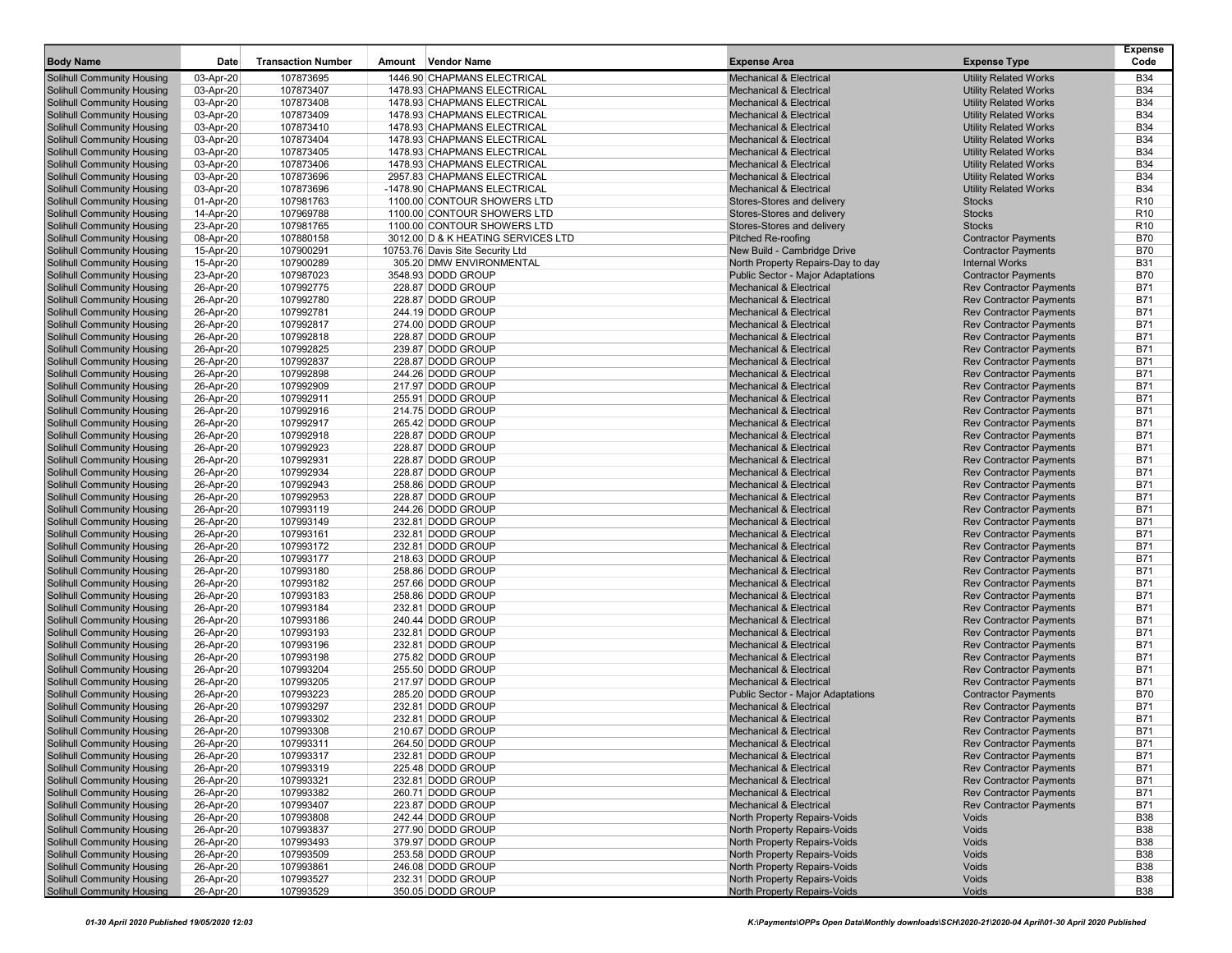| <b>Body Name</b>                                                | Date                   | <b>Transaction Number</b> | Amount Vendor Name                      | <b>Expense Area</b>                                         | <b>Expense Type</b>                                            | <b>Expense</b><br>Code   |
|-----------------------------------------------------------------|------------------------|---------------------------|-----------------------------------------|-------------------------------------------------------------|----------------------------------------------------------------|--------------------------|
| Solihull Community Housing                                      | 26-Apr-20              | 107993550                 | 334.44 DODD GROUP                       | North Property Repairs-Voids                                | Voids                                                          | <b>B38</b>               |
| Solihull Community Housing                                      | 26-Apr-20              | 107993551                 | 262.64 DODD GROUP                       | North Property Repairs-Voids                                | Voids                                                          | <b>B38</b>               |
| Solihull Community Housing                                      | 26-Apr-20              | 107993635                 | 241.23 DODD GROUP                       | <b>Electrical Improvement Works</b>                         | <b>Contractor Payments</b>                                     | <b>B70</b>               |
| <b>Solihull Community Housing</b>                               | 26-Apr-20              | 107993636                 | 241.23 DODD GROUP                       | <b>Electrical Improvement Works</b>                         | <b>Contractor Payments</b>                                     | <b>B70</b>               |
| Solihull Community Housing                                      | 26-Apr-20              | 107993648                 | 241.23 DODD GROUP                       | <b>Electrical Improvement Works</b>                         | <b>Contractor Payments</b>                                     | <b>B70</b>               |
| Solihull Community Housing                                      | 26-Apr-20              | 107993947                 | 241.23 DODD GROUP                       | <b>Electrical Improvement Works</b>                         | <b>Contractor Payments</b>                                     | <b>B70</b>               |
| Solihull Community Housing                                      | 27-Apr-20              | 107993698                 | 3529.13 DODD GROUP                      | Gas Warm Air/B'boiler/Storage Heater                        | <b>Contractor Payments</b>                                     | <b>B70</b>               |
| <b>Solihull Community Housing</b>                               | 01-Apr-20              | 107877653                 | 561.80 DODD GROUP                       | <b>Biomass System</b>                                       | Biomass HIU & Plant                                            | <b>B48</b>               |
| Solihull Community Housing                                      | 01-Apr-20              | 107877654                 | 626.52 DODD GROUP                       | <b>Biomass System</b>                                       | Biomass HIU & Plant                                            | <b>B48</b>               |
| Solihull Community Housing                                      | 01-Apr-20              | 107877657                 | 570.74 DODD GROUP<br>237.79 DODD GROUP  | <b>Biomass System</b><br><b>Mechanical &amp; Electrical</b> | Biomass HIU & Plant                                            | <b>B48</b><br><b>B34</b> |
| <b>Solihull Community Housing</b><br>Solihull Community Housing | 01-Apr-20<br>01-Apr-20 | 107959767<br>107877658    | 4722.39 DODD GROUP                      | <b>Mechanical &amp; Electrical</b>                          | <b>Utility Related Works</b><br><b>Rev Contractor Payments</b> | <b>B71</b>               |
| Solihull Community Housing                                      | 01-Apr-20              | 107877659                 | 1173.90 DODD GROUP                      | <b>Biomass System</b>                                       | Biomass HIU & Plant                                            | <b>B48</b>               |
| Solihull Community Housing                                      | 01-Apr-20              | 107877660                 | 997.41 DODD GROUP                       | <b>Biomass System</b>                                       | Biomass HIU & Plant                                            | <b>B48</b>               |
| Solihull Community Housing                                      | 01-Apr-20              | 107877661                 | 2264.99 DODD GROUP                      | <b>Biomass System</b>                                       | Biomass HIU & Plant                                            | <b>B48</b>               |
| Solihull Community Housing                                      | 01-Apr-20              | 107877662                 | 2918.87 DODD GROUP                      | <b>Biomass System</b>                                       | Biomass HIU & Plant                                            | <b>B48</b>               |
| Solihull Community Housing                                      | 01-Apr-20              | 107877663                 | 2160.76 DODD GROUP                      | <b>Biomass System</b>                                       | Biomass HIU & Plant                                            | <b>B48</b>               |
| Solihull Community Housing                                      | 01-Apr-20              | 107877664                 | 2820.07 DODD GROUP                      | <b>Biomass System</b>                                       | Biomass HIU & Plant                                            | <b>B48</b>               |
| Solihull Community Housing                                      | 01-Apr-20              | 107877665                 | 841.28 DODD GROUP                       | <b>Biomass System</b>                                       | Biomass HIU & Plant                                            | <b>B48</b>               |
| Solihull Community Housing                                      | 01-Apr-20              | 107877666                 | 317.56 DODD GROUP                       | <b>Biomass System</b>                                       | Biomass HIU & Plant                                            | <b>B48</b>               |
| <b>Solihull Community Housing</b>                               | 01-Apr-20              | 107877667                 | 3400.67 DODD GROUP                      | <b>Biomass System</b>                                       | Biomass HIU & Plant                                            | <b>B48</b>               |
| Solihull Community Housing                                      | 01-Apr-20              | 107877668                 | 707.92 DODD GROUP                       | <b>Biomass System</b>                                       | Biomass HIU & Plant                                            | <b>B48</b>               |
| Solihull Community Housing                                      | 01-Apr-20              | 107877672                 | 2018.54 DODD GROUP                      | <b>Biomass System</b>                                       | Biomass HIU & Plant                                            | <b>B48</b>               |
| Solihull Community Housing                                      | 01-Apr-20              | 107877673                 | 1548.72 DODD GROUP                      | <b>Biomass System</b>                                       | Biomass HIU & Plant                                            | <b>B48</b>               |
| Solihull Community Housing                                      | 01-Apr-20              | 107877674                 | 767.55 DODD GROUP                       | <b>Biomass System</b>                                       | Biomass HIU & Plant                                            | <b>B48</b>               |
| Solihull Community Housing                                      | 01-Apr-20              | 107877676                 | 225.75 DODD GROUP                       | <b>Biomass System</b>                                       | Biomass HIU & Plant                                            | <b>B48</b>               |
| Solihull Community Housing                                      | 01-Apr-20              | 107877677                 | 564.38 DODD GROUP                       | <b>Biomass System</b>                                       | Biomass HIU & Plant                                            | <b>B48</b>               |
| Solihull Community Housing                                      | 01-Apr-20              | 107877678                 | 1939.84 DODD GROUP                      | <b>Biomass System</b>                                       | Biomass HIU & Plant                                            | <b>B48</b>               |
| Solihull Community Housing                                      | 01-Apr-20              | 107877679                 | 1548.72 DODD GROUP                      | <b>Biomass System</b>                                       | Biomass HIU & Plant                                            | <b>B48</b>               |
| Solihull Community Housing<br>Solihull Community Housing        | 01-Apr-20              | 107877680                 | 564.38 DODD GROUP                       | <b>Biomass System</b>                                       | Biomass HIU & Plant                                            | <b>B48</b><br><b>B48</b> |
| Solihull Community Housing                                      | 01-Apr-20              | 107877682<br>107877684    | 1921.42 DODD GROUP<br>274.51 DODD GROUP | <b>Biomass System</b><br><b>Biomass System</b>              | Biomass HIU & Plant<br>Biomass HIU & Plant                     | <b>B48</b>               |
| <b>Solihull Community Housing</b>                               | 01-Apr-20<br>01-Apr-20 | 107877685                 | 328.72 DODD GROUP                       | <b>Biomass System</b>                                       | Biomass HIU & Plant                                            | <b>B48</b>               |
| Solihull Community Housing                                      | 01-Apr-20              | 107877688                 | 530.11 DODD GROUP                       | <b>Biomass System</b>                                       | Biomass HIU & Plant                                            | <b>B48</b>               |
| Solihull Community Housing                                      | 01-Apr-20              | 107878134                 | 3509.78 DODD GROUP                      | Public Sector - Major Adaptations                           | <b>Contractor Payments</b>                                     | <b>B70</b>               |
| <b>Solihull Community Housing</b>                               | 01-Apr-20              | 107878135                 | 3702.82 DODD GROUP                      | <b>Public Sector - Major Adaptations</b>                    | <b>Contractor Payments</b>                                     | <b>B70</b>               |
| Solihull Community Housing                                      | 01-Apr-20              | 107959937                 | 3668.35 DODD GROUP                      | Private Sector - Disabled Facilities Grants                 | <b>Contractor Payments</b>                                     | <b>B70</b>               |
| Solihull Community Housing                                      | 01-Apr-20              | 107878136                 | 3870.34 DODD GROUP                      | Public Sector - Major Adaptations                           | <b>Contractor Payments</b>                                     | <b>B70</b>               |
| Solihull Community Housing                                      | 01-Apr-20              | 107959938                 | 4587.15 DODD GROUP                      | Private Sector - Disabled Facilities Grants                 | <b>Contractor Payments</b>                                     | <b>B70</b>               |
| Solihull Community Housing                                      | 01-Apr-20              | 107878137                 | 4055.36 DODD GROUP                      | Private Sector - Disabled Facilities Grants                 | <b>Contractor Payments</b>                                     | <b>B70</b>               |
| Solihull Community Housing                                      | 01-Apr-20              | 107959939                 | 4394.70 DODD GROUP                      | Private Sector - Disabled Facilities Grants                 | <b>Contractor Payments</b>                                     | <b>B70</b>               |
| <b>Solihull Community Housing</b>                               | 01-Apr-20              | 107878138                 | 3572.05 DODD GROUP                      | Private Sector - Disabled Facilities Grants                 | <b>Contractor Payments</b>                                     | <b>B70</b>               |
| Solihull Community Housing                                      | 01-Apr-20              | 107878139                 | 4146.31 DODD GROUP                      | Public Sector - Major Adaptations                           | <b>Contractor Payments</b>                                     | <b>B70</b>               |
| <b>Solihull Community Housing</b>                               | 01-Apr-20              | 107966763                 | 1947.71 DODD GROUP                      | <b>Mechanical &amp; Electrical</b>                          | <b>Rev Contractor Payments</b>                                 | <b>B71</b>               |
| Solihull Community Housing                                      | 01-Apr-20              | 107869771                 | 667.81 DODD GROUP                       | <b>Biomass System</b>                                       | Biomass HIU & Plant                                            | <b>B48</b>               |
| Solihull Community Housing                                      | 01-Apr-20              | 107869772                 | 590.31 DODD GROUP                       | <b>Biomass System</b>                                       | Biomass HIU & Plant                                            | <b>B48</b>               |
| <b>Solihull Community Housing</b>                               | 01-Apr-20              | 107869773                 | 651.26 DODD GROUP                       | <b>Biomass System</b>                                       | Biomass HIU & Plant                                            | <b>B48</b>               |
| Solihull Community Housing                                      | 01-Apr-20              | 107869775                 | 570.74 DODD GROUP                       | <b>Biomass System</b>                                       | Biomass HIU & Plant                                            | <b>B48</b><br><b>B48</b> |
| Solihull Community Housing<br>Solihull Community Housing        | 01-Apr-20<br>01-Apr-20 | 107869777<br>107869778    | 621.53 DODD GROUP<br>570.74 DODD GROUP  | <b>Biomass System</b><br><b>Biomass System</b>              | Biomass HIU & Plant<br>Biomass HIU & Plant                     | <b>B48</b>               |
| Solihull Community Housing                                      | 01-Apr-20              | 107869779                 | 590.31 DODD GROUP                       | <b>Biomass System</b>                                       | Biomass HIU & Plant                                            | <b>B48</b>               |
| <b>Solihull Community Housing</b>                               | 01-Apr-20              | 107869780                 | 594.67 DODD GROUP                       | <b>Biomass System</b>                                       | Biomass HIU & Plant                                            | <b>B48</b>               |
| Solihull Community Housing                                      | 01-Apr-20              | 107966764                 | 538.44 DODD GROUP                       | Low Rise - Envelope Programme                               | <b>Contractor Payments</b>                                     | <b>B70</b>               |
| Solihull Community Housing                                      | 01-Apr-20              | 107966765                 | 504.66 DODD GROUP                       | Low Rise - Envelope Programme                               | <b>Contractor Payments</b>                                     | <b>B70</b>               |
| Solihull Community Housing                                      | 01-Apr-20              | 107877694                 | 231.98 DODD GROUP                       | <b>Biomass System</b>                                       | Biomass HIU & Plant                                            | <b>B48</b>               |
| Solihull Community Housing                                      | 01-Apr-20              | 107877695                 | 231.98 DODD GROUP                       | <b>Biomass System</b>                                       | Biomass HIU & Plant                                            | <b>B48</b>               |
| Solihull Community Housing                                      | 01-Apr-20              | 107869784                 | 3335.65 DODD GROUP                      | <b>Biomass Plant Replacement</b>                            | <b>Contractor Payments</b>                                     | <b>B70</b>               |
| Solihull Community Housing                                      | 01-Apr-20              | 107877696                 | 51428.17 DODD GROUP                     | <b>Electrical Sub Mains</b>                                 | <b>Contractor Payments</b>                                     | <b>B70</b>               |
| Solihull Community Housing                                      | 01-Apr-20              | 107959940                 | 3720.75 DODD GROUP                      | Private Sector - Disabled Facilities Grants                 | <b>Contractor Payments</b>                                     | <b>B70</b>               |
| Solihull Community Housing                                      | 01-Apr-20              | 107959941                 | 3750.36 DODD GROUP                      | Private Sector - Disabled Facilities Grants                 | <b>Contractor Payments</b>                                     | <b>B70</b>               |
| Solihull Community Housing                                      | 01-Apr-20              | 107959942                 | 4170.24 DODD GROUP                      | Private Sector - Disabled Facilities Grants                 | <b>Contractor Payments</b>                                     | <b>B70</b>               |
| Solihull Community Housing                                      | 02-Apr-20              | 107870220                 | 272.03 DODD GROUP                       | <b>Mechanical &amp; Electrical</b>                          | <b>Other Building Costs</b>                                    | <b>B39</b>               |
| Solihull Community Housing                                      | 02-Apr-20              | 107870221                 | 272.03 DODD GROUP                       | <b>Mechanical &amp; Electrical</b>                          | <b>Other Building Costs</b>                                    | <b>B39</b>               |
| Solihull Community Housing                                      | 01-Apr-20              | 107868908                 | 19.56 DOORFIT PRODUCTS LTD              | Stores-Stores and delivery                                  | <b>Stocks</b>                                                  | R <sub>10</sub>          |
| Solihull Community Housing                                      | 01-Apr-20              | 107868908                 | 40.40 DOORFIT PRODUCTS LTD              | Stores-Stores and delivery                                  | <b>Stocks</b>                                                  | R <sub>10</sub>          |
| Solihull Community Housing                                      | 01-Apr-20              | 107868908                 | 239.90 DOORFIT PRODUCTS LTD             | Stores-Stores and delivery                                  | <b>Stocks</b>                                                  | R <sub>10</sub>          |
| Solihull Community Housing                                      | 01-Apr-20              | 107880118                 | 108.69 DOORFIT PRODUCTS LTD             | Stores-Stores and delivery                                  | <b>Stocks</b>                                                  | R <sub>10</sub>          |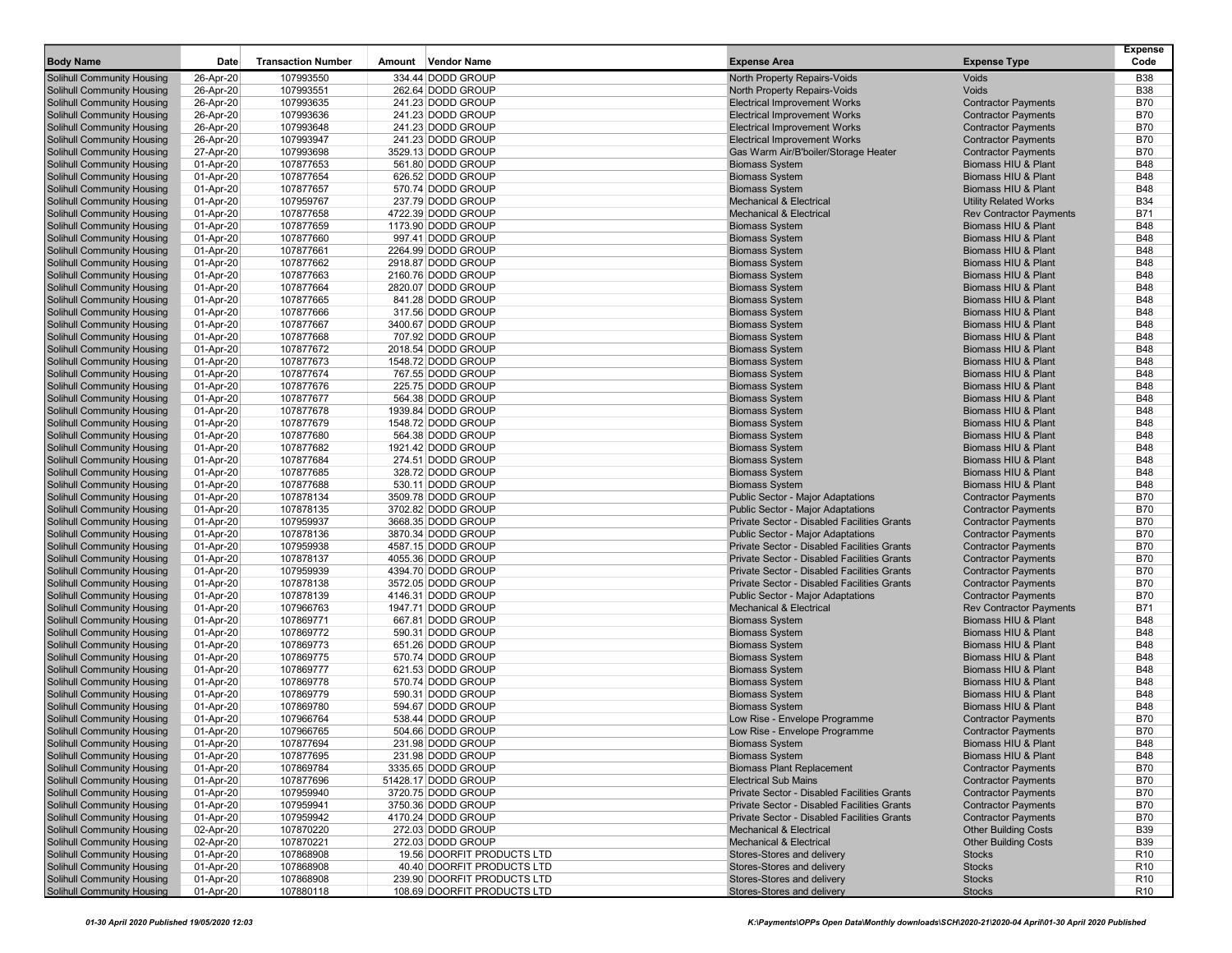| <b>Body Name</b>                                                       | Date                   | <b>Transaction Number</b> | Vendor Name<br>Amount                                    | <b>Expense Area</b>                                      | <b>Expense Type</b>            | <b>Expense</b><br>Code             |
|------------------------------------------------------------------------|------------------------|---------------------------|----------------------------------------------------------|----------------------------------------------------------|--------------------------------|------------------------------------|
| <b>Solihull Community Housing</b>                                      | 01-Apr-20              | 107880118                 | 16.75 DOORFIT PRODUCTS LTD                               | Stores-Stores and delivery                               | <b>Stocks</b>                  | R <sub>10</sub>                    |
| <b>Solihull Community Housing</b>                                      | 01-Apr-20              | 107880118                 | 17.00 DOORFIT PRODUCTS LTD                               | Stores-Stores and delivery                               | <b>Stocks</b>                  | R <sub>10</sub>                    |
| <b>Solihull Community Housing</b>                                      | 01-Apr-20              | 107880118                 | 81.50 DOORFIT PRODUCTS LTD                               | Stores-Stores and delivery                               | <b>Stocks</b>                  | R <sub>10</sub>                    |
| <b>Solihull Community Housing</b>                                      | 01-Apr-20              | 107880119                 | 447.60 DOORFIT PRODUCTS LTD                              | Stores-Stores and delivery                               | <b>Stocks</b>                  | R <sub>10</sub>                    |
| <b>Solihull Community Housing</b>                                      | 01-Apr-20              | 107880121                 | 28.35 DOORFIT PRODUCTS LTD                               | Stores-Stores and delivery                               | <b>Stocks</b>                  | R <sub>10</sub>                    |
| <b>Solihull Community Housing</b>                                      | 01-Apr-20              | 107880121                 | 108.69 DOORFIT PRODUCTS LTD                              | Stores-Stores and delivery                               | <b>Stocks</b>                  | R <sub>10</sub>                    |
| <b>Solihull Community Housing</b>                                      | 01-Apr-20              | 107880121                 | 239.90 DOORFIT PRODUCTS LTD                              | Stores-Stores and delivery                               | <b>Stocks</b>                  | R <sub>10</sub>                    |
| <b>Solihull Community Housing</b>                                      | 01-Apr-20              | 107880122                 | 391.00 DOORFIT PRODUCTS LTD                              | Stores-Stores and delivery                               | <b>Stocks</b>                  | R <sub>10</sub>                    |
| <b>Solihull Community Housing</b>                                      | 01-Apr-20              | 107880123                 | 48.90 DOORFIT PRODUCTS LTD                               | Stores-Stores and delivery                               | <b>Stocks</b>                  | R <sub>10</sub>                    |
| <b>Solihull Community Housing</b>                                      | 01-Apr-20              | 107880123                 | 90.00 DOORFIT PRODUCTS LTD                               | Stores-Stores and delivery                               | <b>Stocks</b>                  | R <sub>10</sub>                    |
| <b>Solihull Community Housing</b><br><b>Solihull Community Housing</b> | 01-Apr-20<br>01-Apr-20 | 107880123<br>107880123    | 52.30 DOORFIT PRODUCTS LTD<br>76.60 DOORFIT PRODUCTS LTD | Stores-Stores and delivery<br>Stores-Stores and delivery | <b>Stocks</b><br><b>Stocks</b> | R <sub>10</sub><br>R <sub>10</sub> |
| <b>Solihull Community Housing</b>                                      | 01-Apr-20              | 107880123                 | 100.20 DOORFIT PRODUCTS LTD                              | Stores-Stores and delivery                               | <b>Stocks</b>                  | R <sub>10</sub>                    |
| <b>Solihull Community Housing</b>                                      | 01-Apr-20              | 107880123                 | 40.40 DOORFIT PRODUCTS LTD                               | Stores-Stores and delivery                               | <b>Stocks</b>                  | R <sub>10</sub>                    |
| <b>Solihull Community Housing</b>                                      | 01-Apr-20              | 107880123                 | 27.25 DOORFIT PRODUCTS LTD                               | Stores-Stores and delivery                               | <b>Stocks</b>                  | R <sub>10</sub>                    |
| <b>Solihull Community Housing</b>                                      | 01-Apr-20              | 107868914                 | 29.90 DOORFIT PRODUCTS LTD                               | Stores-Stores and delivery                               | <b>Stocks</b>                  | R <sub>10</sub>                    |
| <b>Solihull Community Housing</b>                                      | 01-Apr-20              | 107868914                 | 29.90 DOORFIT PRODUCTS LTD                               | Stores-Stores and delivery                               | <b>Stocks</b>                  | R <sub>10</sub>                    |
| <b>Solihull Community Housing</b>                                      | 01-Apr-20              | 107868914                 | 12.30 DOORFIT PRODUCTS LTD                               | Stores-Stores and delivery                               | <b>Stocks</b>                  | R <sub>10</sub>                    |
| <b>Solihull Community Housing</b>                                      | 01-Apr-20              | 107868914                 | 16.75 DOORFIT PRODUCTS LTD                               | Stores-Stores and delivery                               | <b>Stocks</b>                  | R <sub>10</sub>                    |
| Solihull Community Housing                                             | 01-Apr-20              | 107868914                 | 239.90 DOORFIT PRODUCTS LTD                              | Stores-Stores and delivery                               | <b>Stocks</b>                  | R <sub>10</sub>                    |
| <b>Solihull Community Housing</b>                                      | 01-Apr-20              | 107880125                 | 29.90 DOORFIT PRODUCTS LTD                               | Stores-Stores and delivery                               | <b>Stocks</b>                  | R <sub>10</sub>                    |
| <b>Solihull Community Housing</b>                                      | 01-Apr-20              | 107880125                 | 29.90 DOORFIT PRODUCTS LTD                               | Stores-Stores and delivery                               | <b>Stocks</b>                  | R <sub>10</sub>                    |
| <b>Solihull Community Housing</b>                                      | 01-Apr-20              | 107880125                 | 12.30 DOORFIT PRODUCTS LTD                               | Stores-Stores and delivery                               | <b>Stocks</b>                  | R <sub>10</sub>                    |
| <b>Solihull Community Housing</b>                                      | 01-Apr-20              | 107880125                 | 12.80 DOORFIT PRODUCTS LTD                               | Stores-Stores and delivery                               | <b>Stocks</b>                  | R <sub>10</sub>                    |
| <b>Solihull Community Housing</b>                                      | 01-Apr-20              | 107880125                 | 20.25 DOORFIT PRODUCTS LTD                               | Stores-Stores and delivery                               | <b>Stocks</b>                  | R <sub>10</sub>                    |
| <b>Solihull Community Housing</b>                                      | 01-Apr-20              | 107880125                 | 38.65 DOORFIT PRODUCTS LTD<br>23.70 DOORFIT PRODUCTS LTD | Stores-Stores and delivery                               | <b>Stocks</b>                  | R <sub>10</sub>                    |
| <b>Solihull Community Housing</b><br><b>Solihull Community Housing</b> | 01-Apr-20              | 107880125                 | 25.00 DOORFIT PRODUCTS LTD                               | Stores-Stores and delivery                               | <b>Stocks</b><br><b>Stocks</b> | R <sub>10</sub><br>R <sub>10</sub> |
| <b>Solihull Community Housing</b>                                      | 01-Apr-20<br>01-Apr-20 | 107880125<br>107880125    | 23.70 DOORFIT PRODUCTS LTD                               | Stores-Stores and delivery<br>Stores-Stores and delivery | <b>Stocks</b>                  | R <sub>10</sub>                    |
| <b>Solihull Community Housing</b>                                      | 01-Apr-20              | 107880125                 | 52.30 DOORFIT PRODUCTS LTD                               | Stores-Stores and delivery                               | <b>Stocks</b>                  | R <sub>10</sub>                    |
| <b>Solihull Community Housing</b>                                      | 01-Apr-20              | 107880125                 | 40.40 DOORFIT PRODUCTS LTD                               | Stores-Stores and delivery                               | <b>Stocks</b>                  | R <sub>10</sub>                    |
| <b>Solihull Community Housing</b>                                      | 01-Apr-20              | 107880125                 | 42.70 DOORFIT PRODUCTS LTD                               | Stores-Stores and delivery                               | <b>Stocks</b>                  | R <sub>10</sub>                    |
| <b>Solihull Community Housing</b>                                      | 01-Apr-20              | 107880125                 | 94.80 DOORFIT PRODUCTS LTD                               | Stores-Stores and delivery                               | <b>Stocks</b>                  | R <sub>10</sub>                    |
| <b>Solihull Community Housing</b>                                      | 01-Apr-20              | 107880125                 | 57.50 DOORFIT PRODUCTS LTD                               | Stores-Stores and delivery                               | <b>Stocks</b>                  | R <sub>10</sub>                    |
| <b>Solihull Community Housing</b>                                      | 01-Apr-20              | 107880125                 | 29.56 DOORFIT PRODUCTS LTD                               | Stores-Stores and delivery                               | <b>Stocks</b>                  | R <sub>10</sub>                    |
| <b>Solihull Community Housing</b>                                      | 01-Apr-20              | 107880125                 | 130.20 DOORFIT PRODUCTS LTD                              | Stores-Stores and delivery                               | <b>Stocks</b>                  | R <sub>10</sub>                    |
| <b>Solihull Community Housing</b>                                      | 01-Apr-20              | 107880125                 | 362.30 DOORFIT PRODUCTS LTD                              | Stores-Stores and delivery                               | <b>Stocks</b>                  | R <sub>10</sub>                    |
| <b>Solihull Community Housing</b>                                      | 01-Apr-20              | 107880125                 | 302.20 DOORFIT PRODUCTS LTD                              | Stores-Stores and delivery                               | <b>Stocks</b>                  | R <sub>10</sub>                    |
| <b>Solihull Community Housing</b>                                      | 01-Apr-20              | 107880125                 | 292.95 DOORFIT PRODUCTS LTD                              | Stores-Stores and delivery                               | <b>Stocks</b>                  | R <sub>10</sub>                    |
| <b>Solihull Community Housing</b>                                      | 01-Apr-20              | 107880125                 | 144.92 DOORFIT PRODUCTS LTD                              | Stores-Stores and delivery                               | <b>Stocks</b>                  | R <sub>10</sub><br>R <sub>10</sub> |
| <b>Solihull Community Housing</b><br><b>Solihull Community Housing</b> | 01-Apr-20<br>01-Apr-20 | 107880125<br>107880125    | 33.50 DOORFIT PRODUCTS LTD<br>6.50 DOORFIT PRODUCTS LTD  | Stores-Stores and delivery<br>Stores-Stores and delivery | <b>Stocks</b><br><b>Stocks</b> | R <sub>10</sub>                    |
| <b>Solihull Community Housing</b>                                      | 01-Apr-20              | 107880125                 | 176.50 DOORFIT PRODUCTS LTD                              | Stores-Stores and delivery                               | <b>Stocks</b>                  | R <sub>10</sub>                    |
| <b>Solihull Community Housing</b>                                      | 01-Apr-20              | 107880126                 | 13.00 DOORFIT PRODUCTS LTD                               | Stores-Stores and delivery                               | <b>Stocks</b>                  | R <sub>10</sub>                    |
| Solihull Community Housing                                             | 01-Apr-20              | 107880126                 | 87.50 DOORFIT PRODUCTS LTD                               | Stores-Stores and delivery                               | <b>Stocks</b>                  | R <sub>10</sub>                    |
| <b>Solihull Community Housing</b>                                      | 01-Apr-20              | 107880126                 | 33.25 DOORFIT PRODUCTS LTD                               | Stores-Stores and delivery                               | <b>Stocks</b>                  | R <sub>10</sub>                    |
| <b>Solihull Community Housing</b>                                      | 01-Apr-20              | 107880126                 | 23.19 DOORFIT PRODUCTS LTD                               | Stores-Stores and delivery                               | <b>Stocks</b>                  | R <sub>10</sub>                    |
| <b>Solihull Community Housing</b>                                      | 01-Apr-20              | 107880126                 | 90.00 DOORFIT PRODUCTS LTD                               | Stores-Stores and delivery                               | <b>Stocks</b>                  | R <sub>10</sub>                    |
| <b>Solihull Community Housing</b>                                      | 01-Apr-20              | 107880126                 | 23.70 DOORFIT PRODUCTS LTD                               | Stores-Stores and delivery                               | <b>Stocks</b>                  | R <sub>10</sub>                    |
| <b>Solihull Community Housing</b>                                      | 01-Apr-20              | 107880126                 | 52.30 DOORFIT PRODUCTS LTD                               | Stores-Stores and delivery                               | <b>Stocks</b>                  | R <sub>10</sub>                    |
| <b>Solihull Community Housing</b>                                      | 01-Apr-20              | 107880126                 | 76.60 DOORFIT PRODUCTS LTD                               | Stores-Stores and delivery                               | <b>Stocks</b>                  | R <sub>10</sub>                    |
| <b>Solihull Community Housing</b>                                      | 01-Apr-20              | 107880126                 | 100.20 DOORFIT PRODUCTS LTD                              | Stores-Stores and delivery                               | <b>Stocks</b>                  | R <sub>10</sub>                    |
| <b>Solihull Community Housing</b>                                      | 01-Apr-20              | 107880126                 | 40.40 DOORFIT PRODUCTS LTD                               | Stores-Stores and delivery                               | <b>Stocks</b>                  | R <sub>10</sub>                    |
| <b>Solihull Community Housing</b><br>Solihull Community Housing        | 01-Apr-20              | 107880126                 | 42.70 DOORFIT PRODUCTS LTD                               | Stores-Stores and delivery                               | <b>Stocks</b>                  | R <sub>10</sub>                    |
| <b>Solihull Community Housing</b>                                      | 01-Apr-20<br>01-Apr-20 | 107880126<br>107880126    | 94.80 DOORFIT PRODUCTS LTD<br>34.50 DOORFIT PRODUCTS LTD | Stores-Stores and delivery<br>Stores-Stores and delivery | <b>Stocks</b><br><b>Stocks</b> | R <sub>10</sub><br>R <sub>10</sub> |
| <b>Solihull Community Housing</b>                                      | 01-Apr-20              | 107880126                 | 44.34 DOORFIT PRODUCTS LTD                               | Stores-Stores and delivery                               | <b>Stocks</b>                  | R <sub>10</sub>                    |
| <b>Solihull Community Housing</b>                                      | 01-Apr-20              | 107880126                 | 13.50 DOORFIT PRODUCTS LTD                               | Stores-Stores and delivery                               | <b>Stocks</b>                  | R <sub>10</sub>                    |
| <b>Solihull Community Housing</b>                                      | 01-Apr-20              | 107880126                 | 15.00 DOORFIT PRODUCTS LTD                               | Stores-Stores and delivery                               | <b>Stocks</b>                  | R <sub>10</sub>                    |
| <b>Solihull Community Housing</b>                                      | 01-Apr-20              | 107880126                 | 162.75 DOORFIT PRODUCTS LTD                              | Stores-Stores and delivery                               | <b>Stocks</b>                  | R <sub>10</sub>                    |
| <b>Solihull Community Housing</b>                                      | 01-Apr-20              | 107880126                 | 108.69 DOORFIT PRODUCTS LTD                              | Stores-Stores and delivery                               | <b>Stocks</b>                  | R <sub>10</sub>                    |
| <b>Solihull Community Housing</b>                                      | 01-Apr-20              | 107880126                 | 60.44 DOORFIT PRODUCTS LTD                               | Stores-Stores and delivery                               | <b>Stocks</b>                  | R <sub>10</sub>                    |
| <b>Solihull Community Housing</b>                                      | 01-Apr-20              | 107880126                 | 162.75 DOORFIT PRODUCTS LTD                              | Stores-Stores and delivery                               | <b>Stocks</b>                  | R <sub>10</sub>                    |
| <b>Solihull Community Housing</b>                                      | 01-Apr-20              | 107880126                 | 108.69 DOORFIT PRODUCTS LTD                              | Stores-Stores and delivery                               | <b>Stocks</b>                  | R <sub>10</sub>                    |
| <b>Solihull Community Housing</b>                                      | 01-Apr-20              | 107880126                 | 6.50 DOORFIT PRODUCTS LTD                                | Stores-Stores and delivery                               | <b>Stocks</b>                  | R <sub>10</sub>                    |
| <b>Solihull Community Housing</b>                                      | 01-Apr-20              | 107880126                 | 239.90 DOORFIT PRODUCTS LTD                              | Stores-Stores and delivery                               | <b>Stocks</b>                  | R <sub>10</sub>                    |
| <b>Solihull Community Housing</b>                                      | 01-Apr-20              | 107880126                 | 52.95 DOORFIT PRODUCTS LTD                               | Stores-Stores and delivery                               | <b>Stocks</b>                  | R <sub>10</sub>                    |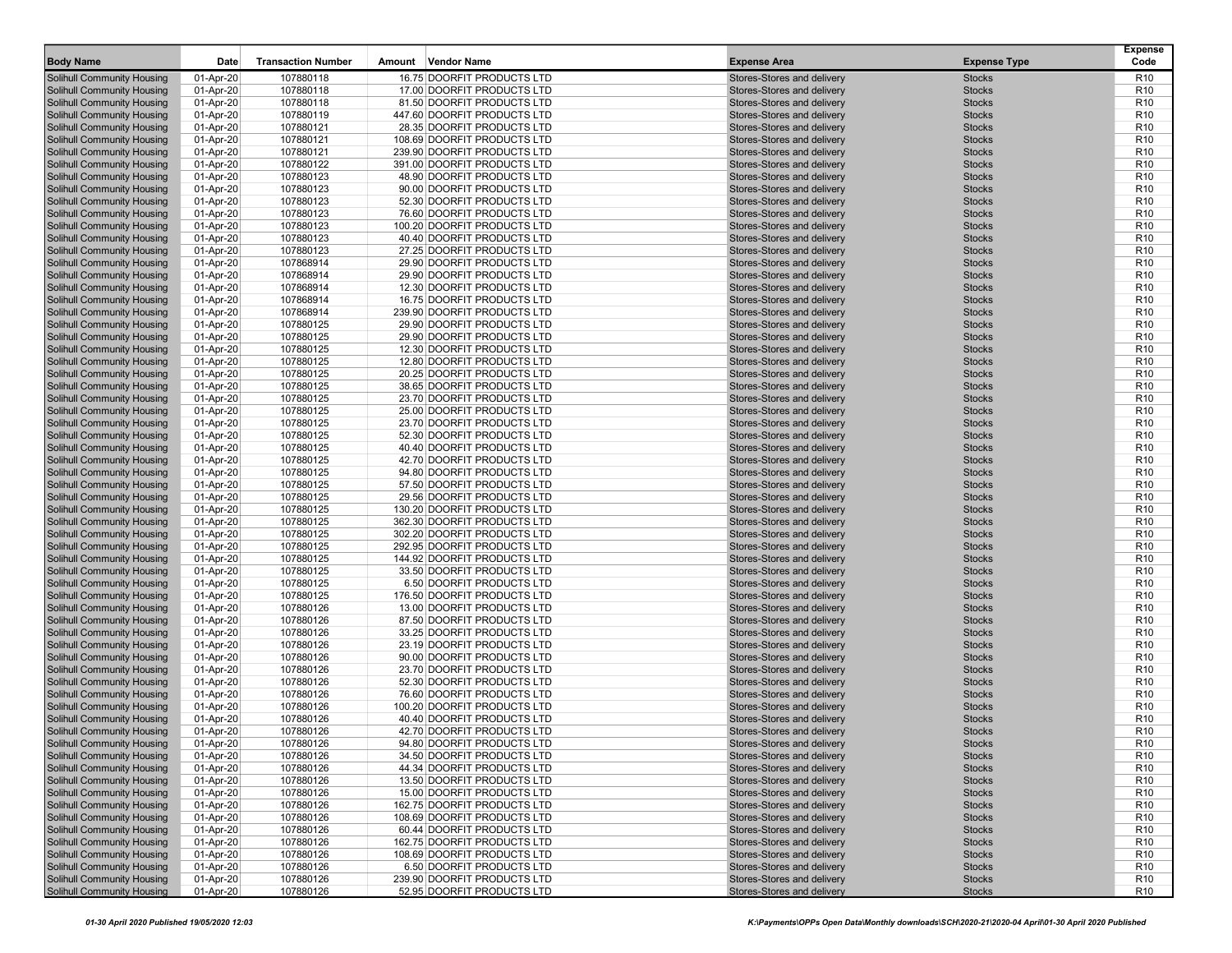| <b>Body Name</b>                                                       | Date                   | <b>Transaction Number</b> | Vendor Name<br>Amount                                                                | <b>Expense Area</b>                                                    | <b>Expense Type</b>                                      | <b>Expense</b><br>Code   |
|------------------------------------------------------------------------|------------------------|---------------------------|--------------------------------------------------------------------------------------|------------------------------------------------------------------------|----------------------------------------------------------|--------------------------|
| <b>Solihull Community Housing</b>                                      | 01-Apr-20              | 107880126                 | 19.50 DOORFIT PRODUCTS LTD                                                           | Stores-Stores and delivery                                             | <b>Stocks</b>                                            | R <sub>10</sub>          |
| <b>Solihull Community Housing</b>                                      | 02-Apr-20              | 107904764                 | 33.00 DOORFIT PRODUCTS LTD                                                           | Stores-Stores and delivery                                             | <b>Stocks</b>                                            | R <sub>10</sub>          |
| <b>Solihull Community Housing</b>                                      | 02-Apr-20              | 107904764                 | 33.00 DOORFIT PRODUCTS LTD                                                           | Stores-Stores and delivery                                             | <b>Stocks</b>                                            | R <sub>10</sub>          |
| <b>Solihull Community Housing</b>                                      | 02-Apr-20              | 107904764                 | 37.50 DOORFIT PRODUCTS LTD                                                           | Stores-Stores and delivery                                             | <b>Stocks</b>                                            | R <sub>10</sub>          |
| <b>Solihull Community Housing</b>                                      | 02-Apr-20              | 107904764                 | 200.00 DOORFIT PRODUCTS LTD                                                          | Stores-Stores and delivery                                             | <b>Stocks</b>                                            | R <sub>10</sub>          |
| <b>Solihull Community Housing</b>                                      | 02-Apr-20              | 107904764                 | 110.00 DOORFIT PRODUCTS LTD                                                          | Stores-Stores and delivery                                             | <b>Stocks</b>                                            | R <sub>10</sub>          |
| <b>Solihull Community Housing</b>                                      | 01-Apr-20              | 107868919                 | 344.00 DOORFIT PRODUCTS LTD                                                          | Stores-Stores and delivery                                             | <b>Stocks</b>                                            | R <sub>10</sub>          |
| <b>Solihull Community Housing</b>                                      | 01-Apr-20              | 107966768                 | 669.39 DRAINTECH SERVICES (MIDLANDS) LTD                                             | North Property Repairs-Day to day                                      | <b>Other Works</b>                                       | <b>B32</b>               |
| <b>Solihull Community Housing</b>                                      | 01-Apr-20              | 107885287                 | 305.70 DRAINTECH SERVICES (MIDLANDS) LTD                                             | North Property Repairs-Day to day                                      | <b>Other Works</b>                                       | <b>B32</b>               |
| <b>Solihull Community Housing</b>                                      | 01-Apr-20              | 107966772                 | 374.22 DRAINTECH SERVICES (MIDLANDS) LTD                                             | North Property Repairs-Day to day                                      | <b>Other Works</b>                                       | <b>B32</b>               |
| <b>Solihull Community Housing</b>                                      | 01-Apr-20              | 107885295                 | 400.58 DRAINTECH SERVICES (MIDLANDS) LTD                                             | North Property Repairs-Day to day                                      | <b>Other Works</b>                                       | <b>B32</b>               |
| <b>Solihull Community Housing</b>                                      | 07-Apr-20              | 107894803                 | 349.19 DRAINTECH SERVICES (MIDLANDS) LTD                                             | North Property Repairs-Day to day                                      | <b>Other Works</b>                                       | <b>B32</b>               |
| <b>Solihull Community Housing</b><br><b>Solihull Community Housing</b> | 07-Apr-20<br>07-Apr-20 | 107894804<br>107894805    | 677.06 DRAINTECH SERVICES (MIDLANDS) LTD<br>280.67 DRAINTECH SERVICES (MIDLANDS) LTD | North Property Repairs-Day to day<br>North Property Repairs-Day to day | <b>Other Works</b><br><b>Other Works</b>                 | <b>B32</b><br><b>B32</b> |
| <b>Solihull Community Housing</b>                                      | 17-Apr-20              | 107986934                 | 253.00 DRAINTECH SERVICES (MIDLANDS) LTD                                             | North Property Repairs-Day to day                                      | <b>Other Works</b>                                       | <b>B32</b>               |
| <b>Solihull Community Housing</b>                                      | 01-Apr-20              | 107877830                 | 556.07 DRAINTECH SERVICES (MIDLANDS) LTD                                             | Direct-Standby                                                         | <b>Other Building Costs</b>                              | <b>B39</b>               |
| <b>Solihull Community Housing</b>                                      | 07-Apr-20              | 107894820                 | 253.00 DRAINTECH SERVICES (MIDLANDS) LTD                                             | North Property Repairs-Day to day                                      | <b>Other Works</b>                                       | <b>B32</b>               |
| <b>Solihull Community Housing</b>                                      | 01-Apr-20              | 107885326                 | 711.51 DRAINTECH SERVICES (MIDLANDS) LTD                                             | North Property Repairs-Day to day                                      | <b>External Structures</b>                               | <b>B33</b>               |
| <b>Solihull Community Housing</b>                                      | 07-Apr-20              | 107894821                 | 345.24 DRAINTECH SERVICES (MIDLANDS) LTD                                             | <b>Public Sector - Major Adaptations</b>                               | <b>Contractor Payments</b>                               | <b>B70</b>               |
| <b>Solihull Community Housing</b>                                      | 01-Apr-20              | 107868924                 | 300.00 DRS LTD                                                                       | Stores-Stores and delivery                                             | <b>Stocks</b>                                            | R <sub>10</sub>          |
| <b>Solihull Community Housing</b>                                      | 01-Apr-20              | 107880129                 | 400.00 DRS LTD                                                                       | Stores-Stores and delivery                                             | <b>Stocks</b>                                            | R <sub>10</sub>          |
| <b>Solihull Community Housing</b>                                      | 01-Apr-20              | 107880128                 | 9.52 E J GILBERT & SONS                                                              | Stores-Stores and delivery                                             | <b>Stocks</b>                                            | R <sub>10</sub>          |
| <b>Solihull Community Housing</b>                                      | 01-Apr-20              | 107880128                 | 87.22 E J GILBERT & SONS                                                             | Stores-Stores and delivery                                             | <b>Stocks</b>                                            | R <sub>10</sub>          |
| <b>Solihull Community Housing</b>                                      | 01-Apr-20              | 107880128                 | 48.15 E J GILBERT & SONS                                                             | Stores-Stores and delivery                                             | <b>Stocks</b>                                            | R <sub>10</sub>          |
| <b>Solihull Community Housing</b>                                      | 01-Apr-20              | 107880128                 | 69.74 E J GILBERT & SONS                                                             | Stores-Stores and delivery                                             | <b>Stocks</b>                                            | R <sub>10</sub>          |
| <b>Solihull Community Housing</b>                                      | 09-Apr-20              | 107886188                 | 4041.78 ELDERCARE                                                                    | Safe and Sound Operational                                             | <b>Other Supplier/Services Costs</b>                     | D90                      |
| <b>Solihull Community Housing</b>                                      | 01-Apr-20              | 107878103                 | 462.17 ENVIROCALL LTD                                                                | <b>MST</b> -Structural Works                                           | <b>Contractor Payments</b>                               | <b>B70</b>               |
| <b>Solihull Community Housing</b>                                      | 01-Apr-20              | 107878104                 | 633.60 ENVIROCALL LTD                                                                | North Property Repairs-Day to day                                      | <b>Internal Works</b>                                    | <b>B31</b>               |
| <b>Solihull Community Housing</b>                                      | 01-Apr-20              | 107870491                 | 294.90 ENVIROCALL LTD                                                                | North Property Repairs-Day to day                                      | <b>Internal Works</b>                                    | <b>B31</b>               |
| <b>Solihull Community Housing</b>                                      | 01-Apr-20              | 107885593                 | 299.20 ENVIROCALL LTD                                                                | North Property Repairs-Day to day                                      | <b>Internal Works</b>                                    | <b>B31</b>               |
| <b>Solihull Community Housing</b>                                      | 02-Apr-20              | 107885604                 | 633.83 ENVIROCALL LTD                                                                | North Property Repairs-Day to day                                      | <b>Internal Works</b>                                    | <b>B31</b>               |
| <b>Solihull Community Housing</b>                                      | 06-Apr-20              | 107959888                 | 377.95 ENVIROCALL LTD                                                                | North Property Repairs-Day to day                                      | <b>Internal Works</b>                                    | <b>B31</b>               |
| <b>Solihull Community Housing</b>                                      | 03-Apr-20              | 107885613                 | 277.27 ENVIROCALL LTD                                                                | North Property Repairs-Day to day                                      | <b>Internal Works</b>                                    | <b>B31</b>               |
| <b>Solihull Community Housing</b>                                      | 06-Apr-20              | 107959890                 | 739.20 ENVIROCALL LTD                                                                | North Property Repairs-Day to day                                      | <b>Internal Works</b>                                    | <b>B31</b><br><b>B31</b> |
| <b>Solihull Community Housing</b><br><b>Solihull Community Housing</b> | 14-Apr-20<br>14-Apr-20 | 107966832<br>107959896    | 316.80 ENVIROCALL LTD<br>240.43 ENVIROCALL LTD                                       | North Property Repairs-Day to day<br>North Property Repairs-Day to day | <b>Internal Works</b><br><b>Internal Works</b>           | <b>B31</b>               |
| <b>Solihull Community Housing</b>                                      | 20-Apr-20              | 107986990                 | 440.00 ENVIROCALL LTD                                                                | North Property Repairs-Day to day                                      | <b>Internal Works</b>                                    | <b>B31</b>               |
| <b>Solihull Community Housing</b>                                      | 01-Apr-20              | 107869061                 | 17905.44 ENVIRONMENTAL CONTRACTS LTD                                                 | Stores-Stores and delivery                                             | <b>Waste Disposal</b>                                    | E20                      |
| <b>Solihull Community Housing</b>                                      | 30-Apr-20              | 107994548                 | 323.00 EUROPEAN METAL RECYCLING LTD                                                  | Stores-Stores and delivery                                             | <b>Waste Disposal</b>                                    | E20                      |
| <b>Solihull Community Housing</b>                                      | 01-Apr-20              | 107877804                 | 529.00 FAMILY CARE TRUST (SOLIHULL)                                                  | North Property Repairs-Day to day                                      | <b>External Structures</b>                               | <b>B33</b>               |
| <b>Solihull Community Housing</b>                                      | 01-Apr-20              | 107877805                 | 396.75 FAMILY CARE TRUST (SOLIHULL)                                                  | North Property Repairs-Day to day                                      | <b>External Structures</b>                               | <b>B33</b>               |
| <b>Solihull Community Housing</b>                                      | 01-Apr-20              | 107877807                 | 333.27 FAMILY CARE TRUST (SOLIHULL)                                                  | North Property Repairs-Day to day                                      | <b>External Structures</b>                               | <b>B33</b>               |
| <b>Solihull Community Housing</b>                                      | 01-Apr-20              | 107877808                 | 264.50 FAMILY CARE TRUST (SOLIHULL)                                                  | North Property Repairs-Voids                                           | Voids                                                    | <b>B38</b>               |
| <b>Solihull Community Housing</b>                                      | 01-Apr-20              | 107877809                 | 333.27 FAMILY CARE TRUST (SOLIHULL)                                                  | North Property Repairs-Day to day                                      | <b>External Structures</b>                               | <b>B33</b>               |
| Solihull Community Housing                                             | 01-Apr-20              | 107877812                 | 396.75 FAMILY CARE TRUST (SOLIHULL)                                                  | North Property Repairs-Day to day                                      | <b>External Structures</b>                               | <b>B33</b>               |
| <b>Solihull Community Housing</b>                                      | 01-Apr-20              | 107877815                 | 529.00 FAMILY CARE TRUST (SOLIHULL)                                                  | North Property Repairs-Day to day                                      | <b>External Structures</b>                               | <b>B33</b>               |
| <b>Solihull Community Housing</b>                                      | 01-Apr-20              | 107877816                 | 396.75 FAMILY CARE TRUST (SOLIHULL)                                                  | North Property Repairs-Day to day                                      | <b>External Structures</b>                               | <b>B33</b>               |
| <b>Solihull Community Housing</b>                                      | 08-Apr-20              | 107879962                 | 3595.02 FLETCHER PROPERTY RENTALS LTD                                                | <b>Private Sector Leasing</b>                                          | Rents                                                    | <b>B22</b>               |
| <b>Solihull Community Housing</b>                                      | 22-Apr-20              | 107966249                 | 3595.20 FLETCHER PROPERTY RENTALS LTD                                                | <b>Private Sector Leasing</b>                                          | Rents                                                    | <b>B22</b>               |
| <b>Solihull Community Housing</b>                                      | 15-Apr-20              | 107899872                 | 3595.02 FLETCHER PROPERTY RENTALS LTD                                                | <b>Private Sector Leasing</b>                                          | Rents                                                    | <b>B22</b>               |
| <b>Solihull Community Housing</b>                                      | 09-Apr-20              | 107886813                 | 3595.02 FLETCHER PROPERTY RENTALS LTD                                                | <b>Private Sector Leasing</b>                                          | Rents                                                    | <b>B22</b>               |
| <b>Solihull Community Housing</b><br><b>Solihull Community Housing</b> | 30-Apr-20              | 107991763                 | 3374.54 FLETCHER PROPERTY RENTALS LTD<br>705.00 GELDARDS LLP                         | <b>Private Sector Leasing</b><br>New Build - Faulkner Road             | Rents<br><b>Contractor Payments</b>                      | <b>B22</b><br><b>B70</b> |
| <b>Solihull Community Housing</b>                                      | 17-Apr-20<br>17-Apr-20 | 107903145<br>107903145    | 6.00 GELDARDS LLP                                                                    | New Build - Halifax Road                                               | <b>Contractor Payments</b>                               | <b>B70</b>               |
|                                                                        |                        |                           |                                                                                      |                                                                        |                                                          |                          |
| Solihull Community Housing<br><b>Solihull Community Housing</b>        | 17-Apr-20<br>17-Apr-20 | 107903260<br>107903261    | 705.00 GELDARDS LLP<br>714.00 GELDARDS LLP                                           | New Build - Halifax Road<br>New Build - Wagon Lane                     | <b>Contractor Payments</b><br><b>Contractor Payments</b> | B70<br><b>B70</b>        |
| <b>Solihull Community Housing</b>                                      | 01-Apr-20              | 107869057                 | 1897.66 GLENDALE COUNTRYSIDE                                                         | <b>Sheltered Schemes</b>                                               | <b>Contractor Payments</b>                               | <b>B70</b>               |
| <b>Solihull Community Housing</b>                                      | 27-Apr-20              | 107983766                 | 1222.95 HANDICARE ACCESSIBILITY LTD                                                  | Home Improvement Agency                                                | Adaptations                                              | <b>B83</b>               |
| <b>Solihull Community Housing</b>                                      | 27-Apr-20              | 107983765                 | 591.57 HANDICARE ACCESSIBILITY LTD                                                   | Home Improvement Agency                                                | Adaptations                                              | <b>B83</b>               |
| <b>Solihull Community Housing</b>                                      | 01-Apr-20              | 107967078                 | 300.00 HANDICARE ACCESSIBILITY LTD                                                   | <b>Public Sector - Major Adaptations</b>                               | <b>Contractor Payments</b>                               | <b>B70</b>               |
| <b>Solihull Community Housing</b>                                      | 08-Apr-20              | 107880301                 | 767.00 HANDICARE ACCESSIBILITY LTD                                                   | Home Improvement Agency                                                | Adaptations                                              | <b>B83</b>               |
| <b>Solihull Community Housing</b>                                      | 08-Apr-20              | 107880298                 | 1196.65 HANDICARE ACCESSIBILITY LTD                                                  | Home Improvement Agency                                                | Adaptations                                              | <b>B83</b>               |
| <b>Solihull Community Housing</b>                                      | 08-Apr-20              | 107880300                 | 613.48 HANDICARE ACCESSIBILITY LTD                                                   | Home Improvement Agency                                                | Adaptations                                              | <b>B83</b>               |
| <b>Solihull Community Housing</b>                                      | 17-Apr-20              | 107987048                 | 1935.00 HANDICARE ACCESSIBILITY LTD                                                  | Public Sector - Major Adaptations                                      | <b>Contractor Payments</b>                               | <b>B70</b>               |
| <b>Solihull Community Housing</b>                                      | 01-Apr-20              | 107959943                 | 3900.00 HARDYMAN GROUP LTD                                                           | <b>Kitchens</b>                                                        | <b>Contractor Payments</b>                               | <b>B70</b>               |
| <b>Solihull Community Housing</b>                                      | 01-Apr-20              | 107959944                 | 3770.00 HARDYMAN GROUP LTD                                                           | Kitchens                                                               | <b>Contractor Payments</b>                               | <b>B70</b>               |
| <b>Solihull Community Housing</b>                                      | 01-Apr-20              | 107959945                 | 4030.00 HARDYMAN GROUP LTD                                                           | Kitchens                                                               | <b>Contractor Payments</b>                               | <b>B70</b>               |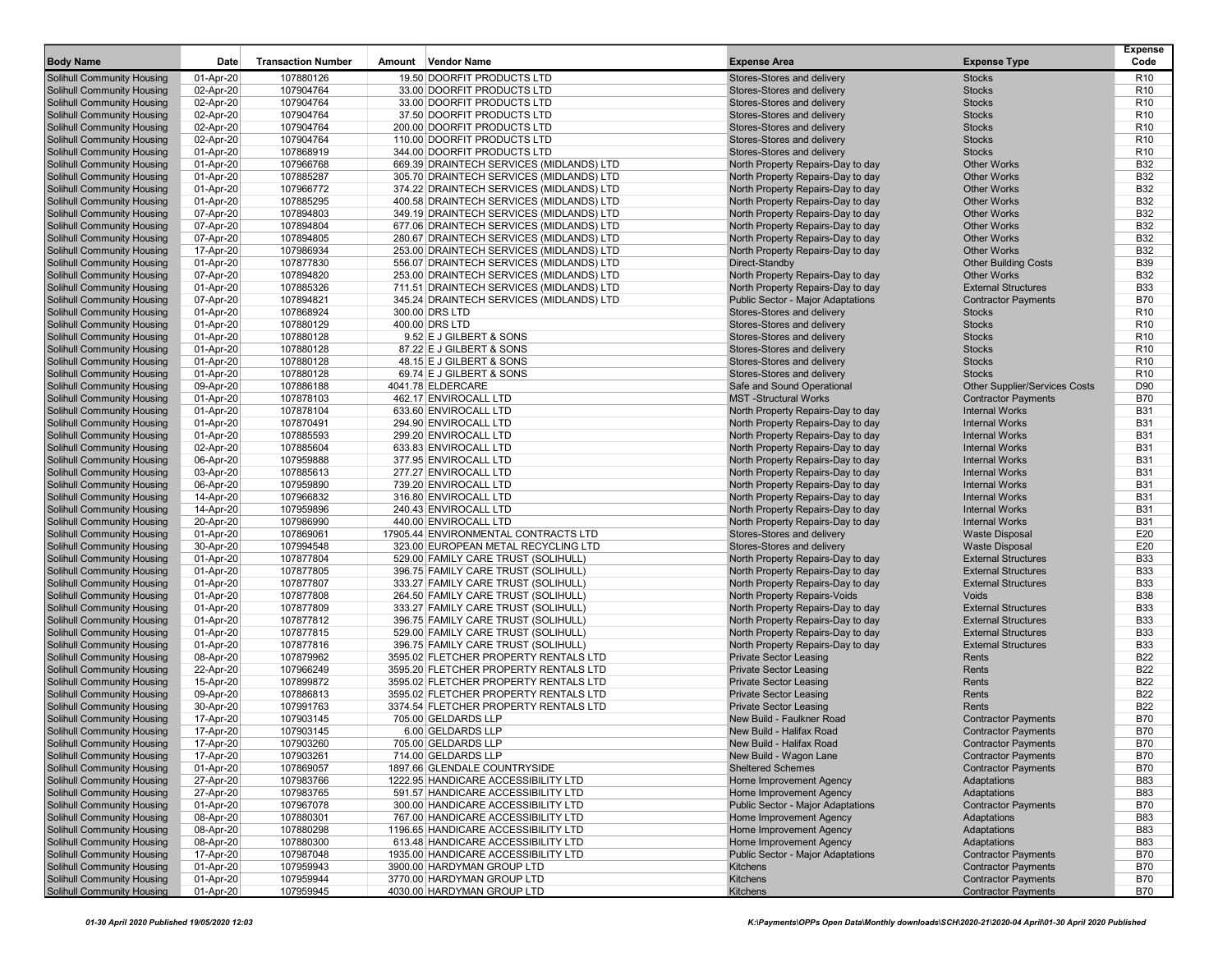| <b>Body Name</b>                  | Date      | <b>Transaction Number</b> | Amount Vendor Name                              | <b>Expense Area</b>                        | <b>Expense Type</b>                | <b>Expense</b><br>Code |
|-----------------------------------|-----------|---------------------------|-------------------------------------------------|--------------------------------------------|------------------------------------|------------------------|
| <b>Solihull Community Housing</b> | 01-Apr-20 | 107959946                 | 3111.00 HARDYMAN GROUP LTD                      | <b>Kitchens</b>                            | <b>Contractor Payments</b>         | <b>B70</b>             |
| <b>Solihull Community Housing</b> | 01-Apr-20 | 107959947                 | 3250.00 HARDYMAN GROUP LTD                      | Kitchens                                   | <b>Contractor Payments</b>         | <b>B70</b>             |
| <b>Solihull Community Housing</b> | 01-Apr-20 | 107959948                 | 3191.00 HARDYMAN GROUP LTD                      | Kitchens                                   | <b>Contractor Payments</b>         | <b>B70</b>             |
| <b>Solihull Community Housing</b> | 01-Apr-20 | 107959949                 | 4055.00 HARDYMAN GROUP LTD                      | Kitchens                                   | <b>Contractor Payments</b>         | <b>B70</b>             |
| <b>Solihull Community Housing</b> | 01-Apr-20 | 107959950                 | 3540.00 HARDYMAN GROUP LTD                      | <b>Kitchens</b>                            | <b>Contractor Payments</b>         | <b>B70</b>             |
| <b>Solihull Community Housing</b> | 01-Apr-20 | 107959951                 | 2430.00 HARDYMAN GROUP LTD                      | Kitchens                                   | <b>Contractor Payments</b>         | <b>B70</b>             |
| <b>Solihull Community Housing</b> | 01-Apr-20 | 107959952                 | 3130.00 HARDYMAN GROUP LTD                      | Kitchens                                   | <b>Contractor Payments</b>         | <b>B70</b>             |
| <b>Solihull Community Housing</b> | 01-Apr-20 | 107959953                 | 3521.60 HARDYMAN GROUP LTD                      | Kitchens                                   | <b>Contractor Payments</b>         | <b>B70</b>             |
| <b>Solihull Community Housing</b> | 01-Apr-20 | 107959954                 | 3311.60 HARDYMAN GROUP LTD                      | Kitchens                                   | <b>Contractor Payments</b>         | <b>B70</b>             |
| <b>Solihull Community Housing</b> | 01-Apr-20 | 107959955                 | 3650.00 HARDYMAN GROUP LTD                      | Kitchens                                   | <b>Contractor Payments</b>         | <b>B70</b>             |
| Solihull Community Housing        | 01-Apr-20 | 107959956                 | 2970.00 HARDYMAN GROUP LTD                      | Kitchens                                   | <b>Contractor Payments</b>         | <b>B70</b>             |
| <b>Solihull Community Housing</b> | 01-Apr-20 | 107959957                 | 3360.00 HARDYMAN GROUP LTD                      | Kitchens                                   | <b>Contractor Payments</b>         | <b>B70</b>             |
| <b>Solihull Community Housing</b> | 01-Apr-20 | 107959958                 | 3671.60 HARDYMAN GROUP LTD                      | Kitchens                                   | <b>Contractor Payments</b>         | <b>B70</b>             |
| <b>Solihull Community Housing</b> | 01-Apr-20 | 107959959                 | 3571.60 HARDYMAN GROUP LTD                      | Kitchens                                   | <b>Contractor Payments</b>         | <b>B70</b>             |
| <b>Solihull Community Housing</b> | 01-Apr-20 | 107959960                 | 2078.94 HARDYMAN GROUP LTD                      | Kitchens                                   | <b>Contractor Payments</b>         | <b>B70</b>             |
| <b>Solihull Community Housing</b> | 01-Apr-20 | 107959961                 | 1650.00 HARDYMAN GROUP LTD                      | Kitchens                                   | <b>Contractor Payments</b>         | <b>B70</b>             |
| <b>Solihull Community Housing</b> | 01-Apr-20 | 107959962                 | 3850.00 HARDYMAN GROUP LTD                      | Kitchens                                   | <b>Contractor Payments</b>         | <b>B70</b>             |
| <b>Solihull Community Housing</b> | 01-Apr-20 | 107959963                 | 3662.05 HARDYMAN GROUP LTD                      | Kitchens                                   | <b>Contractor Payments</b>         | <b>B70</b>             |
| <b>Solihull Community Housing</b> | 01-Apr-20 | 107959964                 | 900.00 HARDYMAN GROUP LTD                       | Kitchens                                   | <b>Contractor Payments</b>         | <b>B70</b>             |
| <b>Solihull Community Housing</b> | 01-Apr-20 | 107959965                 | 300.00 HARDYMAN GROUP LTD                       | Kitchens                                   | <b>Contractor Payments</b>         | <b>B70</b>             |
| <b>Solihull Community Housing</b> | 03-Apr-20 | 107873397                 | 2713.55 HI-SPEC FACILITIES SERVICES PLC         | <b>Endeavour House</b>                     | Cleaning                           | <b>B50</b>             |
| <b>Solihull Community Housing</b> | 03-Apr-20 | 107873397                 | 1098.99 HI-SPEC FACILITIES SERVICES PLC         | <b>Endeavour House</b>                     | <b>Other Premises Costs</b>        | <b>B90</b>             |
| <b>Solihull Community Housing</b> | 03-Apr-20 | 107873397                 | 345.36 HI-SPEC FACILITIES SERVICES PLC          | <b>CCTV</b>                                | Cleaning                           | <b>B50</b>             |
| <b>Solihull Community Housing</b> | 03-Apr-20 | 107873397                 | 246.69 HI-SPEC FACILITIES SERVICES PLC          | <b>Auckland Hall</b>                       | Cleaning                           | <b>B50</b>             |
| <b>Solihull Community Housing</b> | 03-Apr-20 | 107873397                 | 186.68 HI-SPEC FACILITIES SERVICES PLC          | <b>Crabtree Hall</b>                       | Cleaning                           | <b>B50</b>             |
| <b>Solihull Community Housing</b> | 03-Apr-20 | 107873397                 | 186.68 HI-SPEC FACILITIES SERVICES PLC          | Whar Hall Farm Community Hall              | Cleaning                           | <b>B50</b>             |
| <b>Solihull Community Housing</b> | 03-Apr-20 | 107873397                 | 740.06 HI-SPEC FACILITIES SERVICES PLC          | <b>Frontline Offices</b>                   | Cleaning                           | <b>B50</b>             |
| <b>Solihull Community Housing</b> | 03-Apr-20 | 107873397                 | 1013.42 HI-SPEC FACILITIES SERVICES PLC         | Business Support - MST Back Office Support | Cleaning                           | <b>B50</b>             |
| <b>Solihull Community Housing</b> | 22-Apr-20 | 107965320                 | 3210.00 HM REVENUE & CUSTOMS                    | <b>Central Administration</b>              | <b>Other Employee Costs</b>        | A90                    |
| <b>Solihull Community Housing</b> | 27-Apr-20 | 107981764                 | 255.00 HOUSEMARK LTD                            | <b>Central Administration</b>              | <b>Conference Costs</b>            | D <sub>56</sub>        |
| <b>Solihull Community Housing</b> | 09-Apr-20 | 107886797                 | 9950.00 HOUSING PARTNERS LTD                    | <b>IT Services</b>                         | <b>ICT Software</b>                | D31                    |
| <b>Solihull Community Housing</b> | 23-Apr-20 | 107970153                 | 511.00 HOUSING PARTNERS LTD                     | <b>IT Services</b>                         | <b>ICT Software</b>                | D31                    |
| <b>Solihull Community Housing</b> | 01-Apr-20 | 107878156                 | 245.56 HUNTLEY REFRIGERATION LTD                | <b>Frontline Offices</b>                   | <b>General Building Costs</b>      | <b>B30</b>             |
| <b>Solihull Community Housing</b> | 01-Apr-20 | 107878158                 | 253.25 HUNTLEY REFRIGERATION LTD                | <b>Frontline Offices</b>                   | <b>General Building Costs</b>      | <b>B30</b>             |
| <b>Solihull Community Housing</b> | 01-Apr-20 | 107959966                 | 989.50 HUNTLEY REFRIGERATION LTD                | <b>Endeavour House</b>                     | <b>General Building Costs</b>      | <b>B30</b>             |
| Solihull Community Housing        | 22-Apr-20 | 107965476                 | 4062.40 HUNTLEY REFRIGERATION LTD               | <b>Frontline Offices</b>                   | <b>General Building Costs</b>      | <b>B30</b>             |
| <b>Solihull Community Housing</b> | 22-Apr-20 | 107965479                 | -4062.40 HUNTLEY REFRIGERATION LTD              | <b>Frontline Offices</b>                   | <b>General Building Costs</b>      | <b>B30</b>             |
| <b>Solihull Community Housing</b> | 01-Apr-20 | 107987024                 | 295.00 INTEGRATED WATER SERVICES LTD            | Client ¿ H & S Water Risk                  | Water risks                        | <b>B13</b>             |
| <b>Solihull Community Housing</b> | 01-Apr-20 | 107895073                 | 295.00 INTEGRATED WATER SERVICES LTD            | Client ¿ H & S Water Risk                  | <b>Water risks</b>                 | <b>B13</b>             |
| <b>Solihull Community Housing</b> | 01-Apr-20 | 107895074                 | 295.00 INTEGRATED WATER SERVICES LTD            | Client ¿ H & S Water Risk                  | <b>Water risks</b>                 | <b>B13</b>             |
| <b>Solihull Community Housing</b> | 01-Apr-20 | 107987025                 | 295.00 INTEGRATED WATER SERVICES LTD            | Client ¿ H & S Water Risk                  | <b>Water risks</b>                 | <b>B13</b>             |
| <b>Solihull Community Housing</b> | 01-Apr-20 | 107987026                 | 295.00 INTEGRATED WATER SERVICES LTD            | Client ¿ H & S Water Risk                  | <b>Water risks</b>                 | <b>B13</b>             |
| <b>Solihull Community Housing</b> | 01-Apr-20 | 107895075                 | 295.00 INTEGRATED WATER SERVICES LTD            | Client ¿ H & S Water Risk                  | <b>Water risks</b>                 | <b>B13</b>             |
| <b>Solihull Community Housing</b> | 01-Apr-20 | 107895076                 | 295.00 INTEGRATED WATER SERVICES LTD            | Client ¿ H & S Water Risk                  | <b>Water risks</b>                 | <b>B13</b>             |
| <b>Solihull Community Housing</b> | 01-Apr-20 | 107895077                 | 295.00 INTEGRATED WATER SERVICES LTD            | Client ¿ H & S Water Risk                  | <b>Water risks</b>                 | <b>B13</b>             |
| <b>Solihull Community Housing</b> | 01-Apr-20 | 107895078                 | 295.00 INTEGRATED WATER SERVICES LTD            | Client ¿ H & S Water Risk                  | <b>Water risks</b>                 | <b>B13</b>             |
| <b>Solihull Community Housing</b> | 01-Apr-20 | 107895079                 | 295.00 INTEGRATED WATER SERVICES LTD            | Client ¿ H & S Water Risk                  | <b>Water risks</b>                 | <b>B13</b>             |
| <b>Solihull Community Housing</b> | 01-Apr-20 | 107895080                 | 295.00 INTEGRATED WATER SERVICES LTD            | Client ¿ H & S Water Risk                  | <b>Water risks</b>                 | <b>B13</b>             |
| <b>Solihull Community Housing</b> | 01-Apr-20 | 107895081                 | 295.00 INTEGRATED WATER SERVICES LTD            | Client ¿ H & S Water Risk                  | <b>Water risks</b>                 | <b>B13</b>             |
| <b>Solihull Community Housing</b> | 01-Apr-20 | 107895082                 | 295.00 INTEGRATED WATER SERVICES LTD            | Client ¿ H & S Water Risk                  | <b>Water risks</b>                 | <b>B13</b>             |
| <b>Solihull Community Housing</b> | 01-Apr-20 | 107987027                 | 295.00 INTEGRATED WATER SERVICES LTD            | Client ¿ H & S Water Risk                  | <b>Water risks</b>                 | <b>B13</b>             |
| Solihull Community Housing        | 01-Apr-20 | 107895083                 | 295.00 INTEGRATED WATER SERVICES LTD            | Client ¿ H & S Water Risk                  | <b>Water risks</b>                 | <b>B13</b>             |
| <b>Solihull Community Housing</b> | 01-Apr-20 | 107895084                 | 295.00 INTEGRATED WATER SERVICES LTD            | Client ¿ H & S Water Risk                  | <b>Water risks</b>                 | <b>B13</b>             |
| <b>Solihull Community Housing</b> | 01-Apr-20 | 107987028                 | 295.00 INTEGRATED WATER SERVICES LTD            | Client ¿ H & S Water Risk                  | <b>Water risks</b>                 | <b>B13</b>             |
| Solihull Community Housing        | 01-Apr-20 | 107987029                 | 295.00 INTEGRATED WATER SERVICES LTD            | H & S Water Risk ن H & S Water             | Water risks                        | <b>B13</b>             |
| <b>Solihull Community Housing</b> | 01-Apr-20 | 107895085                 | 295.00 INTEGRATED WATER SERVICES LTD            | Client ¿ H & S Water Risk                  | Water risks                        | <b>B13</b>             |
| <b>Solihull Community Housing</b> | 01-Apr-20 | 107895086                 | 5841.00 INTEGRATED WATER SERVICES LTD           | Client ¿ H & S Water Risk                  | <b>Water risks</b>                 | <b>B13</b>             |
| <b>Solihull Community Housing</b> | 01-Apr-20 | 107878142                 | 728.00 INTEGRATED WATER SERVICES LTD            | Client ¿ H & S Water Risk                  | <b>Water risks</b>                 | <b>B13</b>             |
| <b>Solihull Community Housing</b> | 01-Apr-20 | 107858705                 | 795.50 JAMES ANDREWS RECRUITMENT SOLUTIONS LTD  | <b>Estate Mgmt Team</b>                    | <b>Agency Staff</b>                | A60                    |
| <b>Solihull Community Housing</b> | 01-Apr-20 | 107869076                 | 1235.25 JAMES ANDREWS RECRUITMENT SOLUTIONS LTD | <b>Housing Aid &amp; Homelessness</b>      | Agency Staff (Funded Posts)        | A61                    |
| <b>Solihull Community Housing</b> | 07-Apr-20 | 107879823                 | 1590.50 JAMES ANDREWS RECRUITMENT SOLUTIONS LTD | <b>Estate Mgmt Team</b>                    | <b>Agency Staff</b>                | A60                    |
| <b>Solihull Community Housing</b> | 07-Apr-20 | 107879823                 | -795.00 JAMES ANDREWS RECRUITMENT SOLUTIONS LTD | <b>Estate Mgmt Team</b>                    | <b>Agency Staff</b>                | A60                    |
| <b>Solihull Community Housing</b> | 08-Apr-20 | 107879961                 | 1227.63 JAMES ANDREWS RECRUITMENT SOLUTIONS LTD | <b>Housing Aid &amp; Homelessness</b>      | <b>Agency Staff (Funded Posts)</b> | A61                    |
| <b>Solihull Community Housing</b> | 22-Apr-20 | 107965310                 | 645.00 JAMES ANDREWS RECRUITMENT SOLUTIONS LTD  | <b>Estate Mgmt Team</b>                    | <b>Agency Staff</b>                | A60                    |
| <b>Solihull Community Housing</b> | 22-Apr-20 | 107966257                 | 1052.25 JAMES ANDREWS RECRUITMENT SOLUTIONS LTD | Housing Aid & Homelessness                 | Agency Staff (Funded Posts)        | A61                    |
| <b>Solihull Community Housing</b> | 28-Apr-20 | 107987809                 | 795.50 JAMES ANDREWS RECRUITMENT SOLUTIONS LTD  | <b>Estate Mgmt Team</b>                    | <b>Agency Staff</b>                | A60                    |
| <b>Solihull Community Housing</b> | 30-Apr-20 | 107991769                 | 1288.63 JAMES ANDREWS RECRUITMENT SOLUTIONS LTD | <b>Housing Aid &amp; Homelessness</b>      | Agency Staff (Funded Posts)        | A61                    |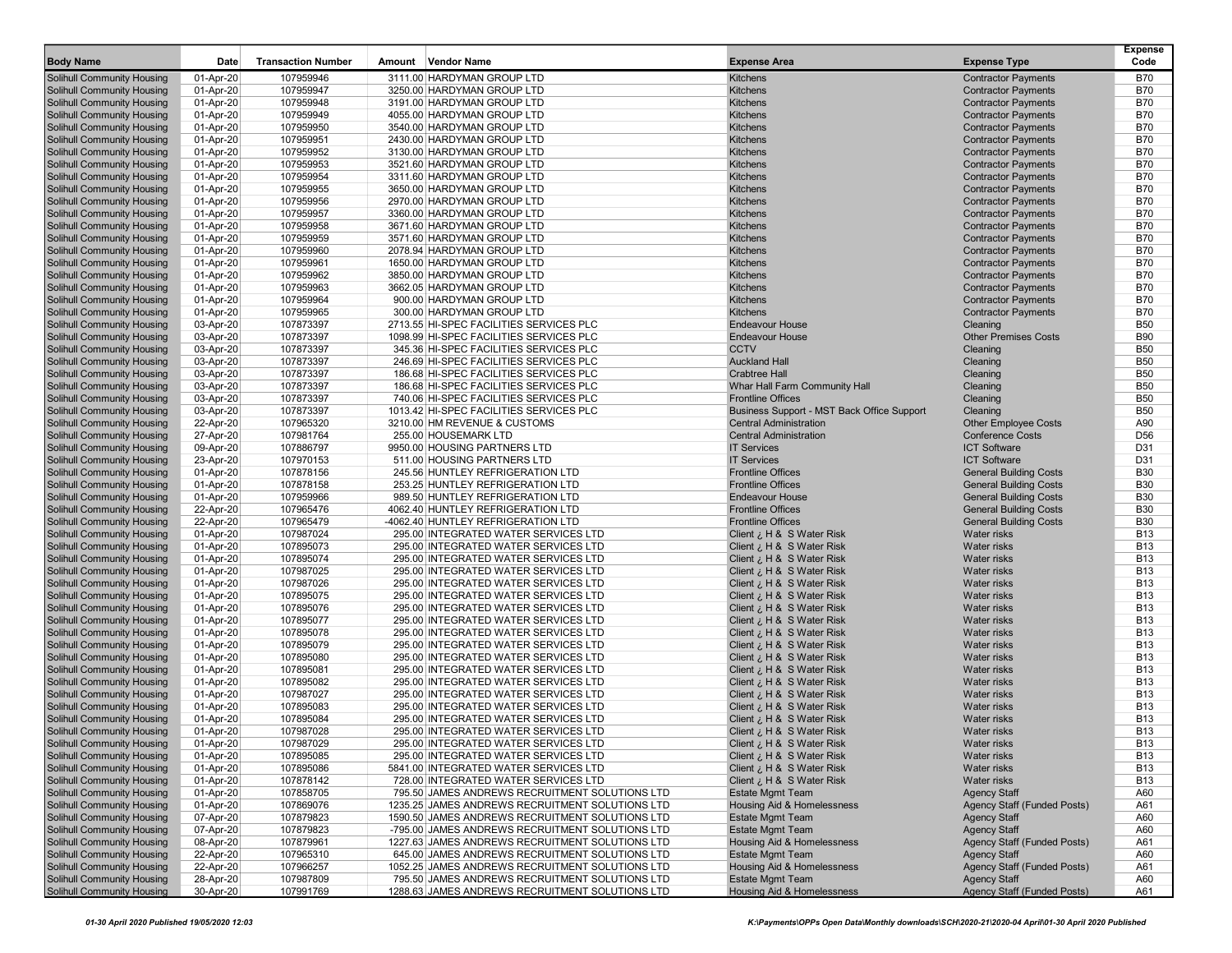| <b>Body Name</b>                                                       | Date      | <b>Transaction Number</b> | Amount Vendor Name                   | <b>Expense Area</b>        | <b>Expense Type</b>        | <b>Expense</b><br>Code |
|------------------------------------------------------------------------|-----------|---------------------------|--------------------------------------|----------------------------|----------------------------|------------------------|
| <b>Solihull Community Housing</b>                                      | 07-Apr-20 | 107879906                 | 13522.60 JESSUP BROTHERS LTD         | New Build - Faulkner Road  | <b>Contractor Payments</b> | <b>B70</b>             |
| <b>Solihull Community Housing</b>                                      | 07-Apr-20 | 107879906                 | 28482.66 JESSUP BROTHERS LTD         | New Build - Wagon Lane     | <b>Contractor Payments</b> | <b>B70</b>             |
| <b>Solihull Community Housing</b>                                      | 07-Apr-20 | 107879906                 | 12078.20 JESSUP BROTHERS LTD         | New Build - Brackleys Way  | <b>Contractor Payments</b> | <b>B70</b>             |
| <b>Solihull Community Housing</b>                                      | 07-Apr-20 | 107879906                 | 27282.77 JESSUP BROTHERS LTD         | New Build - Halifax Road   | <b>Contractor Payments</b> | <b>B70</b>             |
| <b>Solihull Community Housing</b>                                      | 07-Apr-20 | 107879906                 | 27824.72 JESSUP BROTHERS LTD         | New Build - Willow Way     | <b>Contractor Payments</b> | <b>B70</b>             |
| <b>Solihull Community Housing</b>                                      | 01-Apr-20 | 107871899                 | 809.08 JEWSON LTD                    | Stores-Stores and delivery | <b>Stocks</b>              | R <sub>10</sub>        |
| <b>Solihull Community Housing</b>                                      | 01-Apr-20 | 107871900                 | 2.15 JEWSON LTD                      | Stores-Stores and delivery | <b>Stocks</b>              | R <sub>10</sub>        |
| <b>Solihull Community Housing</b>                                      | 01-Apr-20 | 107871900                 | 32.40 JEWSON LTD                     | Stores-Stores and delivery | <b>Stocks</b>              | R <sub>10</sub>        |
| <b>Solihull Community Housing</b>                                      | 01-Apr-20 | 107871900                 | 26.60 JEWSON LTD                     | Stores-Stores and delivery | <b>Stocks</b>              | R <sub>10</sub>        |
| <b>Solihull Community Housing</b>                                      | 01-Apr-20 | 107871900                 | 48.00 JEWSON LTD                     | Stores-Stores and delivery | <b>Stocks</b>              | R <sub>10</sub>        |
| Solihull Community Housing                                             | 01-Apr-20 | 107871900                 | 18.50 JEWSON LTD                     | Stores-Stores and delivery | <b>Stocks</b>              | R <sub>10</sub>        |
| <b>Solihull Community Housing</b>                                      | 01-Apr-20 | 107871900                 | 303.60 JEWSON LTD                    | Stores-Stores and delivery | <b>Stocks</b>              | R <sub>10</sub>        |
| <b>Solihull Community Housing</b>                                      | 01-Apr-20 | 107871900                 | 6.60 JEWSON LTD                      | Stores-Stores and delivery | <b>Stocks</b>              | R <sub>10</sub>        |
| Solihull Community Housing                                             | 01-Apr-20 | 107871900                 | 57.60 JEWSON LTD                     | Stores-Stores and delivery | <b>Stocks</b>              | R <sub>10</sub>        |
| <b>Solihull Community Housing</b>                                      | 01-Apr-20 | 107871900                 | 8.90 JEWSON LTD                      | Stores-Stores and delivery | <b>Stocks</b>              | R <sub>10</sub>        |
| <b>Solihull Community Housing</b>                                      | 01-Apr-20 | 107871900                 | 104.60 JEWSON LTD                    | Stores-Stores and delivery | <b>Stocks</b>              | R <sub>10</sub>        |
| <b>Solihull Community Housing</b>                                      | 01-Apr-20 | 107871900                 | 67.10 JEWSON LTD                     | Stores-Stores and delivery | <b>Stocks</b>              | R <sub>10</sub>        |
| <b>Solihull Community Housing</b>                                      | 01-Apr-20 | 107871900                 | 23.20 JEWSON LTD                     | Stores-Stores and delivery | <b>Stocks</b>              | R <sub>10</sub>        |
| <b>Solihull Community Housing</b>                                      | 01-Apr-20 | 107871900                 | 84.00 JEWSON LTD                     | Stores-Stores and delivery | <b>Stocks</b>              | R <sub>10</sub>        |
| <b>Solihull Community Housing</b>                                      | 01-Apr-20 | 107871900                 | 177.80 JEWSON LTD                    | Stores-Stores and delivery | <b>Stocks</b>              | R <sub>10</sub>        |
| <b>Solihull Community Housing</b>                                      | 01-Apr-20 | 107871900                 | 132.70 JEWSON LTD                    | Stores-Stores and delivery | <b>Stocks</b>              | R <sub>10</sub>        |
| <b>Solihull Community Housing</b>                                      | 01-Apr-20 | 107871900                 | 6.00 JEWSON LTD                      | Stores-Stores and delivery | <b>Stocks</b>              | R <sub>10</sub>        |
| <b>Solihull Community Housing</b>                                      | 01-Apr-20 | 107871900                 | 13.80 JEWSON LTD                     | Stores-Stores and delivery | <b>Stocks</b>              | R <sub>10</sub>        |
| <b>Solihull Community Housing</b>                                      | 01-Apr-20 | 107871900                 | 13.60 JEWSON LTD                     | Stores-Stores and delivery | <b>Stocks</b>              | R <sub>10</sub>        |
| <b>Solihull Community Housing</b>                                      | 01-Apr-20 | 107871900                 | 59.60 JEWSON LTD                     | Stores-Stores and delivery | <b>Stocks</b>              | R <sub>10</sub>        |
| <b>Solihull Community Housing</b>                                      | 01-Apr-20 | 107871900                 | 60.50 JEWSON LTD                     | Stores-Stores and delivery | <b>Stocks</b>              | R <sub>10</sub>        |
| <b>Solihull Community Housing</b>                                      | 01-Apr-20 | 107871900                 | 129.50 JEWSON LTD                    | Stores-Stores and delivery | <b>Stocks</b>              | R <sub>10</sub>        |
| Solihull Community Housing                                             | 01-Apr-20 | 107871900                 | 55.80 JEWSON LTD                     | Stores-Stores and delivery | <b>Stocks</b>              | R <sub>10</sub>        |
| <b>Solihull Community Housing</b>                                      | 01-Apr-20 | 107871900                 | 442.00 JEWSON LTD                    | Stores-Stores and delivery | <b>Stocks</b>              | R <sub>10</sub>        |
| <b>Solihull Community Housing</b>                                      | 01-Apr-20 | 107871900                 | 15.00 JEWSON LTD                     | Stores-Stores and delivery | <b>Stocks</b>              | R <sub>10</sub>        |
| <b>Solihull Community Housing</b>                                      | 01-Apr-20 | 107871902                 | 39.09 JEWSON LTD                     | Stores-Stores and delivery | <b>Stocks</b>              | R <sub>10</sub>        |
| <b>Solihull Community Housing</b>                                      | 01-Apr-20 | 107871902                 | 83.22 JEWSON LTD                     | Stores-Stores and delivery | <b>Stocks</b>              | R <sub>10</sub>        |
| <b>Solihull Community Housing</b>                                      | 01-Apr-20 | 107871902                 | 97.38 JEWSON LTD                     | Stores-Stores and delivery | <b>Stocks</b>              | R <sub>10</sub>        |
| <b>Solihull Community Housing</b>                                      | 01-Apr-20 | 107871902                 | 78.48 JEWSON LTD                     | Stores-Stores and delivery | <b>Stocks</b>              | R <sub>10</sub>        |
| <b>Solihull Community Housing</b>                                      | 01-Apr-20 | 107871902                 | 66.96 JEWSON LTD                     | Stores-Stores and delivery | <b>Stocks</b>              | R <sub>10</sub>        |
| Solihull Community Housing                                             | 01-Apr-20 | 107871902                 | 14.74 JEWSON LTD                     | Stores-Stores and delivery | <b>Stocks</b>              | R <sub>10</sub>        |
| <b>Solihull Community Housing</b>                                      | 01-Apr-20 | 107871902                 | 485.10 JEWSON LTD                    | Stores-Stores and delivery | <b>Stocks</b>              | R <sub>10</sub>        |
| <b>Solihull Community Housing</b>                                      | 01-Apr-20 | 107871902                 | 91.68 JEWSON LTD                     | Stores-Stores and delivery | <b>Stocks</b>              | R <sub>10</sub>        |
| Solihull Community Housing                                             | 01-Apr-20 | 107871902                 | 198.40 JEWSON LTD                    | Stores-Stores and delivery | <b>Stocks</b>              | R <sub>10</sub>        |
| <b>Solihull Community Housing</b>                                      | 01-Apr-20 | 107871902                 | 5.60 JEWSON LTD                      | Stores-Stores and delivery | <b>Stocks</b>              | R <sub>10</sub>        |
| <b>Solihull Community Housing</b>                                      | 01-Apr-20 | 107871902                 | 4.05 JEWSON LTD                      | Stores-Stores and delivery | <b>Stocks</b>              | R <sub>10</sub>        |
| <b>Solihull Community Housing</b>                                      | 01-Apr-20 | 107871902                 | 15.80 JEWSON LTD                     | Stores-Stores and delivery | <b>Stocks</b>              | R <sub>10</sub>        |
| <b>Solihull Community Housing</b>                                      | 01-Apr-20 | 107871902                 | 245.50 JEWSON LTD                    | Stores-Stores and delivery | <b>Stocks</b>              | R <sub>10</sub>        |
| <b>Solihull Community Housing</b>                                      | 01-Apr-20 | 107871902                 | 264.30 JEWSON LTD                    | Stores-Stores and delivery | <b>Stocks</b>              | R <sub>10</sub>        |
| <b>Solihull Community Housing</b>                                      | 01-Apr-20 | 107871903                 | 58.36 JEWSON LTD                     | Stores-Stores and delivery | <b>Stocks</b>              | R <sub>10</sub>        |
| <b>Solihull Community Housing</b>                                      | 01-Apr-20 | 107871903                 | 3.90 JEWSON LTD                      | Stores-Stores and delivery | <b>Stocks</b>              | R <sub>10</sub>        |
| <b>Solihull Community Housing</b>                                      | 01-Apr-20 | 107871903                 | 115.00 JEWSON LTD                    | Stores-Stores and delivery | <b>Stocks</b>              | R <sub>10</sub>        |
| <b>Solihull Community Housing</b>                                      | 01-Apr-20 | 107871903                 | 17.30 JEWSON LTD                     | Stores-Stores and delivery | <b>Stocks</b>              | R <sub>10</sub>        |
| <b>Solihull Community Housing</b>                                      | 01-Apr-20 | 107871903                 | 8.00 JEWSON LTD                      | Stores-Stores and delivery | <b>Stocks</b>              | R <sub>10</sub>        |
| <b>Solihull Community Housing</b>                                      | 01-Apr-20 | 107871903                 | 375.20 JEWSON LTD                    | Stores-Stores and delivery | <b>Stocks</b>              | R <sub>10</sub>        |
| <b>Solihull Community Housing</b>                                      | 01-Apr-20 | 107871903                 | 453.60 JEWSON LTD                    | Stores-Stores and delivery | <b>Stocks</b>              | R <sub>10</sub>        |
| <b>Solihull Community Housing</b>                                      | 01-Apr-20 | 107871903                 | 244.40 JEWSON LTD                    | Stores-Stores and delivery | <b>Stocks</b>              | R <sub>10</sub>        |
| <b>Solihull Community Housing</b>                                      | 01-Apr-20 | 107871903<br>107871903    | 47.00 JEWSON LTD                     | Stores-Stores and delivery | <b>Stocks</b>              | R <sub>10</sub>        |
| <b>Solihull Community Housing</b>                                      | 01-Apr-20 |                           | 660.00 JEWSON LTD                    | Stores-Stores and delivery | <b>Stocks</b>              | R <sub>10</sub>        |
| <b>Solihull Community Housing</b>                                      | 01-Apr-20 | 107871903                 | 76.90 JEWSON LTD                     | Stores-Stores and delivery | <b>Stocks</b>              | R <sub>10</sub>        |
| <b>Solihull Community Housing</b>                                      | 01-Apr-20 | 107871903                 | 8.80 JEWSON LTD                      | Stores-Stores and delivery | <b>Stocks</b>              | R <sub>10</sub>        |
| <b>Solihull Community Housing</b>                                      | 01-Apr-20 | 107871903                 | 0.30 JEWSON LTD<br>8.00 JEWSON LTD   | Stores-Stores and delivery | <b>Stocks</b>              | R <sub>10</sub>        |
| <b>Solihull Community Housing</b><br><b>Solihull Community Housing</b> | 01-Apr-20 | 107871903                 |                                      | Stores-Stores and delivery | <b>Stocks</b>              | R <sub>10</sub>        |
|                                                                        | 01-Apr-20 | 107871903                 | 159.00 JEWSON LTD                    | Stores-Stores and delivery | <b>Stocks</b>              | R <sub>10</sub>        |
| <b>Solihull Community Housing</b>                                      | 01-Apr-20 | 107871903                 | 13.75 JEWSON LTD                     | Stores-Stores and delivery | <b>Stocks</b>              | R <sub>10</sub>        |
| <b>Solihull Community Housing</b>                                      | 01-Apr-20 | 107871904                 | 293.84 JEWSON LTD                    | Stores-Stores and delivery | <b>Stocks</b>              | R <sub>10</sub>        |
| <b>Solihull Community Housing</b>                                      | 01-Apr-20 | 107871905                 | 34.60 JEWSON LTD                     | Stores-Stores and delivery | <b>Stocks</b>              | R <sub>10</sub>        |
| <b>Solihull Community Housing</b>                                      | 01-Apr-20 | 107871905                 | 32.20 JEWSON LTD                     | Stores-Stores and delivery | <b>Stocks</b>              | R <sub>10</sub>        |
| <b>Solihull Community Housing</b>                                      | 01-Apr-20 | 107871905                 | 36.40 JEWSON LTD                     | Stores-Stores and delivery | <b>Stocks</b>              | R <sub>10</sub>        |
| <b>Solihull Community Housing</b><br><b>Solihull Community Housing</b> | 01-Apr-20 | 107871905                 | 59.20 JEWSON LTD<br>47.00 JEWSON LTD | Stores-Stores and delivery | <b>Stocks</b>              | R <sub>10</sub>        |
| <b>Solihull Community Housing</b>                                      | 01-Apr-20 | 107871905                 | 305.40 JEWSON LTD                    | Stores-Stores and delivery | <b>Stocks</b>              | R <sub>10</sub>        |
|                                                                        | 01-Apr-20 | 107871905                 |                                      | Stores-Stores and delivery | <b>Stocks</b>              | R <sub>10</sub>        |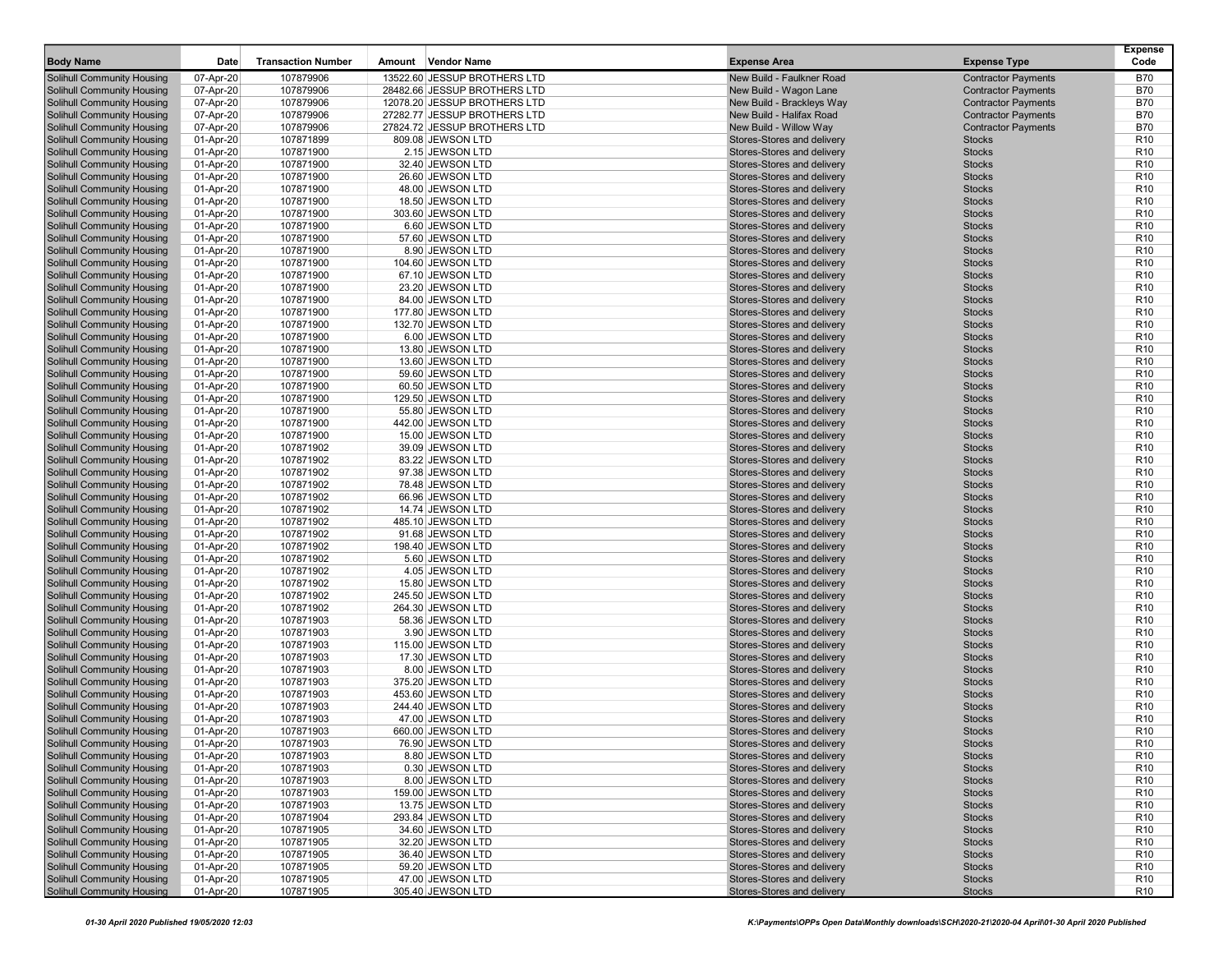| <b>Body Name</b>                                                       | Date                   | <b>Transaction Number</b> | <b>Vendor Name</b><br>Amount           | <b>Expense Area</b>                                      | <b>Expense Type</b>            | <b>Expense</b><br>Code             |
|------------------------------------------------------------------------|------------------------|---------------------------|----------------------------------------|----------------------------------------------------------|--------------------------------|------------------------------------|
| <b>Solihull Community Housing</b>                                      | 01-Apr-20              | 107871905                 | 212.00 JEWSON LTD                      | Stores-Stores and delivery                               | <b>Stocks</b>                  | R <sub>10</sub>                    |
| <b>Solihull Community Housing</b>                                      | 01-Apr-20              | 107871908                 | 79.95 JEWSON LTD                       | Stores-Stores and delivery                               | <b>Stocks</b>                  | R <sub>10</sub>                    |
| <b>Solihull Community Housing</b>                                      | 01-Apr-20              | 107871908                 | 95.00 JEWSON LTD                       | Stores-Stores and delivery                               | <b>Stocks</b>                  | R <sub>10</sub>                    |
| <b>Solihull Community Housing</b>                                      | 01-Apr-20              | 107871908                 | 205.00 JEWSON LTD                      | Stores-Stores and delivery                               | <b>Stocks</b>                  | R <sub>10</sub>                    |
| <b>Solihull Community Housing</b>                                      | 01-Apr-20              | 107871908                 | 78.75 JEWSON LTD                       | Stores-Stores and delivery                               | <b>Stocks</b>                  | R <sub>10</sub>                    |
| <b>Solihull Community Housing</b>                                      | 01-Apr-20              | 107871909                 | 403.20 JEWSON LTD                      | Stores-Stores and delivery                               | <b>Stocks</b>                  | R <sub>10</sub>                    |
| <b>Solihull Community Housing</b>                                      | 01-Apr-20              | 107871910                 | 110.88 JEWSON LTD                      | Stores-Stores and delivery                               | <b>Stocks</b>                  | R <sub>10</sub>                    |
| <b>Solihull Community Housing</b>                                      | 01-Apr-20              | 107871910                 | 133.06 JEWSON LTD                      | Stores-Stores and delivery                               | <b>Stocks</b>                  | R <sub>10</sub>                    |
| <b>Solihull Community Housing</b>                                      | 01-Apr-20              | 107871910                 | 92.74 JEWSON LTD                       | Stores-Stores and delivery                               | <b>Stocks</b><br><b>Stocks</b> | R <sub>10</sub><br>R <sub>10</sub> |
| <b>Solihull Community Housing</b><br><b>Solihull Community Housing</b> | 01-Apr-20<br>01-Apr-20 | 107871911<br>107871911    | 238.80 JEWSON LTD<br>154.80 JEWSON LTD | Stores-Stores and delivery<br>Stores-Stores and delivery | <b>Stocks</b>                  | R <sub>10</sub>                    |
| <b>Solihull Community Housing</b>                                      | 01-Apr-20              | 107871911                 | 276.00 JEWSON LTD                      | Stores-Stores and delivery                               | <b>Stocks</b>                  | R <sub>10</sub>                    |
| <b>Solihull Community Housing</b>                                      | 01-Apr-20              | 107871911                 | 88.48 JEWSON LTD                       | Stores-Stores and delivery                               | <b>Stocks</b>                  | R <sub>10</sub>                    |
| <b>Solihull Community Housing</b>                                      | 01-Apr-20              | 107871912                 | 113.76 JEWSON LTD                      | Stores-Stores and delivery                               | <b>Stocks</b>                  | R <sub>10</sub>                    |
| <b>Solihull Community Housing</b>                                      | 01-Apr-20              | 107871912                 | 279.40 JEWSON LTD                      | Stores-Stores and delivery                               | <b>Stocks</b>                  | R <sub>10</sub>                    |
| <b>Solihull Community Housing</b>                                      | 01-Apr-20              | 107871912                 | 13.38 JEWSON LTD                       | Stores-Stores and delivery                               | <b>Stocks</b>                  | R <sub>10</sub>                    |
| <b>Solihull Community Housing</b>                                      | 01-Apr-20              | 107871912                 | 450.60 JEWSON LTD                      | Stores-Stores and delivery                               | <b>Stocks</b>                  | R <sub>10</sub>                    |
| <b>Solihull Community Housing</b>                                      | 01-Apr-20              | 107871912                 | 1542.24 JEWSON LTD                     | Stores-Stores and delivery                               | <b>Stocks</b>                  | R <sub>10</sub>                    |
| <b>Solihull Community Housing</b>                                      | 01-Apr-20              | 107871912                 | 13.90 JEWSON LTD                       | Stores-Stores and delivery                               | <b>Stocks</b>                  | R <sub>10</sub>                    |
| Solihull Community Housing                                             | 01-Apr-20              | 107871912                 | 5.00 JEWSON LTD                        | Stores-Stores and delivery                               | <b>Stocks</b>                  | R <sub>10</sub>                    |
| <b>Solihull Community Housing</b>                                      | 01-Apr-20              | 107871912                 | 550.00 JEWSON LTD                      | Stores-Stores and delivery                               | <b>Stocks</b>                  | R <sub>10</sub>                    |
| <b>Solihull Community Housing</b>                                      | 01-Apr-20              | 107871912                 | 600.00 JEWSON LTD                      | Stores-Stores and delivery                               | <b>Stocks</b>                  | R <sub>10</sub>                    |
| <b>Solihull Community Housing</b>                                      | 01-Apr-20              | 107871912                 | 121.64 JEWSON LTD                      | Stores-Stores and delivery                               | <b>Stocks</b>                  | R <sub>10</sub>                    |
| <b>Solihull Community Housing</b><br><b>Solihull Community Housing</b> | 01-Apr-20              | 107871912<br>107871913    | 205.00 JEWSON LTD<br>1.91 JEWSON LTD   | Stores-Stores and delivery<br>Stores-Stores and delivery | <b>Stocks</b><br><b>Stocks</b> | R <sub>10</sub><br>R <sub>10</sub> |
| <b>Solihull Community Housing</b>                                      | 01-Apr-20<br>01-Apr-20 | 107871913                 | 97.50 JEWSON LTD                       | Stores-Stores and delivery                               | <b>Stocks</b>                  | R <sub>10</sub>                    |
| <b>Solihull Community Housing</b>                                      | 01-Apr-20              | 107871913                 | 121.80 JEWSON LTD                      | Stores-Stores and delivery                               | <b>Stocks</b>                  | R <sub>10</sub>                    |
| <b>Solihull Community Housing</b>                                      | 01-Apr-20              | 107871913                 | 107.00 JEWSON LTD                      | Stores-Stores and delivery                               | <b>Stocks</b>                  | R <sub>10</sub>                    |
| <b>Solihull Community Housing</b>                                      | 01-Apr-20              | 107871913                 | 134.52 JEWSON LTD                      | Stores-Stores and delivery                               | <b>Stocks</b>                  | R <sub>10</sub>                    |
| <b>Solihull Community Housing</b>                                      | 01-Apr-20              | 107871914                 | 76.80 JEWSON LTD                       | <b>Stores-Stores and delivery</b>                        | <b>Stocks</b>                  | R <sub>10</sub>                    |
| <b>Solihull Community Housing</b>                                      | 01-Apr-20              | 107871914                 | 128.10 JEWSON LTD                      | Stores-Stores and delivery                               | <b>Stocks</b>                  | R <sub>10</sub>                    |
| <b>Solihull Community Housing</b>                                      | 01-Apr-20              | 107871914                 | 105.00 JEWSON LTD                      | Stores-Stores and delivery                               | <b>Stocks</b>                  | R <sub>10</sub>                    |
| <b>Solihull Community Housing</b>                                      | 01-Apr-20              | 107871914                 | 391.50 JEWSON LTD                      | Stores-Stores and delivery                               | <b>Stocks</b>                  | R <sub>10</sub>                    |
| <b>Solihull Community Housing</b>                                      | 01-Apr-20              | 107871915                 | 61.40 JEWSON LTD                       | Stores-Stores and delivery                               | <b>Stocks</b>                  | R <sub>10</sub>                    |
| <b>Solihull Community Housing</b>                                      | 01-Apr-20              | 107871915                 | 35.00 JEWSON LTD                       | Stores-Stores and delivery                               | <b>Stocks</b>                  | R <sub>10</sub>                    |
| <b>Solihull Community Housing</b>                                      | 01-Apr-20              | 107871915                 | 8.40 JEWSON LTD                        | Stores-Stores and delivery                               | <b>Stocks</b>                  | R <sub>10</sub>                    |
| <b>Solihull Community Housing</b>                                      | 01-Apr-20              | 107871915                 | 47.60 JEWSON LTD                       | Stores-Stores and delivery                               | <b>Stocks</b>                  | R <sub>10</sub>                    |
| <b>Solihull Community Housing</b>                                      | 01-Apr-20              | 107871915                 | 53.15 JEWSON LTD                       | Stores-Stores and delivery                               | <b>Stocks</b>                  | R <sub>10</sub>                    |
| <b>Solihull Community Housing</b><br><b>Solihull Community Housing</b> | 01-Apr-20<br>01-Apr-20 | 107871915<br>107871915    | 45.45 JEWSON LTD<br>48.30 JEWSON LTD   | Stores-Stores and delivery<br>Stores-Stores and delivery | <b>Stocks</b><br><b>Stocks</b> | R <sub>10</sub><br>R <sub>10</sub> |
| <b>Solihull Community Housing</b>                                      | 01-Apr-20              | 107871915                 | 50.60 JEWSON LTD                       | Stores-Stores and delivery                               | <b>Stocks</b>                  | R <sub>10</sub>                    |
| <b>Solihull Community Housing</b>                                      | 01-Apr-20              | 107871915                 | 11.70 JEWSON LTD                       | Stores-Stores and delivery                               | <b>Stocks</b>                  | R <sub>10</sub>                    |
| <b>Solihull Community Housing</b>                                      | 01-Apr-20              | 107871915                 | 20.70 JEWSON LTD                       | Stores-Stores and delivery                               | <b>Stocks</b>                  | R <sub>10</sub>                    |
| <b>Solihull Community Housing</b>                                      | 01-Apr-20              | 107871915                 | 6.89 JEWSON LTD                        | Stores-Stores and delivery                               | <b>Stocks</b>                  | R <sub>10</sub>                    |
| Solihull Community Housing                                             | 01-Apr-20              | 107871915                 | 121.70 JEWSON LTD                      | Stores-Stores and delivery                               | <b>Stocks</b>                  | R <sub>10</sub>                    |
| <b>Solihull Community Housing</b>                                      | 01-Apr-20              | 107871915                 | 121.70 JEWSON LTD                      | Stores-Stores and delivery                               | <b>Stocks</b>                  | R <sub>10</sub>                    |
| <b>Solihull Community Housing</b>                                      | 01-Apr-20              | 107871915                 | 205.10 JEWSON LTD                      | Stores-Stores and delivery                               | <b>Stocks</b>                  | R <sub>10</sub>                    |
| <b>Solihull Community Housing</b>                                      | 01-Apr-20              | 107871915                 | 202.20 JEWSON LTD                      | Stores-Stores and delivery                               | <b>Stocks</b>                  | R <sub>10</sub>                    |
| <b>Solihull Community Housing</b>                                      | 01-Apr-20              | 107871915                 | 46.95 JEWSON LTD                       | <b>Stores-Stores and delivery</b>                        | <b>Stocks</b>                  | R <sub>10</sub>                    |
| <b>Solihull Community Housing</b>                                      | 01-Apr-20              | 107871915                 | 75.25 JEWSON LTD                       | Stores-Stores and delivery                               | <b>Stocks</b>                  | R <sub>10</sub>                    |
| <b>Solihull Community Housing</b>                                      | 01-Apr-20              | 107880130                 | 452.99 JEWSON LTD                      | Stores-Stores and delivery                               | <b>Stocks</b>                  | R <sub>10</sub>                    |
| <b>Solihull Community Housing</b><br><b>Solihull Community Housing</b> | 01-Apr-20              | 107899828<br>107899828    | 17.40 JEWSON LTD<br>34.60 JEWSON LTD   | Stores-Stores and delivery<br>Stores-Stores and delivery | <b>Stocks</b><br><b>Stocks</b> | R <sub>10</sub><br>R <sub>10</sub> |
| <b>Solihull Community Housing</b>                                      | 01-Apr-20<br>01-Apr-20 | 107899828                 | 32.20 JEWSON LTD                       | Stores-Stores and delivery                               | <b>Stocks</b>                  | R <sub>10</sub>                    |
| Solihull Community Housing                                             | 01-Apr-20              | 107899828                 | 35.00 JEWSON LTD                       | Stores-Stores and delivery                               | <b>Stocks</b>                  | R <sub>10</sub>                    |
| <b>Solihull Community Housing</b>                                      | 01-Apr-20              | 107899828                 | 17.30 JEWSON LTD                       | Stores-Stores and delivery                               | <b>Stocks</b>                  | R <sub>10</sub>                    |
| <b>Solihull Community Housing</b>                                      | 01-Apr-20              | 107899828                 | 17.40 JEWSON LTD                       | Stores-Stores and delivery                               | <b>Stocks</b>                  | R <sub>10</sub>                    |
| <b>Solihull Community Housing</b>                                      | 01-Apr-20              | 107899828                 | 16.00 JEWSON LTD                       | Stores-Stores and delivery                               | <b>Stocks</b>                  | R <sub>10</sub>                    |
| <b>Solihull Community Housing</b>                                      | 01-Apr-20              | 107899828                 | 10.40 JEWSON LTD                       | Stores-Stores and delivery                               | <b>Stocks</b>                  | R <sub>10</sub>                    |
| <b>Solihull Community Housing</b>                                      | 01-Apr-20              | 107899828                 | 24.30 JEWSON LTD                       | Stores-Stores and delivery                               | <b>Stocks</b>                  | R <sub>10</sub>                    |
| <b>Solihull Community Housing</b>                                      | 01-Apr-20              | 107899828                 | 23.00 JEWSON LTD                       | Stores-Stores and delivery                               | <b>Stocks</b>                  | R <sub>10</sub>                    |
| <b>Solihull Community Housing</b>                                      | 01-Apr-20              | 107899828                 | 83.22 JEWSON LTD                       | Stores-Stores and delivery                               | <b>Stocks</b>                  | R <sub>10</sub>                    |
| <b>Solihull Community Housing</b>                                      | 01-Apr-20              | 107899828                 | 2.15 JEWSON LTD                        | Stores-Stores and delivery                               | <b>Stocks</b>                  | R <sub>10</sub>                    |
| <b>Solihull Community Housing</b>                                      | 01-Apr-20              | 107899828                 | 27.60 JEWSON LTD                       | Stores-Stores and delivery                               | <b>Stocks</b>                  | R <sub>10</sub>                    |
| <b>Solihull Community Housing</b>                                      | 01-Apr-20              | 107899828                 | 35.40 JEWSON LTD                       | Stores-Stores and delivery                               | <b>Stocks</b>                  | R <sub>10</sub>                    |
| <b>Solihull Community Housing</b><br><b>Solihull Community Housing</b> | 01-Apr-20<br>01-Apr-20 | 107899828<br>107899828    | 48.00 JEWSON LTD<br>66.50 JEWSON LTD   | Stores-Stores and delivery<br>Stores-Stores and delivery | <b>Stocks</b><br><b>Stocks</b> | R <sub>10</sub><br>R <sub>10</sub> |
|                                                                        |                        |                           |                                        |                                                          |                                |                                    |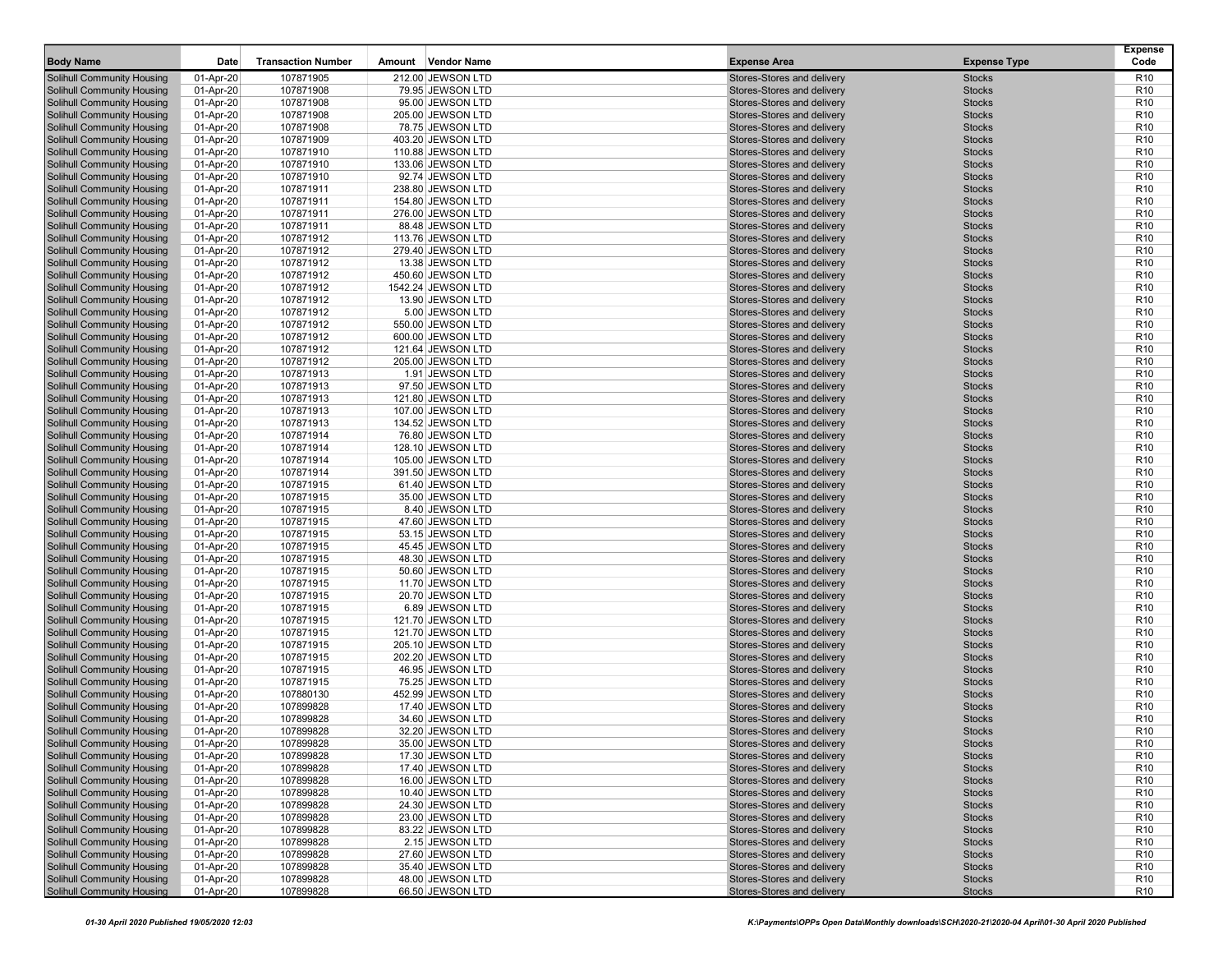| <b>Body Name</b>                                                       | Date                   | <b>Transaction Number</b> | Amount | Vendor Name                          | <b>Expense Area</b>                                      | <b>Expense Type</b>            | <b>Expense</b><br>Code             |
|------------------------------------------------------------------------|------------------------|---------------------------|--------|--------------------------------------|----------------------------------------------------------|--------------------------------|------------------------------------|
| <b>Solihull Community Housing</b>                                      | 01-Apr-20              | 107899828                 |        | 12.30 JEWSON LTD                     | Stores-Stores and delivery                               | <b>Stocks</b>                  | R <sub>10</sub>                    |
| <b>Solihull Community Housing</b>                                      | 01-Apr-20              | 107899828                 |        | 208.52 JEWSON LTD                    | Stores-Stores and delivery                               | <b>Stocks</b>                  | R <sub>10</sub>                    |
| <b>Solihull Community Housing</b>                                      | 01-Apr-20              | 107899828                 |        | 23.55 JEWSON LTD                     | Stores-Stores and delivery                               | <b>Stocks</b>                  | R <sub>10</sub>                    |
| <b>Solihull Community Housing</b>                                      | 01-Apr-20              | 107899828                 |        | 17.60 JEWSON LTD                     | Stores-Stores and delivery                               | <b>Stocks</b>                  | R <sub>10</sub>                    |
| <b>Solihull Community Housing</b>                                      | 01-Apr-20              | 107899828                 |        | 36.60 JEWSON LTD                     | Stores-Stores and delivery                               | <b>Stocks</b>                  | R <sub>10</sub>                    |
| <b>Solihull Community Housing</b>                                      | 01-Apr-20              | 107899828                 |        | 115.00 JEWSON LTD                    | Stores-Stores and delivery                               | <b>Stocks</b>                  | R <sub>10</sub>                    |
| <b>Solihull Community Housing</b>                                      | 01-Apr-20              | 107899828                 |        | 35.00 JEWSON LTD                     | Stores-Stores and delivery                               | <b>Stocks</b>                  | R <sub>10</sub>                    |
| <b>Solihull Community Housing</b>                                      | 01-Apr-20              | 107899828                 |        | 8.40 JEWSON LTD                      | Stores-Stores and delivery                               | <b>Stocks</b>                  | R <sub>10</sub>                    |
| <b>Solihull Community Housing</b>                                      | 01-Apr-20              | 107899828                 |        | 14.40 JEWSON LTD                     | Stores-Stores and delivery                               | <b>Stocks</b>                  | R <sub>10</sub>                    |
| <b>Solihull Community Housing</b>                                      | 01-Apr-20              | 107899828                 |        | 29.60 JEWSON LTD                     | Stores-Stores and delivery                               | <b>Stocks</b>                  | R <sub>10</sub>                    |
| <b>Solihull Community Housing</b>                                      | 01-Apr-20              | 107899828                 |        | 18.50 JEWSON LTD                     | Stores-Stores and delivery                               | <b>Stocks</b>                  | R <sub>10</sub>                    |
| <b>Solihull Community Housing</b><br><b>Solihull Community Housing</b> | 01-Apr-20              | 107899828                 |        | 20.90 JEWSON LTD                     | Stores-Stores and delivery                               | <b>Stocks</b><br><b>Stocks</b> | R <sub>10</sub>                    |
|                                                                        | 01-Apr-20              | 107899828                 |        | 28.56 JEWSON LTD                     | Stores-Stores and delivery                               | <b>Stocks</b>                  | R <sub>10</sub>                    |
| <b>Solihull Community Housing</b><br><b>Solihull Community Housing</b> | 01-Apr-20<br>01-Apr-20 | 107899828<br>107899828    |        | 21.90 JEWSON LTD<br>26.80 JEWSON LTD | Stores-Stores and delivery<br>Stores-Stores and delivery | <b>Stocks</b>                  | R <sub>10</sub><br>R <sub>10</sub> |
| <b>Solihull Community Housing</b>                                      | 01-Apr-20              | 107899828                 |        | 223.20 JEWSON LTD                    | Stores-Stores and delivery                               | <b>Stocks</b>                  | R <sub>10</sub>                    |
| <b>Solihull Community Housing</b>                                      | 01-Apr-20              | 107899828                 |        | 9.55 JEWSON LTD                      | Stores-Stores and delivery                               | <b>Stocks</b>                  | R <sub>10</sub>                    |
| <b>Solihull Community Housing</b>                                      | 01-Apr-20              | 107899828                 |        | 91.68 JEWSON LTD                     | Stores-Stores and delivery                               | <b>Stocks</b>                  | R <sub>10</sub>                    |
| <b>Solihull Community Housing</b>                                      | 01-Apr-20              | 107899828                 |        | 99.42 JEWSON LTD                     | Stores-Stores and delivery                               | <b>Stocks</b>                  | R <sub>10</sub>                    |
| Solihull Community Housing                                             | 01-Apr-20              | 107899828                 |        | 1.51 JEWSON LTD                      | Stores-Stores and delivery                               | <b>Stocks</b>                  | R <sub>10</sub>                    |
| <b>Solihull Community Housing</b>                                      | 01-Apr-20              | 107899828                 |        | 30.60 JEWSON LTD                     | Stores-Stores and delivery                               | <b>Stocks</b>                  | R <sub>10</sub>                    |
| <b>Solihull Community Housing</b>                                      | 01-Apr-20              | 107899828                 |        | 67.56 JEWSON LTD                     | Stores-Stores and delivery                               | <b>Stocks</b>                  | R <sub>10</sub>                    |
| <b>Solihull Community Housing</b>                                      | 01-Apr-20              | 107899828                 |        | 32.40 JEWSON LTD                     | Stores-Stores and delivery                               | <b>Stocks</b>                  | R <sub>10</sub>                    |
| <b>Solihull Community Housing</b>                                      | 01-Apr-20              | 107899828                 |        | 141.54 JEWSON LTD                    | Stores-Stores and delivery                               | <b>Stocks</b>                  | R <sub>10</sub>                    |
| <b>Solihull Community Housing</b>                                      | 01-Apr-20              | 107899828                 |        | 359.50 JEWSON LTD                    | Stores-Stores and delivery                               | <b>Stocks</b>                  | R <sub>10</sub>                    |
| <b>Solihull Community Housing</b>                                      | 01-Apr-20              | 107899828                 |        | 47.00 JEWSON LTD                     | Stores-Stores and delivery                               | <b>Stocks</b>                  | R <sub>10</sub>                    |
| <b>Solihull Community Housing</b>                                      | 01-Apr-20              | 107899828                 |        | 305.40 JEWSON LTD                    | Stores-Stores and delivery                               | <b>Stocks</b>                  | R <sub>10</sub>                    |
| <b>Solihull Community Housing</b>                                      | 01-Apr-20              | 107899828                 |        | 1.73 JEWSON LTD                      | Stores-Stores and delivery                               | <b>Stocks</b>                  | R <sub>10</sub>                    |
| <b>Solihull Community Housing</b>                                      | 01-Apr-20              | 107899828                 |        | 60.00 JEWSON LTD                     | Stores-Stores and delivery                               | <b>Stocks</b>                  | R <sub>10</sub>                    |
| <b>Solihull Community Housing</b>                                      | 01-Apr-20              | 107899828                 |        | 60.50 JEWSON LTD                     | Stores-Stores and delivery                               | <b>Stocks</b>                  | R <sub>10</sub>                    |
| <b>Solihull Community Housing</b>                                      | 01-Apr-20              | 107899828                 |        | 35.10 JEWSON LTD                     | Stores-Stores and delivery                               | <b>Stocks</b>                  | R <sub>10</sub>                    |
| <b>Solihull Community Housing</b>                                      | 01-Apr-20              | 107899828                 |        | 9.80 JEWSON LTD                      | Stores-Stores and delivery                               | <b>Stocks</b>                  | R <sub>10</sub>                    |
| <b>Solihull Community Housing</b>                                      | 01-Apr-20              | 107899828                 |        | 68.18 JEWSON LTD                     | Stores-Stores and delivery                               | <b>Stocks</b>                  | R <sub>10</sub>                    |
| <b>Solihull Community Housing</b>                                      | 01-Apr-20              | 107899828                 |        | 336.30 JEWSON LTD                    | Stores-Stores and delivery                               | <b>Stocks</b>                  | R <sub>10</sub>                    |
| <b>Solihull Community Housing</b>                                      | 01-Apr-20              | 107871919                 |        | 54.40 JEWSON LTD                     | Stores-Stores and delivery                               | <b>Stocks</b>                  | R <sub>10</sub>                    |
| <b>Solihull Community Housing</b>                                      | 01-Apr-20              | 107871919                 |        | 17.40 JEWSON LTD                     | Stores-Stores and delivery                               | <b>Stocks</b>                  | R <sub>10</sub>                    |
| <b>Solihull Community Housing</b>                                      | 01-Apr-20              | 107871919                 |        | 66.36 JEWSON LTD                     | Stores-Stores and delivery                               | <b>Stocks</b>                  | R <sub>10</sub>                    |
| <b>Solihull Community Housing</b>                                      | 01-Apr-20              | 107871919                 |        | 139.70 JEWSON LTD                    | Stores-Stores and delivery                               | <b>Stocks</b>                  | R <sub>10</sub>                    |
| <b>Solihull Community Housing</b>                                      | 01-Apr-20              | 107871919                 |        | 71.80 JEWSON LTD                     | Stores-Stores and delivery                               | <b>Stocks</b>                  | R <sub>10</sub>                    |
| <b>Solihull Community Housing</b>                                      | 01-Apr-20              | 107871919                 |        | 9.60 JEWSON LTD                      | Stores-Stores and delivery                               | <b>Stocks</b>                  | R <sub>10</sub>                    |
| <b>Solihull Community Housing</b>                                      | 01-Apr-20              | 107871919                 |        | 12.00 JEWSON LTD                     | Stores-Stores and delivery                               | <b>Stocks</b>                  | R <sub>10</sub><br>R <sub>10</sub> |
| <b>Solihull Community Housing</b>                                      | 01-Apr-20              | 107871919                 |        | 450.60 JEWSON LTD                    | Stores-Stores and delivery                               | <b>Stocks</b>                  |                                    |
| <b>Solihull Community Housing</b><br><b>Solihull Community Housing</b> | 01-Apr-20<br>01-Apr-20 | 107871919<br>107871919    |        | 29.60 JEWSON LTD<br>3.90 JEWSON LTD  | Stores-Stores and delivery<br>Stores-Stores and delivery | <b>Stocks</b><br><b>Stocks</b> | R <sub>10</sub><br>R <sub>10</sub> |
| Solihull Community Housing                                             | 01-Apr-20              | 107871919                 |        | 13.05 JEWSON LTD                     | Stores-Stores and delivery                               | <b>Stocks</b>                  | R <sub>10</sub>                    |
| <b>Solihull Community Housing</b>                                      | 01-Apr-20              | 107871919                 |        | 4.05 JEWSON LTD                      | Stores-Stores and delivery                               | <b>Stocks</b>                  | R <sub>10</sub>                    |
| <b>Solihull Community Housing</b>                                      | 01-Apr-20              | 107871919                 |        | 15.80 JEWSON LTD                     | Stores-Stores and delivery                               | <b>Stocks</b>                  | R <sub>10</sub>                    |
| <b>Solihull Community Housing</b>                                      | 01-Apr-20              | 107871919                 |        | 1542.24 JEWSON LTD                   | Stores-Stores and delivery                               | <b>Stocks</b>                  | R <sub>10</sub>                    |
| <b>Solihull Community Housing</b>                                      | 01-Apr-20              | 107871919                 |        | 108.00 JEWSON LTD                    | Stores-Stores and delivery                               | <b>Stocks</b>                  | R <sub>10</sub>                    |
| <b>Solihull Community Housing</b>                                      | 01-Apr-20              | 107871919                 |        | 56.00 JEWSON LTD                     | Stores-Stores and delivery                               | <b>Stocks</b>                  | R <sub>10</sub>                    |
| <b>Solihull Community Housing</b>                                      | 01-Apr-20              | 107871919                 |        | 751.50 JEWSON LTD                    | Stores-Stores and delivery                               | <b>Stocks</b>                  | R <sub>10</sub>                    |
| <b>Solihull Community Housing</b>                                      | 01-Apr-20              | 107871919                 |        | 103.20 JEWSON LTD                    | Stores-Stores and delivery                               | <b>Stocks</b>                  | R <sub>10</sub>                    |
| <b>Solihull Community Housing</b>                                      | 01-Apr-20              | 107871919                 |        | 103.20 JEWSON LTD                    | Stores-Stores and delivery                               | <b>Stocks</b>                  | R <sub>10</sub>                    |
| <b>Solihull Community Housing</b>                                      | 01-Apr-20              | 107871919                 |        | 26.66 JEWSON LTD                     | Stores-Stores and delivery                               | <b>Stocks</b>                  | R <sub>10</sub>                    |
| Solihull Community Housing                                             | 01-Apr-20              | 107871919                 |        | 56.80 JEWSON LTD                     | Stores-Stores and delivery                               | <b>Stocks</b>                  | R <sub>10</sub>                    |
| <b>Solihull Community Housing</b>                                      | 01-Apr-20              | 107871920                 |        | 202.40 JEWSON LTD                    | Stores-Stores and delivery                               | <b>Stocks</b>                  | R <sub>10</sub>                    |
| <b>Solihull Community Housing</b>                                      | 01-Apr-20              | 107871920                 |        | 214.20 JEWSON LTD                    | Stores-Stores and delivery                               | <b>Stocks</b>                  | R <sub>10</sub>                    |
| <b>Solihull Community Housing</b>                                      | 01-Apr-20              | 107871920                 |        | 205.70 JEWSON LTD                    | Stores-Stores and delivery                               | <b>Stocks</b>                  | R <sub>10</sub>                    |
| <b>Solihull Community Housing</b>                                      | 01-Apr-20              | 107871920                 |        | 342.70 JEWSON LTD                    | Stores-Stores and delivery                               | <b>Stocks</b>                  | R <sub>10</sub>                    |
| <b>Solihull Community Housing</b>                                      | 01-Apr-20              | 107871920                 |        | 233.60 JEWSON LTD                    | Stores-Stores and delivery                               | <b>Stocks</b>                  | R <sub>10</sub>                    |
| <b>Solihull Community Housing</b>                                      | 01-Apr-20              | 107871920                 |        | 67.10 JEWSON LTD                     | Stores-Stores and delivery                               | <b>Stocks</b>                  | R <sub>10</sub>                    |
| <b>Solihull Community Housing</b>                                      | 01-Apr-20              | 107871920                 |        | 9.90 JEWSON LTD                      | Stores-Stores and delivery                               | <b>Stocks</b>                  | R <sub>10</sub>                    |
| <b>Solihull Community Housing</b>                                      | 01-Apr-20              | 107871920                 |        | 101.80 JEWSON LTD                    | Stores-Stores and delivery                               | <b>Stocks</b>                  | R <sub>10</sub>                    |
| <b>Solihull Community Housing</b>                                      | 01-Apr-20              | 107871920                 |        | 59.50 JEWSON LTD                     | Stores-Stores and delivery                               | <b>Stocks</b>                  | R <sub>10</sub>                    |
| <b>Solihull Community Housing</b>                                      | 01-Apr-20              | 107871920                 |        | 11.34 JEWSON LTD                     | Stores-Stores and delivery                               | <b>Stocks</b>                  | R <sub>10</sub>                    |
| <b>Solihull Community Housing</b><br><b>Solihull Community Housing</b> | 01-Apr-20              | 107871920                 |        | 53.10 JEWSON LTD                     | Stores-Stores and delivery<br>Stores-Stores and delivery | <b>Stocks</b>                  | R <sub>10</sub>                    |
|                                                                        | 01-Apr-20              | 107871920                 |        | 106.77 JEWSON LTD                    |                                                          | <b>Stocks</b>                  | R <sub>10</sub>                    |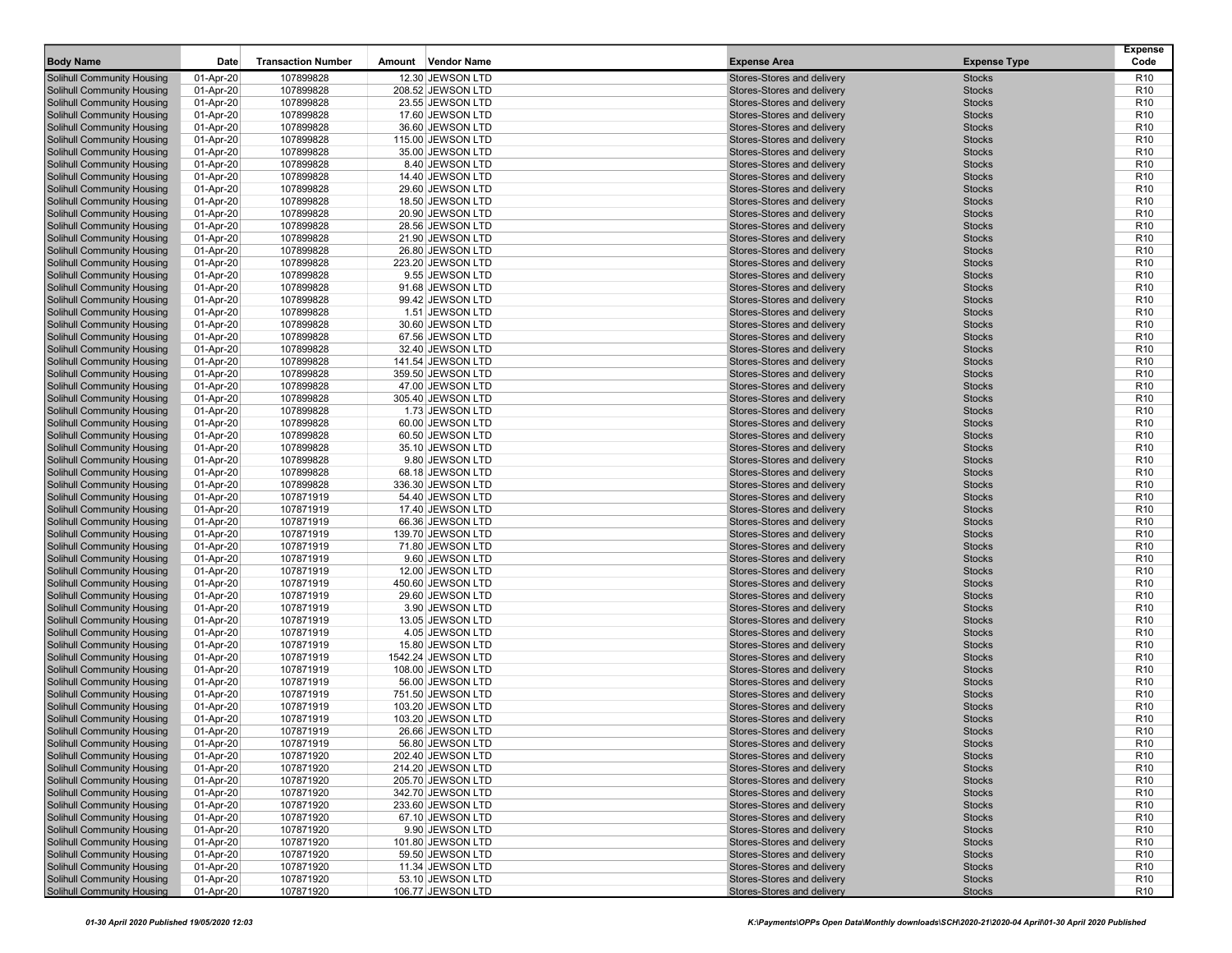| <b>Body Name</b>                                                       | Date                   | <b>Transaction Number</b> | Vendor Name<br>Amount                  | <b>Expense Area</b>                                      | <b>Expense Type</b>            | <b>Expense</b><br>Code             |
|------------------------------------------------------------------------|------------------------|---------------------------|----------------------------------------|----------------------------------------------------------|--------------------------------|------------------------------------|
| <b>Solihull Community Housing</b>                                      | 01-Apr-20              | 107871920                 | 23.80 JEWSON LTD                       | Stores-Stores and delivery                               | <b>Stocks</b>                  | R <sub>10</sub>                    |
| <b>Solihull Community Housing</b>                                      | 01-Apr-20              | 107871920                 | 22.65 JEWSON LTD                       | Stores-Stores and delivery                               | <b>Stocks</b>                  | R <sub>10</sub>                    |
| <b>Solihull Community Housing</b>                                      | 01-Apr-20              | 107871921                 | 999.00 JEWSON LTD                      | Stores-Stores and delivery                               | <b>Stocks</b>                  | R <sub>10</sub>                    |
| <b>Solihull Community Housing</b>                                      | 01-Apr-20              | 107871924                 | 136.08 JEWSON LTD                      | Stores-Stores and delivery                               | <b>Stocks</b>                  | R <sub>10</sub>                    |
| <b>Solihull Community Housing</b>                                      | 01-Apr-20              | 107871924                 | 166.50 JEWSON LTD                      | Stores-Stores and delivery                               | <b>Stocks</b>                  | R <sub>10</sub>                    |
| <b>Solihull Community Housing</b>                                      | 01-Apr-20              | 107871924                 | 129.35 JEWSON LTD                      | Stores-Stores and delivery                               | <b>Stocks</b>                  | R <sub>10</sub>                    |
| <b>Solihull Community Housing</b>                                      | 01-Apr-20              | 107871925                 | 11.60 JEWSON LTD                       | Stores-Stores and delivery                               | <b>Stocks</b>                  | R <sub>10</sub>                    |
| <b>Solihull Community Housing</b>                                      | 01-Apr-20              | 107871925                 | 13.85 JEWSON LTD                       | Stores-Stores and delivery                               | <b>Stocks</b>                  | R <sub>10</sub>                    |
| <b>Solihull Community Housing</b>                                      | 01-Apr-20              | 107871925                 | 27.30 JEWSON LTD                       | Stores-Stores and delivery                               | <b>Stocks</b>                  | R <sub>10</sub>                    |
| <b>Solihull Community Housing</b>                                      | 01-Apr-20              | 107871925                 | 93.40 JEWSON LTD                       | Stores-Stores and delivery                               | <b>Stocks</b>                  | R <sub>10</sub>                    |
| <b>Solihull Community Housing</b>                                      | 01-Apr-20              | 107871925                 | 520.83 JEWSON LTD                      | Stores-Stores and delivery                               | <b>Stocks</b>                  | R <sub>10</sub>                    |
| <b>Solihull Community Housing</b>                                      | 01-Apr-20              | 107871925                 | 16.58 JEWSON LTD                       | Stores-Stores and delivery                               | <b>Stocks</b>                  | R <sub>10</sub>                    |
| <b>Solihull Community Housing</b>                                      | 01-Apr-20              | 107871925                 | 70.70 JEWSON LTD                       | Stores-Stores and delivery                               | <b>Stocks</b>                  | R <sub>10</sub><br>R <sub>10</sub> |
| <b>Solihull Community Housing</b><br><b>Solihull Community Housing</b> | 01-Apr-20<br>01-Apr-20 | 107871925<br>107871925    | 27.30 JEWSON LTD<br>170.60 JEWSON LTD  | Stores-Stores and delivery<br>Stores-Stores and delivery | <b>Stocks</b><br><b>Stocks</b> | R <sub>10</sub>                    |
| <b>Solihull Community Housing</b>                                      | 01-Apr-20              | 107871925                 | 353.80 JEWSON LTD                      | Stores-Stores and delivery                               | <b>Stocks</b>                  | R <sub>10</sub>                    |
| <b>Solihull Community Housing</b>                                      | 01-Apr-20              | 107871925                 | 95.00 JEWSON LTD                       | Stores-Stores and delivery                               | <b>Stocks</b>                  | R <sub>10</sub>                    |
| <b>Solihull Community Housing</b>                                      | 01-Apr-20              | 107871925                 | 104.60 JEWSON LTD                      | Stores-Stores and delivery                               | <b>Stocks</b>                  | R <sub>10</sub>                    |
| <b>Solihull Community Housing</b>                                      | 01-Apr-20              | 107871925                 | 174.24 JEWSON LTD                      | Stores-Stores and delivery                               | <b>Stocks</b>                  | R <sub>10</sub>                    |
| Solihull Community Housing                                             | 01-Apr-20              | 107871925                 | 6.24 JEWSON LTD                        | Stores-Stores and delivery                               | <b>Stocks</b>                  | R <sub>10</sub>                    |
| <b>Solihull Community Housing</b>                                      | 01-Apr-20              | 107871925                 | 18.24 JEWSON LTD                       | Stores-Stores and delivery                               | <b>Stocks</b>                  | R <sub>10</sub>                    |
| <b>Solihull Community Housing</b>                                      | 01-Apr-20              | 107871925                 | 81.30 JEWSON LTD                       | Stores-Stores and delivery                               | <b>Stocks</b>                  | R <sub>10</sub>                    |
| <b>Solihull Community Housing</b>                                      | 01-Apr-20              | 107899829                 | 13.03 JEWSON LTD                       | Stores-Stores and delivery                               | <b>Stocks</b>                  | R <sub>10</sub>                    |
| <b>Solihull Community Housing</b>                                      | 01-Apr-20              | 107899829                 | 61.23 JEWSON LTD                       | Stores-Stores and delivery                               | <b>Stocks</b>                  | R <sub>10</sub>                    |
| <b>Solihull Community Housing</b>                                      | 01-Apr-20              | 107899829                 | 121.50 JEWSON LTD                      | Stores-Stores and delivery                               | <b>Stocks</b>                  | R <sub>10</sub>                    |
| <b>Solihull Community Housing</b>                                      | 01-Apr-20              | 107899829                 | 55.48 JEWSON LTD                       | Stores-Stores and delivery                               | <b>Stocks</b>                  | R <sub>10</sub>                    |
| <b>Solihull Community Housing</b>                                      | 01-Apr-20              | 107899829                 | 210.99 JEWSON LTD                      | Stores-Stores and delivery                               | <b>Stocks</b>                  | R <sub>10</sub>                    |
| <b>Solihull Community Housing</b>                                      | 01-Apr-20              | 107899829                 | 195.96 JEWSON LTD                      | Stores-Stores and delivery                               | <b>Stocks</b>                  | R <sub>10</sub>                    |
| <b>Solihull Community Housing</b>                                      | 01-Apr-20              | 107899829                 | 4.55 JEWSON LTD                        | Stores-Stores and delivery                               | <b>Stocks</b>                  | R <sub>10</sub>                    |
| <b>Solihull Community Housing</b>                                      | 01-Apr-20              | 107899829                 | 108.80 JEWSON LTD                      | Stores-Stores and delivery                               | <b>Stocks</b>                  | R <sub>10</sub>                    |
| <b>Solihull Community Housing</b>                                      | 01-Apr-20              | 107899829                 | 128.60 JEWSON LTD                      | Stores-Stores and delivery                               | <b>Stocks</b>                  | R <sub>10</sub>                    |
| <b>Solihull Community Housing</b>                                      | 01-Apr-20              | 107899829                 | 265.44 JEWSON LTD                      | Stores-Stores and delivery                               | <b>Stocks</b>                  | R <sub>10</sub>                    |
| <b>Solihull Community Housing</b>                                      | 01-Apr-20              | 107899829                 | 474.98 JEWSON LTD                      | Stores-Stores and delivery                               | <b>Stocks</b>                  | R <sub>10</sub>                    |
| <b>Solihull Community Housing</b>                                      | 01-Apr-20              | 107899829                 | 157.96 JEWSON LTD                      | Stores-Stores and delivery                               | <b>Stocks</b>                  | R <sub>10</sub>                    |
| <b>Solihull Community Housing</b>                                      | 01-Apr-20              | 107899829                 | 20.16 JEWSON LTD                       | Stores-Stores and delivery                               | <b>Stocks</b>                  | R <sub>10</sub>                    |
| <b>Solihull Community Housing</b>                                      | 01-Apr-20              | 107899829                 | 62.79 JEWSON LTD                       | Stores-Stores and delivery                               | <b>Stocks</b>                  | R <sub>10</sub>                    |
| <b>Solihull Community Housing</b>                                      | 01-Apr-20              | 107899829                 | 45.60 JEWSON LTD                       | Stores-Stores and delivery<br>Stores-Stores and delivery | <b>Stocks</b><br><b>Stocks</b> | R <sub>10</sub><br>R <sub>10</sub> |
| <b>Solihull Community Housing</b><br><b>Solihull Community Housing</b> | 01-Apr-20<br>01-Apr-20 | 107899829<br>107899829    | 606.50 JEWSON LTD<br>717.43 JEWSON LTD | Stores-Stores and delivery                               | <b>Stocks</b>                  | R <sub>10</sub>                    |
| <b>Solihull Community Housing</b>                                      | 01-Apr-20              | 107899829                 | 52.85 JEWSON LTD                       | Stores-Stores and delivery                               | <b>Stocks</b>                  | R <sub>10</sub>                    |
| <b>Solihull Community Housing</b>                                      | 01-Apr-20              | 107899829                 | 1637.18 JEWSON LTD                     | Stores-Stores and delivery                               | <b>Stocks</b>                  | R <sub>10</sub>                    |
| <b>Solihull Community Housing</b>                                      | 01-Apr-20              | 107899829                 | 135.30 JEWSON LTD                      | Stores-Stores and delivery                               | <b>Stocks</b>                  | R <sub>10</sub>                    |
| <b>Solihull Community Housing</b>                                      | 01-Apr-20              | 107899829                 | 39.96 JEWSON LTD                       | Stores-Stores and delivery                               | <b>Stocks</b>                  | R <sub>10</sub>                    |
| <b>Solihull Community Housing</b>                                      | 01-Apr-20              | 107899829                 | 7.80 JEWSON LTD                        | Stores-Stores and delivery                               | <b>Stocks</b>                  | R <sub>10</sub>                    |
| Solihull Community Housing                                             | 01-Apr-20              | 107899829                 | 198.64 JEWSON LTD                      | Stores-Stores and delivery                               | <b>Stocks</b>                  | R <sub>10</sub>                    |
| <b>Solihull Community Housing</b>                                      | 01-Apr-20              | 107899829                 | 134.00 JEWSON LTD                      | Stores-Stores and delivery                               | <b>Stocks</b>                  | R <sub>10</sub>                    |
| <b>Solihull Community Housing</b>                                      | 01-Apr-20              | 107899829                 | 166.80 JEWSON LTD                      | Stores-Stores and delivery                               | <b>Stocks</b>                  | R <sub>10</sub>                    |
| <b>Solihull Community Housing</b>                                      | 01-Apr-20              | 107899829                 | 694.40 JEWSON LTD                      | Stores-Stores and delivery                               | <b>Stocks</b>                  | R <sub>10</sub>                    |
| <b>Solihull Community Housing</b>                                      | 01-Apr-20              | 107899829                 | 27.44 JEWSON LTD                       | Stores-Stores and delivery                               | <b>Stocks</b>                  | R <sub>10</sub>                    |
| <b>Solihull Community Housing</b>                                      | 01-Apr-20              | 107899829                 | 311.65 JEWSON LTD                      | Stores-Stores and delivery                               | <b>Stocks</b>                  | R <sub>10</sub>                    |
| <b>Solihull Community Housing</b>                                      | 01-Apr-20              | 107899829                 | 33.00 JEWSON LTD                       | Stores-Stores and delivery                               | <b>Stocks</b>                  | R <sub>10</sub>                    |
| <b>Solihull Community Housing</b>                                      | 01-Apr-20              | 107899829                 | 938.99 JEWSON LTD                      | Stores-Stores and delivery                               | <b>Stocks</b>                  | R <sub>10</sub>                    |
| <b>Solihull Community Housing</b>                                      | 01-Apr-20              | 107899829                 | 56.18 JEWSON LTD                       | Stores-Stores and delivery                               | <b>Stocks</b>                  | R <sub>10</sub>                    |
| <b>Solihull Community Housing</b>                                      | 01-Apr-20              | 107899829                 | 27.84 JEWSON LTD                       | Stores-Stores and delivery                               | <b>Stocks</b>                  | R <sub>10</sub>                    |
| Solihull Community Housing                                             | 01-Apr-20              | 107899829                 | 18.63 JEWSON LTD                       | Stores-Stores and delivery                               | <b>Stocks</b>                  | R <sub>10</sub>                    |
| <b>Solihull Community Housing</b>                                      | 01-Apr-20              | 107899829                 | 253.15 JEWSON LTD                      | Stores-Stores and delivery                               | <b>Stocks</b>                  | R <sub>10</sub>                    |
| <b>Solihull Community Housing</b><br><b>Solihull Community Housing</b> | 01-Apr-20<br>01-Apr-20 | 107899829<br>107899829    | 63.20 JEWSON LTD<br>208.84 JEWSON LTD  | Stores-Stores and delivery<br>Stores-Stores and delivery | <b>Stocks</b><br><b>Stocks</b> | R <sub>10</sub><br>R <sub>10</sub> |
| <b>Solihull Community Housing</b>                                      |                        |                           |                                        | Stores-Stores and delivery                               |                                | R <sub>10</sub>                    |
| <b>Solihull Community Housing</b>                                      | 01-Apr-20<br>01-Apr-20 | 107899829<br>107899829    | 365.40 JEWSON LTD<br>248.40 JEWSON LTD | Stores-Stores and delivery                               | <b>Stocks</b><br><b>Stocks</b> | R <sub>10</sub>                    |
| <b>Solihull Community Housing</b>                                      | 01-Apr-20              | 107899829                 | 123.82 JEWSON LTD                      | Stores-Stores and delivery                               | <b>Stocks</b>                  | R <sub>10</sub>                    |
| <b>Solihull Community Housing</b>                                      | 01-Apr-20              | 107899829                 | 351.40 JEWSON LTD                      | Stores-Stores and delivery                               | <b>Stocks</b>                  | R <sub>10</sub>                    |
| <b>Solihull Community Housing</b>                                      | 01-Apr-20              | 107899829                 | 68.40 JEWSON LTD                       | Stores-Stores and delivery                               | <b>Stocks</b>                  | R <sub>10</sub>                    |
| <b>Solihull Community Housing</b>                                      | 01-Apr-20              | 107899829                 | 110.80 JEWSON LTD                      | Stores-Stores and delivery                               | <b>Stocks</b>                  | R <sub>10</sub>                    |
| <b>Solihull Community Housing</b>                                      | 01-Apr-20              | 107899829                 | 5.84 JEWSON LTD                        | Stores-Stores and delivery                               | <b>Stocks</b>                  | R <sub>10</sub>                    |
| <b>Solihull Community Housing</b>                                      | 01-Apr-20              | 107899829                 | 107.36 JEWSON LTD                      | Stores-Stores and delivery                               | <b>Stocks</b>                  | R <sub>10</sub>                    |
| <b>Solihull Community Housing</b>                                      | 01-Apr-20              | 107899829                 | 77.60 JEWSON LTD                       | Stores-Stores and delivery                               | <b>Stocks</b>                  | R <sub>10</sub>                    |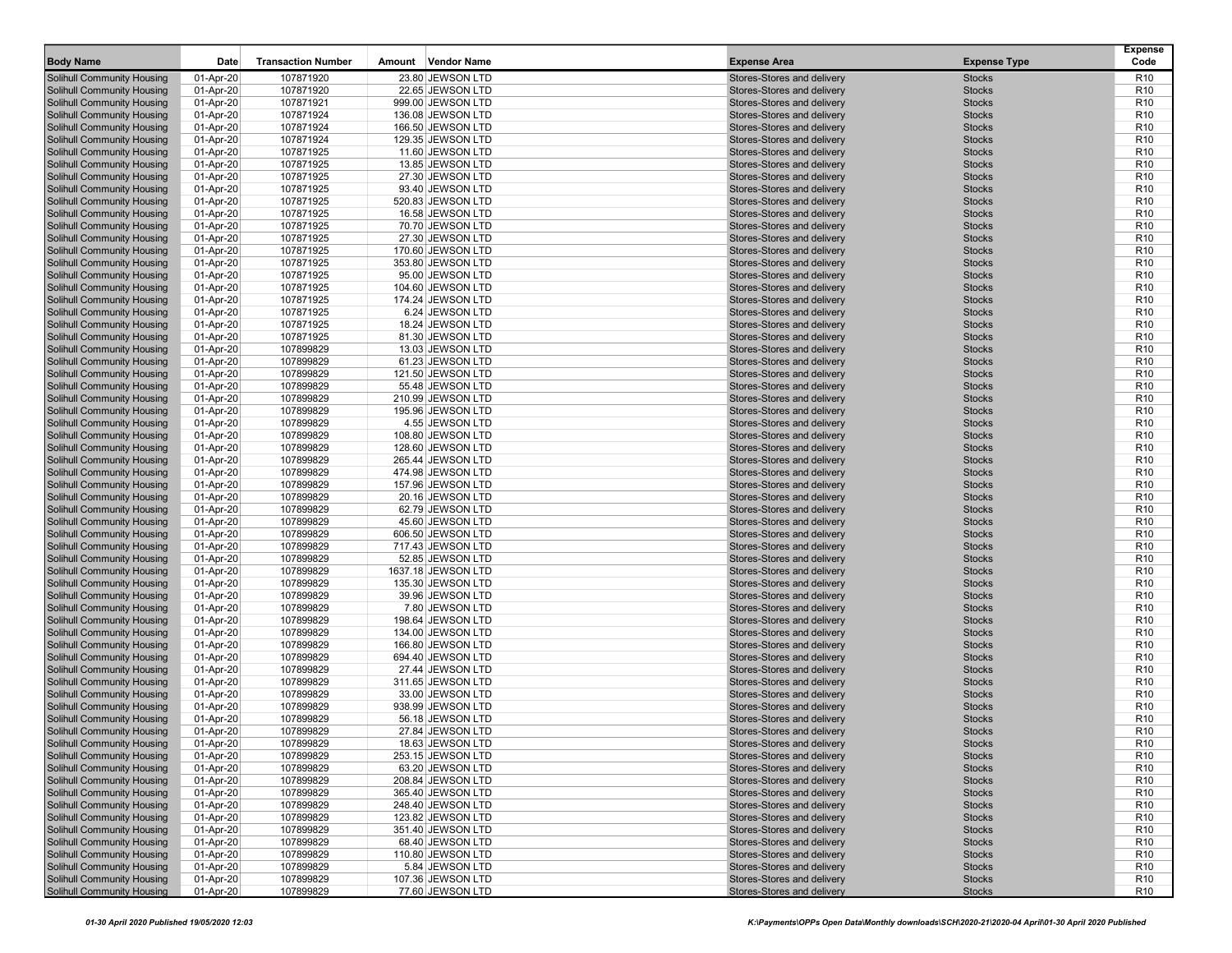| <b>Body Name</b>                                                       | Date                   | <b>Transaction Number</b> | Amount | Vendor Name                            | <b>Expense Area</b>                                      | <b>Expense Type</b>            | <b>Expense</b><br>Code             |
|------------------------------------------------------------------------|------------------------|---------------------------|--------|----------------------------------------|----------------------------------------------------------|--------------------------------|------------------------------------|
| <b>Solihull Community Housing</b>                                      | 01-Apr-20              | 107899829                 |        | 119.76 JEWSON LTD                      | Stores-Stores and delivery                               | <b>Stocks</b>                  | R <sub>10</sub>                    |
| <b>Solihull Community Housing</b>                                      | 01-Apr-20              | 107899829                 |        | 375.20 JEWSON LTD                      | Stores-Stores and delivery                               | <b>Stocks</b>                  | R <sub>10</sub>                    |
| <b>Solihull Community Housing</b>                                      | 01-Apr-20              | 107899829                 |        | 2184.84 JEWSON LTD                     | Stores-Stores and delivery                               | <b>Stocks</b>                  | R <sub>10</sub>                    |
| <b>Solihull Community Housing</b>                                      | 01-Apr-20              | 107899829                 |        | 389.00 JEWSON LTD                      | Stores-Stores and delivery                               | <b>Stocks</b>                  | R <sub>10</sub>                    |
| <b>Solihull Community Housing</b>                                      | 01-Apr-20              | 107899829                 |        | 131.60 JEWSON LTD                      | Stores-Stores and delivery                               | <b>Stocks</b>                  | R <sub>10</sub>                    |
| <b>Solihull Community Housing</b>                                      | 01-Apr-20              | 107899829                 |        | 176.40 JEWSON LTD                      | Stores-Stores and delivery                               | <b>Stocks</b>                  | R <sub>10</sub>                    |
| <b>Solihull Community Housing</b>                                      | 01-Apr-20              | 107899829                 |        | 77.52 JEWSON LTD                       | Stores-Stores and delivery                               | <b>Stocks</b>                  | R <sub>10</sub>                    |
| <b>Solihull Community Housing</b><br><b>Solihull Community Housing</b> | 01-Apr-20<br>01-Apr-20 | 107899829<br>107899829    |        | 203.30 JEWSON LTD<br>6.40 JEWSON LTD   | Stores-Stores and delivery<br>Stores-Stores and delivery | <b>Stocks</b><br><b>Stocks</b> | R <sub>10</sub><br>R <sub>10</sub> |
| <b>Solihull Community Housing</b>                                      | 01-Apr-20              | 107899829                 |        | 57.00 JEWSON LTD                       | Stores-Stores and delivery                               | <b>Stocks</b>                  | R <sub>10</sub>                    |
| <b>Solihull Community Housing</b>                                      | 01-Apr-20              | 107899829                 |        | 436.20 JEWSON LTD                      | Stores-Stores and delivery                               | <b>Stocks</b>                  | R <sub>10</sub>                    |
| <b>Solihull Community Housing</b>                                      | 01-Apr-20              | 107899829                 |        | 132.20 JEWSON LTD                      | Stores-Stores and delivery                               | <b>Stocks</b>                  | R <sub>10</sub>                    |
| <b>Solihull Community Housing</b>                                      | 01-Apr-20              | 107899829                 |        | 181.94 JEWSON LTD                      | Stores-Stores and delivery                               | <b>Stocks</b>                  | R <sub>10</sub>                    |
| <b>Solihull Community Housing</b>                                      | 01-Apr-20              | 107899829                 |        | 134.40 JEWSON LTD                      | Stores-Stores and delivery                               | <b>Stocks</b>                  | R <sub>10</sub>                    |
| <b>Solihull Community Housing</b>                                      | 01-Apr-20              | 107899829                 |        | 243.00 JEWSON LTD                      | Stores-Stores and delivery                               | <b>Stocks</b>                  | R <sub>10</sub>                    |
| <b>Solihull Community Housing</b>                                      | 01-Apr-20              | 107899829                 |        | 95.22 JEWSON LTD                       | Stores-Stores and delivery                               | <b>Stocks</b>                  | R <sub>10</sub>                    |
| <b>Solihull Community Housing</b>                                      | 01-Apr-20              | 107899829                 |        | 439.92 JEWSON LTD                      | Stores-Stores and delivery                               | <b>Stocks</b>                  | R <sub>10</sub>                    |
| <b>Solihull Community Housing</b>                                      | 01-Apr-20              | 107899829                 |        | 428.00 JEWSON LTD                      | Stores-Stores and delivery                               | <b>Stocks</b>                  | R <sub>10</sub>                    |
| <b>Solihull Community Housing</b>                                      | 01-Apr-20              | 107899829                 |        | 417.38 JEWSON LTD                      | Stores-Stores and delivery                               | <b>Stocks</b>                  | R <sub>10</sub>                    |
| Solihull Community Housing                                             | 01-Apr-20              | 107899829                 |        | 488.80 JEWSON LTD                      | Stores-Stores and delivery                               | <b>Stocks</b>                  | R <sub>10</sub>                    |
| <b>Solihull Community Housing</b>                                      | 01-Apr-20              | 107899829                 |        | 343.70 JEWSON LTD                      | Stores-Stores and delivery                               | <b>Stocks</b>                  | R <sub>10</sub>                    |
| <b>Solihull Community Housing</b>                                      | 01-Apr-20              | 107899829                 |        | 238.00 JEWSON LTD                      | Stores-Stores and delivery                               | <b>Stocks</b>                  | R <sub>10</sub>                    |
| <b>Solihull Community Housing</b>                                      | 01-Apr-20              | 107899829                 |        | 108.00 JEWSON LTD                      | Stores-Stores and delivery                               | <b>Stocks</b>                  | R <sub>10</sub>                    |
| <b>Solihull Community Housing</b>                                      | 01-Apr-20              | 107899829                 |        | 207.20 JEWSON LTD                      | Stores-Stores and delivery                               | <b>Stocks</b><br><b>Stocks</b> | R <sub>10</sub>                    |
| <b>Solihull Community Housing</b>                                      | 01-Apr-20              | 107899829<br>107899829    |        | 96.80 JEWSON LTD<br>243.40 JEWSON LTD  | Stores-Stores and delivery<br>Stores-Stores and delivery | <b>Stocks</b>                  | R <sub>10</sub><br>R <sub>10</sub> |
| <b>Solihull Community Housing</b><br><b>Solihull Community Housing</b> | 01-Apr-20<br>01-Apr-20 | 107899829                 |        | 243.40 JEWSON LTD                      | Stores-Stores and delivery                               | <b>Stocks</b>                  | R <sub>10</sub>                    |
| <b>Solihull Community Housing</b>                                      | 01-Apr-20              | 107899829                 |        | 137.90 JEWSON LTD                      | Stores-Stores and delivery                               | <b>Stocks</b>                  | R <sub>10</sub>                    |
| <b>Solihull Community Housing</b>                                      | 01-Apr-20              | 107899829                 |        | 6.16 JEWSON LTD                        | Stores-Stores and delivery                               | <b>Stocks</b>                  | R <sub>10</sub>                    |
| <b>Solihull Community Housing</b>                                      | 01-Apr-20              | 107899829                 |        | 978.56 JEWSON LTD                      | Stores-Stores and delivery                               | <b>Stocks</b>                  | R <sub>10</sub>                    |
| <b>Solihull Community Housing</b>                                      | 01-Apr-20              | 107899829                 |        | 1252.50 JEWSON LTD                     | Stores-Stores and delivery                               | <b>Stocks</b>                  | R <sub>10</sub>                    |
| <b>Solihull Community Housing</b>                                      | 01-Apr-20              | 107899829                 |        | 165.12 JEWSON LTD                      | Stores-Stores and delivery                               | <b>Stocks</b>                  | R <sub>10</sub>                    |
| <b>Solihull Community Housing</b>                                      | 01-Apr-20              | 107899829                 |        | 190.92 JEWSON LTD                      | Stores-Stores and delivery                               | <b>Stocks</b>                  | R <sub>10</sub>                    |
| <b>Solihull Community Housing</b>                                      | 01-Apr-20              | 107899829                 |        | 837.27 JEWSON LTD                      | Stores-Stores and delivery                               | <b>Stocks</b>                  | R <sub>10</sub>                    |
| <b>Solihull Community Housing</b>                                      | 01-Apr-20              | 107899829                 |        | 133.48 JEWSON LTD                      | Stores-Stores and delivery                               | <b>Stocks</b>                  | R <sub>10</sub>                    |
| <b>Solihull Community Housing</b>                                      | 01-Apr-20              | 107899829                 |        | 1038.00 JEWSON LTD                     | Stores-Stores and delivery                               | <b>Stocks</b>                  | R <sub>10</sub>                    |
| <b>Solihull Community Housing</b>                                      | 01-Apr-20              | 107899829                 |        | 625.25 JEWSON LTD                      | Stores-Stores and delivery                               | <b>Stocks</b>                  | R <sub>10</sub>                    |
| <b>Solihull Community Housing</b>                                      | 01-Apr-20              | 107899829                 |        | 303.30 JEWSON LTD                      | Stores-Stores and delivery                               | <b>Stocks</b>                  | R <sub>10</sub>                    |
| <b>Solihull Community Housing</b>                                      | 01-Apr-20              | 107899829                 |        | 355.60 JEWSON LTD                      | Stores-Stores and delivery                               | <b>Stocks</b>                  | R <sub>10</sub>                    |
| <b>Solihull Community Housing</b><br><b>Solihull Community Housing</b> | 01-Apr-20<br>01-Apr-20 | 107899829<br>107899829    |        | 407.20 JEWSON LTD<br>123.06 JEWSON LTD | Stores-Stores and delivery<br>Stores-Stores and delivery | <b>Stocks</b><br><b>Stocks</b> | R <sub>10</sub><br>R <sub>10</sub> |
| <b>Solihull Community Housing</b>                                      | 01-Apr-20              | 107899829                 |        | 719.00 JEWSON LTD                      | Stores-Stores and delivery                               | <b>Stocks</b>                  | R <sub>10</sub>                    |
| <b>Solihull Community Housing</b>                                      | 01-Apr-20              | 107899829                 |        | 227.70 JEWSON LTD                      | Stores-Stores and delivery                               | <b>Stocks</b>                  | R <sub>10</sub>                    |
| <b>Solihull Community Housing</b>                                      | 01-Apr-20              | 107899829                 |        | 98.00 JEWSON LTD                       | Stores-Stores and delivery                               | <b>Stocks</b>                  | R <sub>10</sub>                    |
| Solihull Community Housing                                             | 01-Apr-20              | 107899829                 |        | 118.80 JEWSON LTD                      | Stores-Stores and delivery                               | <b>Stocks</b>                  | R <sub>10</sub>                    |
| <b>Solihull Community Housing</b>                                      | 01-Apr-20              | 107899829                 |        | 23.49 JEWSON LTD                       | Stores-Stores and delivery                               | <b>Stocks</b>                  | R <sub>10</sub>                    |
| <b>Solihull Community Housing</b>                                      | 01-Apr-20              | 107899829                 |        | 265.40 JEWSON LTD                      | Stores-Stores and delivery                               | <b>Stocks</b>                  | R <sub>10</sub>                    |
| <b>Solihull Community Housing</b>                                      | 01-Apr-20              | 107899829                 |        | 398.10 JEWSON LTD                      | Stores-Stores and delivery                               | <b>Stocks</b>                  | R <sub>10</sub>                    |
| <b>Solihull Community Housing</b>                                      | 01-Apr-20              | 107899829                 |        | 296.60 JEWSON LTD                      | Stores-Stores and delivery                               | <b>Stocks</b>                  | R <sub>10</sub>                    |
| <b>Solihull Community Housing</b>                                      | 01-Apr-20              | 107899829                 |        | 427.00 JEWSON LTD                      | Stores-Stores and delivery                               | <b>Stocks</b>                  | R <sub>10</sub>                    |
| <b>Solihull Community Housing</b>                                      | 01-Apr-20              | 107899829                 |        | 350.00 JEWSON LTD                      | Stores-Stores and delivery                               | <b>Stocks</b>                  | R <sub>10</sub>                    |
| <b>Solihull Community Housing</b>                                      | 01-Apr-20              | 107899829                 |        | 13.20 JEWSON LTD                       | Stores-Stores and delivery                               | <b>Stocks</b>                  | R <sub>10</sub>                    |
| <b>Solihull Community Housing</b>                                      | 01-Apr-20              | 107899829                 |        | 202.20 JEWSON LTD                      | Stores-Stores and delivery                               | <b>Stocks</b>                  | R <sub>10</sub>                    |
| <b>Solihull Community Housing</b>                                      | 01-Apr-20              | 107899829                 |        | 0.75 JEWSON LTD                        | Stores-Stores and delivery                               | <b>Stocks</b>                  | R <sub>10</sub>                    |
| Solihull Community Housing<br><b>Solihull Community Housing</b>        | 01-Apr-20              | 107899829                 |        | 16.60 JEWSON LTD<br>488.64 JEWSON LTD  | Stores-Stores and delivery<br>Stores-Stores and delivery | <b>Stocks</b>                  | R <sub>10</sub><br>R <sub>10</sub> |
| <b>Solihull Community Housing</b>                                      | 01-Apr-20<br>01-Apr-20 | 107899829<br>107899829    |        | 396.90 JEWSON LTD                      | Stores-Stores and delivery                               | <b>Stocks</b><br><b>Stocks</b> | R <sub>10</sub>                    |
| <b>Solihull Community Housing</b>                                      | 01-Apr-20              | 107899829                 |        | 219.50 JEWSON LTD                      | Stores-Stores and delivery                               | <b>Stocks</b>                  | R <sub>10</sub>                    |
| <b>Solihull Community Housing</b>                                      | 01-Apr-20              | 107899829                 |        | 212.00 JEWSON LTD                      | Stores-Stores and delivery                               | <b>Stocks</b>                  | R <sub>10</sub>                    |
| <b>Solihull Community Housing</b>                                      | 01-Apr-20              | 107899829                 |        | 305.60 JEWSON LTD                      | Stores-Stores and delivery                               | <b>Stocks</b>                  | R <sub>10</sub>                    |
| <b>Solihull Community Housing</b>                                      | 01-Apr-20              | 107899829                 |        | 225.36 JEWSON LTD                      | Stores-Stores and delivery                               | <b>Stocks</b>                  | R <sub>10</sub>                    |
| <b>Solihull Community Housing</b>                                      | 01-Apr-20              | 107899829                 |        | 53.90 JEWSON LTD                       | Stores-Stores and delivery                               | <b>Stocks</b>                  | R <sub>10</sub>                    |
| <b>Solihull Community Housing</b>                                      | 01-Apr-20              | 107899829                 |        | 118.40 JEWSON LTD                      | Stores-Stores and delivery                               | <b>Stocks</b>                  | R <sub>10</sub>                    |
| <b>Solihull Community Housing</b>                                      | 01-Apr-20              | 107899829                 |        | 91.59 JEWSON LTD                       | Stores-Stores and delivery                               | <b>Stocks</b>                  | R <sub>10</sub>                    |
| <b>Solihull Community Housing</b>                                      | 01-Apr-20              | 107899829                 |        | 388.50 JEWSON LTD                      | Stores-Stores and delivery                               | <b>Stocks</b>                  | R <sub>10</sub>                    |
| <b>Solihull Community Housing</b>                                      | 01-Apr-20              | 107899829                 |        | 45.60 JEWSON LTD                       | Stores-Stores and delivery                               | <b>Stocks</b>                  | R <sub>10</sub>                    |
| <b>Solihull Community Housing</b>                                      | 01-Apr-20              | 107899829                 |        | 161.70 JEWSON LTD                      | Stores-Stores and delivery                               | <b>Stocks</b>                  | R <sub>10</sub>                    |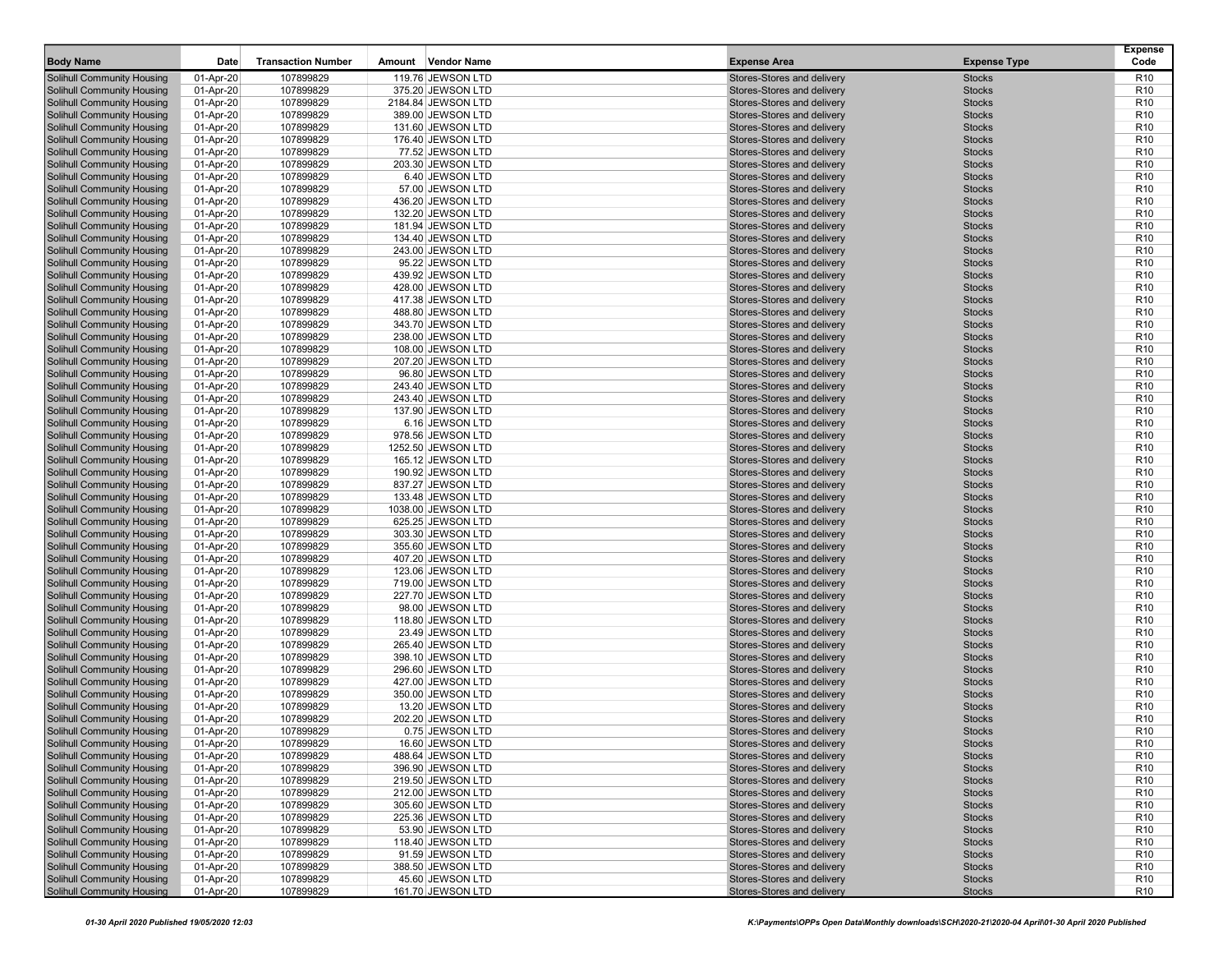| <b>Body Name</b>                                                       | Date                   | <b>Transaction Number</b> | Amount | Vendor Name                            | <b>Expense Area</b>                                      | <b>Expense Type</b>            | <b>Expense</b><br>Code             |
|------------------------------------------------------------------------|------------------------|---------------------------|--------|----------------------------------------|----------------------------------------------------------|--------------------------------|------------------------------------|
| <b>Solihull Community Housing</b>                                      | 01-Apr-20              | 107899829                 |        | 90.60 JEWSON LTD                       | Stores-Stores and delivery                               | <b>Stocks</b>                  | R <sub>10</sub>                    |
| <b>Solihull Community Housing</b>                                      | 01-Apr-20              | 107899829                 |        | 252.03 JEWSON LTD                      | Stores-Stores and delivery                               | <b>Stocks</b>                  | R <sub>10</sub>                    |
| <b>Solihull Community Housing</b>                                      | 01-Apr-20              | 107899829                 |        | 301.00 JEWSON LTD                      | Stores-Stores and delivery                               | <b>Stocks</b>                  | R <sub>10</sub>                    |
| <b>Solihull Community Housing</b>                                      | 01-Apr-20              | 107899829                 |        | 442.00 JEWSON LTD                      | Stores-Stores and delivery                               | <b>Stocks</b>                  | R <sub>10</sub>                    |
| <b>Solihull Community Housing</b>                                      | 01-Apr-20              | 107899829                 |        | 150.00 JEWSON LTD                      | Stores-Stores and delivery                               | <b>Stocks</b>                  | R <sub>10</sub>                    |
| <b>Solihull Community Housing</b>                                      | 01-Apr-20              | 107899829                 |        | 226.17 JEWSON LTD                      | Stores-Stores and delivery                               | <b>Stocks</b>                  | R <sub>10</sub>                    |
| <b>Solihull Community Housing</b>                                      | 01-Apr-20              | 107899829                 |        | 256.25 JEWSON LTD                      | Stores-Stores and delivery                               | <b>Stocks</b>                  | R <sub>10</sub>                    |
| <b>Solihull Community Housing</b>                                      | 01-Apr-20              | 107899829                 |        | 352.40 JEWSON LTD                      | Stores-Stores and delivery                               | <b>Stocks</b>                  | R <sub>10</sub>                    |
| <b>Solihull Community Housing</b>                                      | 01-Apr-20              | 107871926                 |        | 1936.44 JEWSON LTD                     | Stores-Stores and delivery                               | <b>Stocks</b>                  | R <sub>10</sub>                    |
| <b>Solihull Community Housing</b>                                      | 01-Apr-20              | 107871926                 |        | 641.84 JEWSON LTD                      | Stores-Stores and delivery                               | <b>Stocks</b>                  | R <sub>10</sub>                    |
| <b>Solihull Community Housing</b>                                      | 01-Apr-20              | 107871926                 |        | 61.71 JEWSON LTD                       | Stores-Stores and delivery                               | <b>Stocks</b>                  | R <sub>10</sub>                    |
| <b>Solihull Community Housing</b><br><b>Solihull Community Housing</b> | 01-Apr-20              | 107871926                 |        | 788.21 JEWSON LTD                      | Stores-Stores and delivery<br>Stores-Stores and delivery | <b>Stocks</b><br><b>Stocks</b> | R <sub>10</sub>                    |
|                                                                        | 01-Apr-20              | 107871926                 |        | 319.80 JEWSON LTD                      |                                                          | <b>Stocks</b>                  | R <sub>10</sub>                    |
| <b>Solihull Community Housing</b><br><b>Solihull Community Housing</b> | 01-Apr-20<br>01-Apr-20 | 107871926<br>107871926    |        | 213.75 JEWSON LTD<br>109.20 JEWSON LTD | Stores-Stores and delivery<br>Stores-Stores and delivery | <b>Stocks</b>                  | R <sub>10</sub><br>R <sub>10</sub> |
| <b>Solihull Community Housing</b>                                      | 01-Apr-20              | 107871926                 |        | 159.21 JEWSON LTD                      | Stores-Stores and delivery                               | <b>Stocks</b>                  | R <sub>10</sub>                    |
| <b>Solihull Community Housing</b>                                      | 01-Apr-20              | 107871926                 |        | 51.84 JEWSON LTD                       | Stores-Stores and delivery                               | <b>Stocks</b>                  | R <sub>10</sub>                    |
| <b>Solihull Community Housing</b>                                      | 01-Apr-20              | 107871926                 |        | 570.00 JEWSON LTD                      | Stores-Stores and delivery                               | <b>Stocks</b>                  | R <sub>10</sub>                    |
| <b>Solihull Community Housing</b>                                      | 01-Apr-20              | 107871926                 |        | 386.40 JEWSON LTD                      | Stores-Stores and delivery                               | <b>Stocks</b>                  | R <sub>10</sub>                    |
| Solihull Community Housing                                             | 01-Apr-20              | 107871926                 |        | 140.25 JEWSON LTD                      | Stores-Stores and delivery                               | <b>Stocks</b>                  | R <sub>10</sub>                    |
| <b>Solihull Community Housing</b>                                      | 01-Apr-20              | 107871926                 |        | 418.40 JEWSON LTD                      | Stores-Stores and delivery                               | <b>Stocks</b>                  | R <sub>10</sub>                    |
| <b>Solihull Community Housing</b>                                      | 01-Apr-20              | 107871926                 |        | 154.44 JEWSON LTD                      | Stores-Stores and delivery                               | <b>Stocks</b>                  | R <sub>10</sub>                    |
| <b>Solihull Community Housing</b>                                      | 01-Apr-20              | 107871926                 |        | 186.87 JEWSON LTD                      | Stores-Stores and delivery                               | <b>Stocks</b>                  | R <sub>10</sub>                    |
| <b>Solihull Community Housing</b>                                      | 01-Apr-20              | 107871926                 |        | 326.60 JEWSON LTD                      | Stores-Stores and delivery                               | <b>Stocks</b>                  | R <sub>10</sub>                    |
| <b>Solihull Community Housing</b>                                      | 01-Apr-20              | 107871926                 |        | 806.40 JEWSON LTD                      | Stores-Stores and delivery                               | <b>Stocks</b>                  | R <sub>10</sub>                    |
| <b>Solihull Community Housing</b>                                      | 01-Apr-20              | 107871926                 |        | 19.00 JEWSON LTD                       | Stores-Stores and delivery                               | <b>Stocks</b>                  | R <sub>10</sub>                    |
| <b>Solihull Community Housing</b>                                      | 01-Apr-20              | 107880131                 |        | 4.65 JEWSON LTD                        | Stores-Stores and delivery                               | <b>Stocks</b>                  | R <sub>10</sub>                    |
| <b>Solihull Community Housing</b>                                      | 01-Apr-20              | 107880131                 |        | 17.40 JEWSON LTD                       | Stores-Stores and delivery                               | <b>Stocks</b>                  | R <sub>10</sub>                    |
| <b>Solihull Community Housing</b>                                      | 01-Apr-20              | 107880131                 |        | 28.98 JEWSON LTD                       | Stores-Stores and delivery                               | <b>Stocks</b>                  | R <sub>10</sub>                    |
| <b>Solihull Community Housing</b>                                      | 01-Apr-20              | 107880131                 |        | 2.75 JEWSON LTD                        | Stores-Stores and delivery                               | <b>Stocks</b>                  | R <sub>10</sub>                    |
| <b>Solihull Community Housing</b>                                      | 01-Apr-20              | 107880131                 |        | 2.75 JEWSON LTD                        | Stores-Stores and delivery                               | <b>Stocks</b>                  | R <sub>10</sub>                    |
| <b>Solihull Community Housing</b>                                      | 01-Apr-20              | 107880131                 |        | 70.00 JEWSON LTD                       | Stores-Stores and delivery                               | <b>Stocks</b>                  | R <sub>10</sub>                    |
| <b>Solihull Community Housing</b>                                      | 01-Apr-20              | 107880131                 |        | 34.60 JEWSON LTD                       | Stores-Stores and delivery                               | <b>Stocks</b>                  | R <sub>10</sub>                    |
| <b>Solihull Community Housing</b>                                      | 01-Apr-20              | 107880131                 |        | 19.40 JEWSON LTD                       | Stores-Stores and delivery                               | <b>Stocks</b>                  | R <sub>10</sub>                    |
| <b>Solihull Community Housing</b>                                      | 01-Apr-20              | 107880131                 |        | 18.80 JEWSON LTD                       | Stores-Stores and delivery                               | <b>Stocks</b>                  | R <sub>10</sub>                    |
| <b>Solihull Community Housing</b>                                      | 01-Apr-20              | 107880131                 |        | 5.60 JEWSON LTD                        | Stores-Stores and delivery                               | <b>Stocks</b>                  | R <sub>10</sub>                    |
| <b>Solihull Community Housing</b>                                      | 01-Apr-20              | 107880131                 |        | 2.75 JEWSON LTD                        | Stores-Stores and delivery                               | <b>Stocks</b>                  | R <sub>10</sub>                    |
| <b>Solihull Community Housing</b>                                      | 01-Apr-20              | 107880131                 |        | 55.80 JEWSON LTD                       | Stores-Stores and delivery                               | <b>Stocks</b>                  | R <sub>10</sub>                    |
| <b>Solihull Community Housing</b>                                      | 01-Apr-20              | 107880131                 |        | 20.80 JEWSON LTD                       | Stores-Stores and delivery                               | <b>Stocks</b>                  | R <sub>10</sub>                    |
| <b>Solihull Community Housing</b>                                      | 01-Apr-20              | 107880131                 |        | 9.60 JEWSON LTD                        | Stores-Stores and delivery                               | <b>Stocks</b>                  | R <sub>10</sub>                    |
| <b>Solihull Community Housing</b>                                      | 01-Apr-20              | 107880131                 |        | 24.60 JEWSON LTD                       | Stores-Stores and delivery                               | <b>Stocks</b>                  | R <sub>10</sub>                    |
| <b>Solihull Community Housing</b>                                      | 01-Apr-20              | 107880131                 |        | 18.10 JEWSON LTD                       | Stores-Stores and delivery                               | <b>Stocks</b>                  | R <sub>10</sub>                    |
| <b>Solihull Community Housing</b>                                      | 01-Apr-20              | 107880131                 |        | 36.40 JEWSON LTD                       | Stores-Stores and delivery                               | <b>Stocks</b>                  | R <sub>10</sub>                    |
| <b>Solihull Community Housing</b>                                      | 01-Apr-20              | 107880131                 |        | 17.40 JEWSON LTD                       | Stores-Stores and delivery<br>Stores-Stores and delivery | <b>Stocks</b><br><b>Stocks</b> | R <sub>10</sub><br>R <sub>10</sub> |
| Solihull Community Housing<br><b>Solihull Community Housing</b>        | 01-Apr-20              | 107880131<br>107880131    |        | 17.40 JEWSON LTD<br>6.00 JEWSON LTD    | Stores-Stores and delivery                               | <b>Stocks</b>                  | R <sub>10</sub>                    |
| <b>Solihull Community Housing</b>                                      | 01-Apr-20<br>01-Apr-20 | 107880131                 |        | 1.88 JEWSON LTD                        | Stores-Stores and delivery                               | <b>Stocks</b>                  | R <sub>10</sub>                    |
| <b>Solihull Community Housing</b>                                      | 01-Apr-20              | 107880131                 |        | 16.40 JEWSON LTD                       | Stores-Stores and delivery                               | <b>Stocks</b>                  | R <sub>10</sub>                    |
| <b>Solihull Community Housing</b>                                      | 01-Apr-20              | 107880131                 |        | 32.00 JEWSON LTD                       | Stores-Stores and delivery                               | <b>Stocks</b>                  | R <sub>10</sub>                    |
| <b>Solihull Community Housing</b>                                      | 01-Apr-20              | 107880131                 |        | 5.20 JEWSON LTD                        | Stores-Stores and delivery                               | <b>Stocks</b>                  | R <sub>10</sub>                    |
| <b>Solihull Community Housing</b>                                      | 01-Apr-20              | 107880131                 |        | 1.53 JEWSON LTD                        | Stores-Stores and delivery                               | <b>Stocks</b>                  | R <sub>10</sub>                    |
| <b>Solihull Community Housing</b>                                      | 01-Apr-20              | 107880131                 |        | 10.40 JEWSON LTD                       | Stores-Stores and delivery                               | <b>Stocks</b>                  | R <sub>10</sub>                    |
| <b>Solihull Community Housing</b>                                      | 01-Apr-20              | 107880131                 |        | 9.30 JEWSON LTD                        | Stores-Stores and delivery                               | <b>Stocks</b>                  | R <sub>10</sub>                    |
| <b>Solihull Community Housing</b>                                      | 01-Apr-20              | 107880131                 |        | 23.00 JEWSON LTD                       | Stores-Stores and delivery                               | <b>Stocks</b>                  | R <sub>10</sub>                    |
| Solihull Community Housing                                             | 01-Apr-20              | 107880131                 |        | 92.10 JEWSON LTD                       | Stores-Stores and delivery                               | <b>Stocks</b>                  | R <sub>10</sub>                    |
| <b>Solihull Community Housing</b>                                      | 01-Apr-20              | 107880131                 |        | 1.60 JEWSON LTD                        | Stores-Stores and delivery                               | <b>Stocks</b>                  | R <sub>10</sub>                    |
| <b>Solihull Community Housing</b>                                      | 01-Apr-20              | 107880131                 |        | 27.60 JEWSON LTD                       | Stores-Stores and delivery                               | <b>Stocks</b>                  | R <sub>10</sub>                    |
| <b>Solihull Community Housing</b>                                      | 01-Apr-20              | 107880131                 |        | 41.60 JEWSON LTD                       | Stores-Stores and delivery                               | <b>Stocks</b>                  | R <sub>10</sub>                    |
| <b>Solihull Community Housing</b>                                      | 01-Apr-20              | 107880131                 |        | 39.90 JEWSON LTD                       | Stores-Stores and delivery                               | <b>Stocks</b>                  | R <sub>10</sub>                    |
| <b>Solihull Community Housing</b>                                      | 01-Apr-20              | 107880131                 |        | 208.52 JEWSON LTD                      | Stores-Stores and delivery                               | <b>Stocks</b>                  | R <sub>10</sub>                    |
| <b>Solihull Community Housing</b>                                      | 01-Apr-20              | 107880131                 |        | 47.10 JEWSON LTD                       | Stores-Stores and delivery                               | <b>Stocks</b>                  | R <sub>10</sub>                    |
| <b>Solihull Community Housing</b>                                      | 01-Apr-20              | 107880131                 |        | 28.99 JEWSON LTD                       | Stores-Stores and delivery                               | <b>Stocks</b>                  | R <sub>10</sub>                    |
| <b>Solihull Community Housing</b>                                      | 01-Apr-20              | 107880131                 |        | 17.60 JEWSON LTD                       | Stores-Stores and delivery                               | <b>Stocks</b>                  | R <sub>10</sub>                    |
| <b>Solihull Community Housing</b>                                      | 01-Apr-20              | 107880131                 |        | 24.40 JEWSON LTD                       | Stores-Stores and delivery                               | <b>Stocks</b>                  | R <sub>10</sub>                    |
| <b>Solihull Community Housing</b>                                      | 01-Apr-20              | 107880131                 |        | 69.00 JEWSON LTD                       | Stores-Stores and delivery                               | <b>Stocks</b>                  | R <sub>10</sub>                    |
| <b>Solihull Community Housing</b>                                      | 01-Apr-20              | 107880131                 |        | 35.00 JEWSON LTD                       | Stores-Stores and delivery                               | <b>Stocks</b>                  | R <sub>10</sub>                    |
| <b>Solihull Community Housing</b>                                      | 01-Apr-20              | 107880131                 |        | 43.20 JEWSON LTD                       | Stores-Stores and delivery                               | <b>Stocks</b>                  | R <sub>10</sub>                    |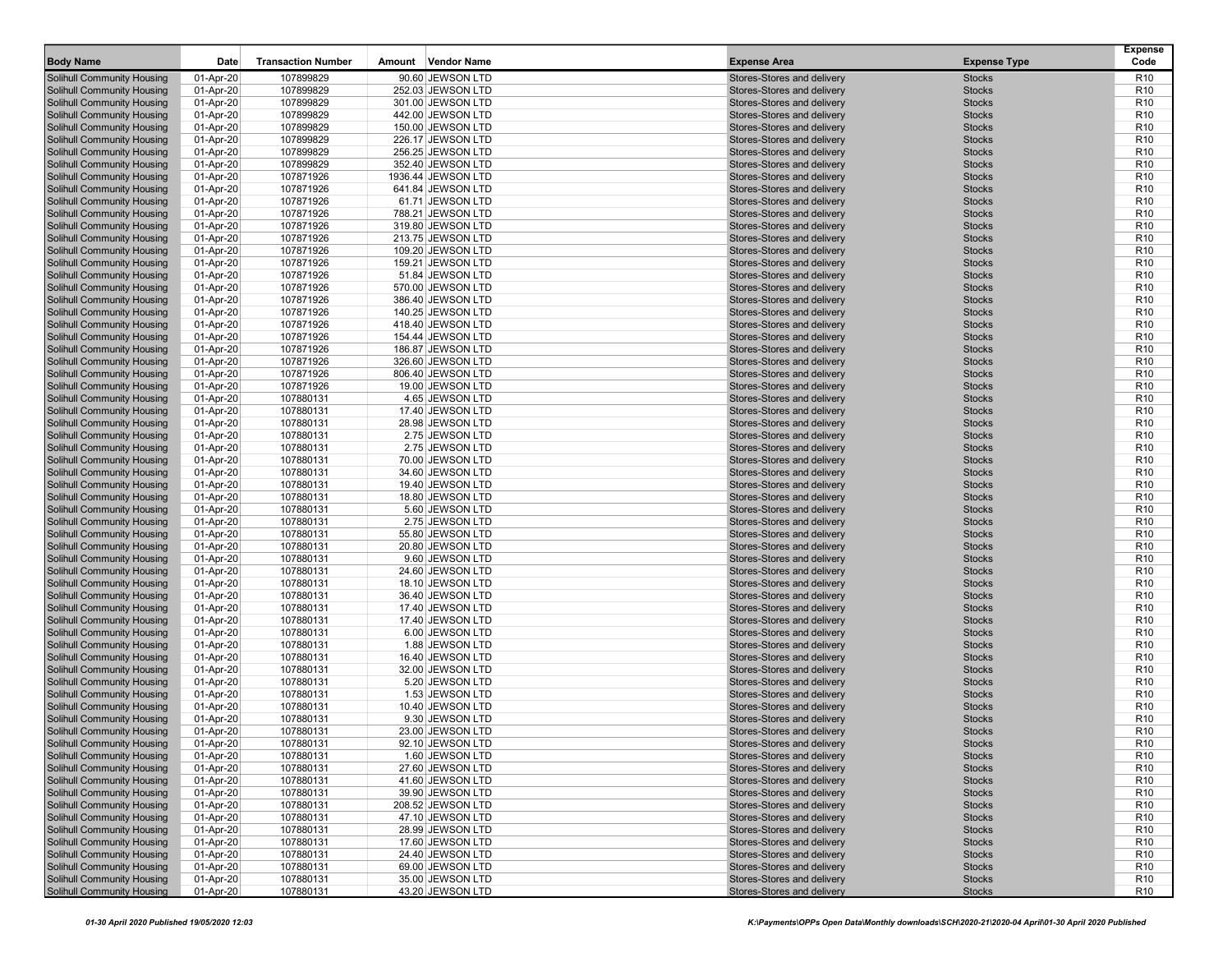| <b>Body Name</b>                                                       | Date                   | <b>Transaction Number</b> | Amount | Vendor Name                            | <b>Expense Area</b>                                      | <b>Expense Type</b>            | <b>Expense</b><br>Code             |
|------------------------------------------------------------------------|------------------------|---------------------------|--------|----------------------------------------|----------------------------------------------------------|--------------------------------|------------------------------------|
| <b>Solihull Community Housing</b>                                      | 01-Apr-20              | 107880131                 |        | 60.60 JEWSON LTD                       | Stores-Stores and delivery                               | <b>Stocks</b>                  | R <sub>10</sub>                    |
| <b>Solihull Community Housing</b>                                      | 01-Apr-20              | 107880131                 |        | 59.20 JEWSON LTD                       | Stores-Stores and delivery                               | <b>Stocks</b>                  | R <sub>10</sub>                    |
| <b>Solihull Community Housing</b>                                      | 01-Apr-20              | 107880131                 |        | 37.00 JEWSON LTD                       | Stores-Stores and delivery                               | <b>Stocks</b>                  | R <sub>10</sub>                    |
| <b>Solihull Community Housing</b>                                      | 01-Apr-20              | 107880131                 |        | 8.05 JEWSON LTD                        | Stores-Stores and delivery                               | <b>Stocks</b>                  | R <sub>10</sub>                    |
| <b>Solihull Community Housing</b>                                      | 01-Apr-20              | 107880131                 |        | 33.44 JEWSON LTD                       | Stores-Stores and delivery                               | <b>Stocks</b>                  | R <sub>10</sub>                    |
| <b>Solihull Community Housing</b>                                      | 01-Apr-20              | 107880131                 |        | 53.60 JEWSON LTD                       | Stores-Stores and delivery                               | <b>Stocks</b>                  | R <sub>10</sub>                    |
| <b>Solihull Community Housing</b>                                      | 01-Apr-20              | 107880131                 |        | 31.50 JEWSON LTD                       | Stores-Stores and delivery                               | <b>Stocks</b>                  | R <sub>10</sub>                    |
| <b>Solihull Community Housing</b>                                      | 01-Apr-20              | 107880131                 |        | 50.00 JEWSON LTD                       | Stores-Stores and delivery                               | <b>Stocks</b>                  | R <sub>10</sub>                    |
| <b>Solihull Community Housing</b>                                      | 01-Apr-20              | 107880131                 |        | 6.80 JEWSON LTD                        | Stores-Stores and delivery                               | <b>Stocks</b>                  | R <sub>10</sub>                    |
| <b>Solihull Community Housing</b>                                      | 01-Apr-20              | 107880131                 |        | 3.35 JEWSON LTD                        | Stores-Stores and delivery                               | <b>Stocks</b>                  | R <sub>10</sub>                    |
| <b>Solihull Community Housing</b>                                      | 01-Apr-20              | 107880131                 |        | 7.50 JEWSON LTD                        | Stores-Stores and delivery                               | <b>Stocks</b>                  | R <sub>10</sub>                    |
| <b>Solihull Community Housing</b><br><b>Solihull Community Housing</b> | 01-Apr-20              | 107880131                 |        | 2.20 JEWSON LTD                        | Stores-Stores and delivery                               | <b>Stocks</b><br><b>Stocks</b> | R <sub>10</sub>                    |
| <b>Solihull Community Housing</b>                                      | 01-Apr-20<br>01-Apr-20 | 107880131<br>107880131    |        | 47.50 JEWSON LTD<br>16.50 JEWSON LTD   | Stores-Stores and delivery<br>Stores-Stores and delivery | <b>Stocks</b>                  | R <sub>10</sub><br>R <sub>10</sub> |
| <b>Solihull Community Housing</b>                                      | 01-Apr-20              | 107880131                 |        | 35.95 JEWSON LTD                       | Stores-Stores and delivery                               | <b>Stocks</b>                  | R <sub>10</sub>                    |
| <b>Solihull Community Housing</b>                                      | 01-Apr-20              | 107880131                 |        | 118.50 JEWSON LTD                      | Stores-Stores and delivery                               | <b>Stocks</b>                  | R <sub>10</sub>                    |
| <b>Solihull Community Housing</b>                                      | 01-Apr-20              | 107880131                 |        | 47.50 JEWSON LTD                       | Stores-Stores and delivery                               | <b>Stocks</b>                  | R <sub>10</sub>                    |
| <b>Solihull Community Housing</b>                                      | 01-Apr-20              | 107880131                 |        | 15.15 JEWSON LTD                       | Stores-Stores and delivery                               | <b>Stocks</b>                  | R <sub>10</sub>                    |
| <b>Solihull Community Housing</b>                                      | 01-Apr-20              | 107880131                 |        | 2.05 JEWSON LTD                        | Stores-Stores and delivery                               | <b>Stocks</b>                  | R <sub>10</sub>                    |
| Solihull Community Housing                                             | 01-Apr-20              | 107880131                 |        | 2.27 JEWSON LTD                        | Stores-Stores and delivery                               | <b>Stocks</b>                  | R <sub>10</sub>                    |
| <b>Solihull Community Housing</b>                                      | 01-Apr-20              | 107880131                 |        | 7.50 JEWSON LTD                        | Stores-Stores and delivery                               | <b>Stocks</b>                  | R <sub>10</sub>                    |
| <b>Solihull Community Housing</b>                                      | 01-Apr-20              | 107880131                 |        | 41.40 JEWSON LTD                       | Stores-Stores and delivery                               | <b>Stocks</b>                  | R <sub>10</sub>                    |
| <b>Solihull Community Housing</b>                                      | 01-Apr-20              | 107880131                 |        | 46.40 JEWSON LTD                       | Stores-Stores and delivery                               | <b>Stocks</b>                  | R <sub>10</sub>                    |
| <b>Solihull Community Housing</b>                                      | 01-Apr-20              | 107880131                 |        | 7.79 JEWSON LTD                        | Stores-Stores and delivery                               | <b>Stocks</b>                  | R <sub>10</sub>                    |
| <b>Solihull Community Housing</b>                                      | 01-Apr-20              | 107880131                 |        | 124.20 JEWSON LTD                      | Stores-Stores and delivery                               | <b>Stocks</b>                  | R <sub>10</sub>                    |
| <b>Solihull Community Housing</b>                                      | 01-Apr-20              | 107880131                 |        | 283.04 JEWSON LTD                      | Stores-Stores and delivery                               | <b>Stocks</b>                  | R <sub>10</sub>                    |
| <b>Solihull Community Housing</b>                                      | 01-Apr-20              | 107880131                 |        | 11.28 JEWSON LTD                       | Stores-Stores and delivery                               | <b>Stocks</b>                  | R <sub>10</sub>                    |
| <b>Solihull Community Housing</b>                                      | 01-Apr-20              | 107880131                 |        | 17.82 JEWSON LTD                       | Stores-Stores and delivery                               | <b>Stocks</b>                  | R <sub>10</sub>                    |
| <b>Solihull Community Housing</b>                                      | 01-Apr-20              | 107880131                 |        | 101.60 JEWSON LTD                      | Stores-Stores and delivery                               | <b>Stocks</b>                  | R <sub>10</sub>                    |
| <b>Solihull Community Housing</b>                                      | 01-Apr-20              | 107880131                 |        | 20.40 JEWSON LTD                       | Stores-Stores and delivery                               | <b>Stocks</b>                  | R <sub>10</sub>                    |
| <b>Solihull Community Housing</b>                                      | 01-Apr-20              | 107880131                 |        | 70.10 JEWSON LTD                       | Stores-Stores and delivery                               | <b>Stocks</b>                  | R <sub>10</sub>                    |
| <b>Solihull Community Housing</b>                                      | 01-Apr-20              | 107880131                 |        | 43.60 JEWSON LTD                       | Stores-Stores and delivery                               | <b>Stocks</b>                  | R <sub>10</sub>                    |
| <b>Solihull Community Housing</b>                                      | 01-Apr-20              | 107880131                 |        | 28.40 JEWSON LTD                       | Stores-Stores and delivery                               | <b>Stocks</b>                  | R <sub>10</sub>                    |
| <b>Solihull Community Housing</b>                                      | 01-Apr-20              | 107880131                 |        | 19.05 JEWSON LTD                       | Stores-Stores and delivery                               | <b>Stocks</b>                  | R <sub>10</sub>                    |
| <b>Solihull Community Housing</b>                                      | 01-Apr-20              | 107880131                 |        | 94.00 JEWSON LTD                       | Stores-Stores and delivery                               | <b>Stocks</b>                  | R <sub>10</sub>                    |
| <b>Solihull Community Housing</b>                                      | 01-Apr-20              | 107880131                 |        | 6.00 JEWSON LTD<br>44.72 JEWSON LTD    | Stores-Stores and delivery<br>Stores-Stores and delivery | <b>Stocks</b><br><b>Stocks</b> | R <sub>10</sub><br>R <sub>10</sub> |
| <b>Solihull Community Housing</b><br><b>Solihull Community Housing</b> | 01-Apr-20<br>01-Apr-20 | 107880131<br>107880131    |        | 2.59 JEWSON LTD                        | Stores-Stores and delivery                               | <b>Stocks</b>                  | R <sub>10</sub>                    |
| <b>Solihull Community Housing</b>                                      | 01-Apr-20              | 107880131                 |        | 2.10 JEWSON LTD                        | Stores-Stores and delivery                               | <b>Stocks</b>                  | R <sub>10</sub>                    |
| <b>Solihull Community Housing</b>                                      | 01-Apr-20              | 107880131                 |        | 11.64 JEWSON LTD                       | Stores-Stores and delivery                               | <b>Stocks</b>                  | R <sub>10</sub>                    |
| <b>Solihull Community Housing</b>                                      | 01-Apr-20              | 107880131                 |        | 320.40 JEWSON LTD                      | Stores-Stores and delivery                               | <b>Stocks</b>                  | R <sub>10</sub>                    |
| <b>Solihull Community Housing</b>                                      | 01-Apr-20              | 107880131                 |        | 60.00 JEWSON LTD                       | Stores-Stores and delivery                               | <b>Stocks</b>                  | R <sub>10</sub>                    |
| <b>Solihull Community Housing</b>                                      | 01-Apr-20              | 107880131                 |        | 60.50 JEWSON LTD                       | Stores-Stores and delivery                               | <b>Stocks</b>                  | R <sub>10</sub>                    |
| <b>Solihull Community Housing</b>                                      | 01-Apr-20              | 107880131                 |        | 60.60 JEWSON LTD                       | Stores-Stores and delivery                               | <b>Stocks</b>                  | R <sub>10</sub>                    |
| Solihull Community Housing                                             | 01-Apr-20              | 107880131                 |        | 35.10 JEWSON LTD                       | Stores-Stores and delivery                               | <b>Stocks</b>                  | R <sub>10</sub>                    |
| <b>Solihull Community Housing</b>                                      | 01-Apr-20              | 107880131                 |        | 23.50 JEWSON LTD                       | Stores-Stores and delivery                               | <b>Stocks</b>                  | R <sub>10</sub>                    |
| <b>Solihull Community Housing</b>                                      | 01-Apr-20              | 107880131                 |        | 67.44 JEWSON LTD                       | Stores-Stores and delivery                               | <b>Stocks</b>                  | R <sub>10</sub>                    |
| <b>Solihull Community Housing</b>                                      | 01-Apr-20              | 107880131                 |        | 88.80 JEWSON LTD                       | Stores-Stores and delivery                               | <b>Stocks</b>                  | R <sub>10</sub>                    |
| <b>Solihull Community Housing</b>                                      | 01-Apr-20              | 107880131                 |        | 40.20 JEWSON LTD                       | Stores-Stores and delivery                               | <b>Stocks</b>                  | R <sub>10</sub>                    |
| <b>Solihull Community Housing</b>                                      | 01-Apr-20              | 107880132                 |        | 1455.30 JEWSON LTD                     | Stores-Stores and delivery                               | <b>Stocks</b>                  | R <sub>10</sub>                    |
| <b>Solihull Community Housing</b>                                      | 01-Apr-20              | 107880132                 |        | 1455.30 JEWSON LTD                     | Stores-Stores and delivery                               | <b>Stocks</b>                  | R <sub>10</sub>                    |
| <b>Solihull Community Housing</b>                                      | 01-Apr-20              | 107899830                 |        | 415.80 JEWSON LTD                      | Stores-Stores and delivery                               | <b>Stocks</b>                  | R <sub>10</sub>                    |
| <b>Solihull Community Housing</b>                                      | 01-Apr-20              | 107899830                 |        | 607.20 JEWSON LTD                      | Stores-Stores and delivery                               | <b>Stocks</b>                  | R <sub>10</sub>                    |
| <b>Solihull Community Housing</b>                                      | 01-Apr-20              | 107899830                 |        | 607.20 JEWSON LTD                      | Stores-Stores and delivery                               | <b>Stocks</b>                  | R <sub>10</sub>                    |
| Solihull Community Housing                                             | 01-Apr-20              | 107899830                 |        | 207.50 JEWSON LTD                      | Stores-Stores and delivery                               | <b>Stocks</b>                  | R <sub>10</sub>                    |
| <b>Solihull Community Housing</b>                                      | 01-Apr-20              | 107899830                 |        | 500.20 JEWSON LTD<br>607.20 JEWSON LTD | Stores-Stores and delivery                               | <b>Stocks</b>                  | R <sub>10</sub>                    |
| <b>Solihull Community Housing</b><br><b>Solihull Community Housing</b> | 01-Apr-20<br>01-Apr-20 | 107899830<br>107899830    |        | 774.30 JEWSON LTD                      | Stores-Stores and delivery<br>Stores-Stores and delivery | <b>Stocks</b><br><b>Stocks</b> | R <sub>10</sub><br>R <sub>10</sub> |
| <b>Solihull Community Housing</b>                                      | 01-Apr-20              | 107899830                 |        | 548.60 JEWSON LTD                      | Stores-Stores and delivery                               | <b>Stocks</b>                  | R <sub>10</sub>                    |
| <b>Solihull Community Housing</b>                                      | 01-Apr-20              | 107899830                 |        | 642.60 JEWSON LTD                      | Stores-Stores and delivery                               | <b>Stocks</b>                  | R <sub>10</sub>                    |
| <b>Solihull Community Housing</b>                                      | 01-Apr-20              | 107899830                 |        | 807.70 JEWSON LTD                      | Stores-Stores and delivery                               | <b>Stocks</b>                  | R <sub>10</sub>                    |
| <b>Solihull Community Housing</b>                                      | 01-Apr-20              | 107899830                 |        | 180.60 JEWSON LTD                      | Stores-Stores and delivery                               | <b>Stocks</b>                  | R <sub>10</sub>                    |
| <b>Solihull Community Housing</b>                                      | 01-Apr-20              | 107899830                 |        | 355.56 JEWSON LTD                      | Stores-Stores and delivery                               | <b>Stocks</b>                  | R <sub>10</sub>                    |
| <b>Solihull Community Housing</b>                                      | 01-Apr-20              | 107899830                 |        | 607.20 JEWSON LTD                      | Stores-Stores and delivery                               | <b>Stocks</b>                  | R <sub>10</sub>                    |
| <b>Solihull Community Housing</b>                                      | 01-Apr-20              | 107899830                 |        | 106.80 JEWSON LTD                      | Stores-Stores and delivery                               | <b>Stocks</b>                  | R <sub>10</sub>                    |
| <b>Solihull Community Housing</b>                                      | 01-Apr-20              | 107899830                 |        | 393.60 JEWSON LTD                      | Stores-Stores and delivery                               | <b>Stocks</b>                  | R <sub>10</sub>                    |
| <b>Solihull Community Housing</b>                                      | 01-Apr-20              | 107899830                 |        | 195.60 JEWSON LTD                      | Stores-Stores and delivery                               | <b>Stocks</b>                  | R <sub>10</sub>                    |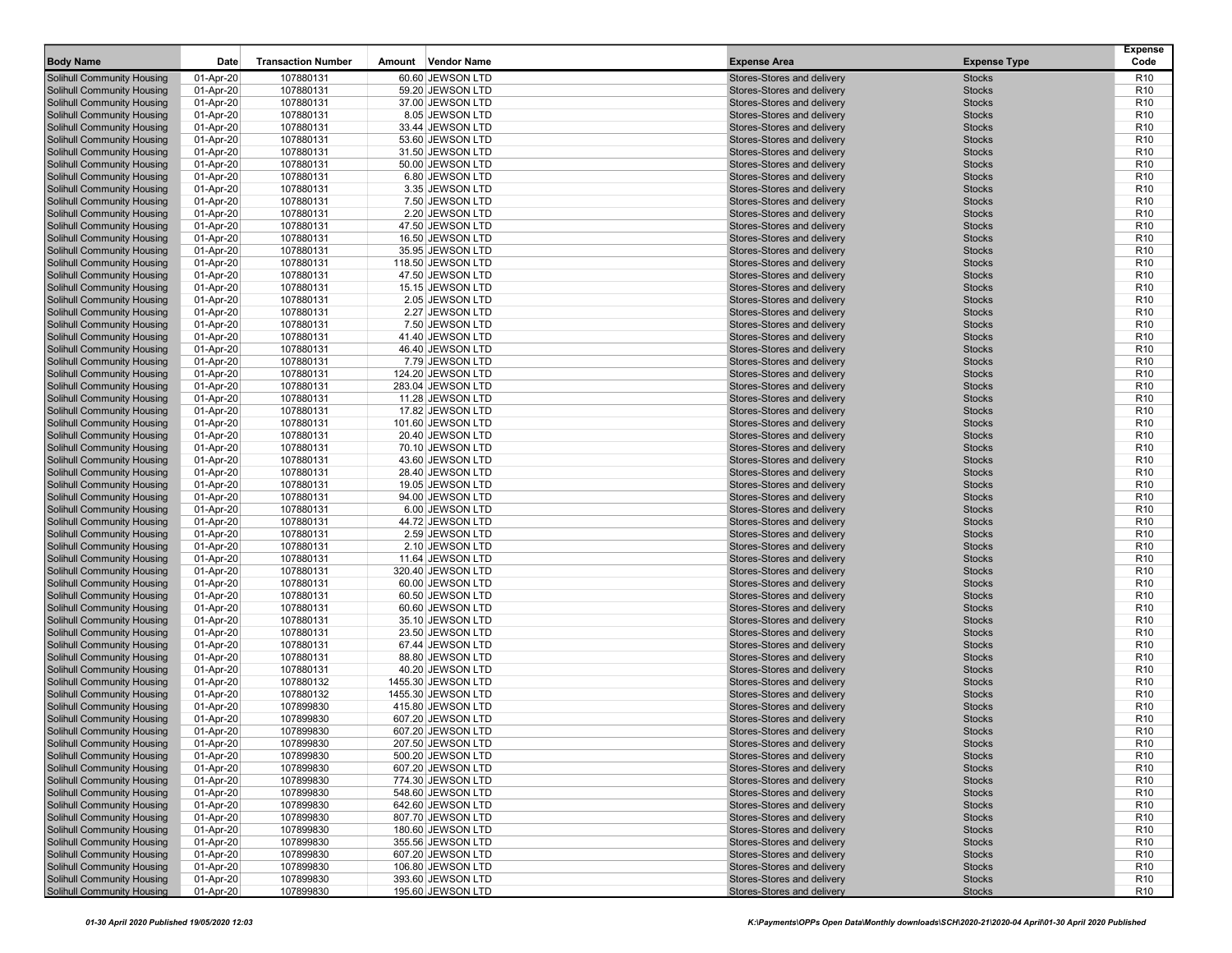| <b>Body Name</b>                                                       | Date                   | <b>Transaction Number</b> | <b>Vendor Name</b><br>Amount              | <b>Expense Area</b>                                      | <b>Expense Type</b>            | <b>Expense</b><br>Code             |
|------------------------------------------------------------------------|------------------------|---------------------------|-------------------------------------------|----------------------------------------------------------|--------------------------------|------------------------------------|
| <b>Solihull Community Housing</b>                                      | 01-Apr-20              | 107899830                 | 287.70 JEWSON LTD                         | Stores-Stores and delivery                               | <b>Stocks</b>                  | R <sub>10</sub>                    |
| <b>Solihull Community Housing</b>                                      | 01-Apr-20              | 107899830                 | 226.80 JEWSON LTD                         | Stores-Stores and delivery                               | <b>Stocks</b>                  | R <sub>10</sub>                    |
| <b>Solihull Community Housing</b>                                      | 01-Apr-20              | 107899830                 | 84.00 JEWSON LTD                          | Stores-Stores and delivery                               | <b>Stocks</b>                  | R <sub>10</sub>                    |
| <b>Solihull Community Housing</b>                                      | 01-Apr-20              | 107899830                 | 291.06 JEWSON LTD                         | Stores-Stores and delivery                               | <b>Stocks</b>                  | R <sub>10</sub>                    |
| <b>Solihull Community Housing</b>                                      | 01-Apr-20              | 107899830                 | 422.40 JEWSON LTD                         | Stores-Stores and delivery                               | <b>Stocks</b>                  | R <sub>10</sub>                    |
| <b>Solihull Community Housing</b>                                      | 01-Apr-20              | 107899830                 | 290.40 JEWSON LTD                         | Stores-Stores and delivery                               | <b>Stocks</b>                  | R <sub>10</sub>                    |
| <b>Solihull Community Housing</b>                                      | 01-Apr-20              | 107899830                 | 251.46 JEWSON LTD                         | Stores-Stores and delivery                               | <b>Stocks</b>                  | R <sub>10</sub>                    |
| <b>Solihull Community Housing</b>                                      | 01-Apr-20              | 107899830                 | 50.32 JEWSON LTD                          | Stores-Stores and delivery                               | <b>Stocks</b>                  | R <sub>10</sub>                    |
| <b>Solihull Community Housing</b>                                      | 01-Apr-20              | 107899830                 | 50.34 JEWSON LTD                          | Stores-Stores and delivery                               | <b>Stocks</b>                  | R <sub>10</sub>                    |
| <b>Solihull Community Housing</b>                                      | 01-Apr-20              | 107871927                 | 405.93 JEWSON LTD                         | Stores-Stores and delivery                               | <b>Stocks</b>                  | R <sub>10</sub>                    |
| <b>Solihull Community Housing</b>                                      | 01-Apr-20              | 107871927                 | 370.86 JEWSON LTD                         | Stores-Stores and delivery                               | <b>Stocks</b>                  | R <sub>10</sub><br>R <sub>10</sub> |
| <b>Solihull Community Housing</b><br><b>Solihull Community Housing</b> | 02-Apr-20              | 107899833<br>107899834    | -234.00 JEWSON LTD<br>-1755.19 JEWSON LTD | Stores-Stores and delivery<br>Stores-Stores and delivery | <b>Stocks</b><br><b>Stocks</b> | R <sub>10</sub>                    |
| <b>Solihull Community Housing</b>                                      | 02-Apr-20<br>09-Apr-20 | 107969774                 | 4.00 JEWSON LTD                           | Stores-Stores and delivery                               | <b>Stocks</b>                  | R <sub>10</sub>                    |
| <b>Solihull Community Housing</b>                                      | 09-Apr-20              | 107969774                 | 5.55 JEWSON LTD                           | Stores-Stores and delivery                               | <b>Stocks</b>                  | R <sub>10</sub>                    |
| <b>Solihull Community Housing</b>                                      | 09-Apr-20              | 107969774                 | 7.80 JEWSON LTD                           | Stores-Stores and delivery                               | <b>Stocks</b>                  | R <sub>10</sub>                    |
| <b>Solihull Community Housing</b>                                      | 09-Apr-20              | 107969774                 | 32.40 JEWSON LTD                          | Stores-Stores and delivery                               | <b>Stocks</b>                  | R <sub>10</sub>                    |
| <b>Solihull Community Housing</b>                                      | 09-Apr-20              | 107969774                 | 7.60 JEWSON LTD                           | Stores-Stores and delivery                               | <b>Stocks</b>                  | R <sub>10</sub>                    |
| <b>Solihull Community Housing</b>                                      | 09-Apr-20              | 107969774                 | 29.20 JEWSON LTD                          | Stores-Stores and delivery                               | <b>Stocks</b>                  | R <sub>10</sub>                    |
| Solihull Community Housing                                             | 09-Apr-20              | 107969774                 | 70.86 JEWSON LTD                          | Stores-Stores and delivery                               | <b>Stocks</b>                  | R <sub>10</sub>                    |
| <b>Solihull Community Housing</b>                                      | 09-Apr-20              | 107969774                 | 14.74 JEWSON LTD                          | Stores-Stores and delivery                               | <b>Stocks</b>                  | R <sub>10</sub>                    |
| <b>Solihull Community Housing</b>                                      | 09-Apr-20              | 107969774                 | 11.00 JEWSON LTD                          | Stores-Stores and delivery                               | <b>Stocks</b>                  | R <sub>10</sub>                    |
| <b>Solihull Community Housing</b>                                      | 09-Apr-20              | 107969774                 | 347.20 JEWSON LTD                         | Stores-Stores and delivery                               | <b>Stocks</b>                  | R <sub>10</sub>                    |
| <b>Solihull Community Housing</b>                                      | 09-Apr-20              | 107969774                 | 77.95 JEWSON LTD                          | Stores-Stores and delivery                               | <b>Stocks</b>                  | R <sub>10</sub>                    |
| <b>Solihull Community Housing</b>                                      | 09-Apr-20              | 107969774                 | 58.36 JEWSON LTD                          | Stores-Stores and delivery                               | <b>Stocks</b>                  | R <sub>10</sub>                    |
| <b>Solihull Community Housing</b>                                      | 09-Apr-20              | 107969774                 | 27.40 JEWSON LTD                          | Stores-Stores and delivery                               | <b>Stocks</b>                  | R <sub>10</sub>                    |
| <b>Solihull Community Housing</b>                                      | 09-Apr-20              | 107969774                 | 6.12 JEWSON LTD                           | Stores-Stores and delivery                               | <b>Stocks</b>                  | R <sub>10</sub>                    |
| <b>Solihull Community Housing</b>                                      | 09-Apr-20              | 107969774                 | 71.70 JEWSON LTD                          | Stores-Stores and delivery                               | <b>Stocks</b>                  | R <sub>10</sub>                    |
| <b>Solihull Community Housing</b>                                      | 09-Apr-20              | 107969774                 | 151.50 JEWSON LTD                         | Stores-Stores and delivery                               | <b>Stocks</b>                  | R <sub>10</sub>                    |
| <b>Solihull Community Housing</b>                                      | 09-Apr-20              | 107969774                 | 213.64 JEWSON LTD                         | Stores-Stores and delivery                               | <b>Stocks</b>                  | R <sub>10</sub>                    |
| <b>Solihull Community Housing</b>                                      | 09-Apr-20              | 107969774                 | 27.30 JEWSON LTD                          | Stores-Stores and delivery                               | <b>Stocks</b>                  | R <sub>10</sub>                    |
| <b>Solihull Community Housing</b><br><b>Solihull Community Housing</b> | 09-Apr-20              | 107969774                 | 93.40 JEWSON LTD                          | Stores-Stores and delivery<br>Stores-Stores and delivery | <b>Stocks</b>                  | R <sub>10</sub><br>R <sub>10</sub> |
| <b>Solihull Community Housing</b>                                      | 09-Apr-20<br>09-Apr-20 | 107969774<br>107969774    | 341.20 JEWSON LTD<br>9.80 JEWSON LTD      | Stores-Stores and delivery                               | <b>Stocks</b><br><b>Stocks</b> | R <sub>10</sub>                    |
| <b>Solihull Community Housing</b>                                      | 09-Apr-20              | 107969774                 | 22.10 JEWSON LTD                          | Stores-Stores and delivery                               | <b>Stocks</b>                  | R <sub>10</sub>                    |
| <b>Solihull Community Housing</b>                                      | 09-Apr-20              | 107969774                 | 11.80 JEWSON LTD                          | Stores-Stores and delivery                               | <b>Stocks</b>                  | R <sub>10</sub>                    |
| <b>Solihull Community Housing</b>                                      | 09-Apr-20              | 107969774                 | 47.00 JEWSON LTD                          | Stores-Stores and delivery                               | <b>Stocks</b>                  | R <sub>10</sub>                    |
| <b>Solihull Community Housing</b>                                      | 09-Apr-20              | 107969774                 | 125.20 JEWSON LTD                         | Stores-Stores and delivery                               | <b>Stocks</b>                  | R <sub>10</sub>                    |
| <b>Solihull Community Housing</b>                                      | 09-Apr-20              | 107969774                 | 28.02 JEWSON LTD                          | Stores-Stores and delivery                               | <b>Stocks</b>                  | R <sub>10</sub>                    |
| <b>Solihull Community Housing</b>                                      | 09-Apr-20              | 107969774                 | 40.00 JEWSON LTD                          | Stores-Stores and delivery                               | <b>Stocks</b>                  | R <sub>10</sub>                    |
| <b>Solihull Community Housing</b>                                      | 09-Apr-20              | 107969774                 | 110.00 JEWSON LTD                         | Stores-Stores and delivery                               | <b>Stocks</b>                  | R <sub>10</sub>                    |
| <b>Solihull Community Housing</b>                                      | 09-Apr-20              | 107969774                 | 31.00 JEWSON LTD                          | Stores-Stores and delivery                               | <b>Stocks</b>                  | R <sub>10</sub>                    |
| <b>Solihull Community Housing</b>                                      | 09-Apr-20              | 107969774                 | 67.65 JEWSON LTD                          | Stores-Stores and delivery                               | <b>Stocks</b>                  | R <sub>10</sub>                    |
| <b>Solihull Community Housing</b>                                      | 09-Apr-20              | 107969774                 | 55.00 JEWSON LTD                          | Stores-Stores and delivery                               | <b>Stocks</b>                  | R <sub>10</sub>                    |
| Solihull Community Housing                                             | 09-Apr-20              | 107969774                 | 16.84 JEWSON LTD                          | Stores-Stores and delivery                               | <b>Stocks</b>                  | R <sub>10</sub>                    |
| <b>Solihull Community Housing</b>                                      | 09-Apr-20              | 107969774                 | 15.99 JEWSON LTD                          | Stores-Stores and delivery                               | <b>Stocks</b>                  | R <sub>10</sub>                    |
| <b>Solihull Community Housing</b>                                      | 09-Apr-20              | 107969774                 | 8.00 JEWSON LTD                           | Stores-Stores and delivery                               | <b>Stocks</b>                  | R <sub>10</sub>                    |
| <b>Solihull Community Housing</b>                                      | 09-Apr-20              | 107969774                 | 165.40 JEWSON LTD                         | Stores-Stores and delivery                               | <b>Stocks</b>                  | R <sub>10</sub>                    |
| <b>Solihull Community Housing</b>                                      | 09-Apr-20              | 107969774                 | 124.00 JEWSON LTD                         | Stores-Stores and delivery                               | <b>Stocks</b><br><b>Stocks</b> | R <sub>10</sub><br>R <sub>10</sub> |
| <b>Solihull Community Housing</b><br><b>Solihull Community Housing</b> | 09-Apr-20<br>09-Apr-20 | 107969774<br>107969774    | 19.00 JEWSON LTD<br>3.75 JEWSON LTD       | Stores-Stores and delivery<br>Stores-Stores and delivery | <b>Stocks</b>                  | R <sub>10</sub>                    |
| <b>Solihull Community Housing</b>                                      | 09-Apr-20              | 107969774                 | 45.60 JEWSON LTD                          | Stores-Stores and delivery                               | <b>Stocks</b>                  | R <sub>10</sub>                    |
| <b>Solihull Community Housing</b>                                      | 09-Apr-20              | 107969774                 | 120.00 JEWSON LTD                         | Stores-Stores and delivery                               | <b>Stocks</b>                  | R <sub>10</sub>                    |
| <b>Solihull Community Housing</b>                                      | 17-Apr-20              | 107969776                 | 88.00 JEWSON LTD                          | Stores-Stores and delivery                               | <b>Stocks</b>                  | R <sub>10</sub>                    |
| Solihull Community Housing                                             | 17-Apr-20              | 107969776                 | 83.55 JEWSON LTD                          | Stores-Stores and delivery                               | Stocks                         | R <sub>10</sub>                    |
| <b>Solihull Community Housing</b>                                      | 17-Apr-20              | 107969776                 | 75.65 JEWSON LTD                          | Stores-Stores and delivery                               | <b>Stocks</b>                  | R <sub>10</sub>                    |
| <b>Solihull Community Housing</b>                                      | 17-Apr-20              | 107969780                 | 2.15 JEWSON LTD                           | Stores-Stores and delivery                               | <b>Stocks</b>                  | R <sub>10</sub>                    |
| <b>Solihull Community Housing</b>                                      | 17-Apr-20              | 107969780                 | 41.60 JEWSON LTD                          | Stores-Stores and delivery                               | <b>Stocks</b>                  | R <sub>10</sub>                    |
| <b>Solihull Community Housing</b>                                      | 17-Apr-20              | 107969780                 | 33.90 JEWSON LTD                          | Stores-Stores and delivery                               | <b>Stocks</b>                  | R <sub>10</sub>                    |
| <b>Solihull Community Housing</b>                                      | 17-Apr-20              | 107969780                 | 2.76 JEWSON LTD                           | Stores-Stores and delivery                               | <b>Stocks</b>                  | R <sub>10</sub>                    |
| <b>Solihull Community Housing</b>                                      | 17-Apr-20              | 107969780                 | 28.70 JEWSON LTD                          | Stores-Stores and delivery                               | <b>Stocks</b>                  | R <sub>10</sub>                    |
| <b>Solihull Community Housing</b>                                      | 17-Apr-20              | 107969780                 | 26.00 JEWSON LTD                          | Stores-Stores and delivery                               | <b>Stocks</b>                  | R <sub>10</sub>                    |
| <b>Solihull Community Housing</b>                                      | 17-Apr-20              | 107969780                 | 18.80 JEWSON LTD                          | Stores-Stores and delivery                               | <b>Stocks</b>                  | R <sub>10</sub>                    |
| <b>Solihull Community Housing</b>                                      | 17-Apr-20              | 107969780                 | 48.30 JEWSON LTD                          | Stores-Stores and delivery                               | <b>Stocks</b>                  | R <sub>10</sub>                    |
| <b>Solihull Community Housing</b>                                      | 17-Apr-20              | 107969780                 | 38.30 JEWSON LTD                          | Stores-Stores and delivery                               | <b>Stocks</b>                  | R <sub>10</sub>                    |
| <b>Solihull Community Housing</b>                                      | 17-Apr-20              | 107969780                 | 30.50 JEWSON LTD                          | Stores-Stores and delivery                               | <b>Stocks</b>                  | R <sub>10</sub>                    |
| <b>Solihull Community Housing</b>                                      | 17-Apr-20              | 107969780                 | 215.40 JEWSON LTD                         | Stores-Stores and delivery                               | <b>Stocks</b>                  | R <sub>10</sub>                    |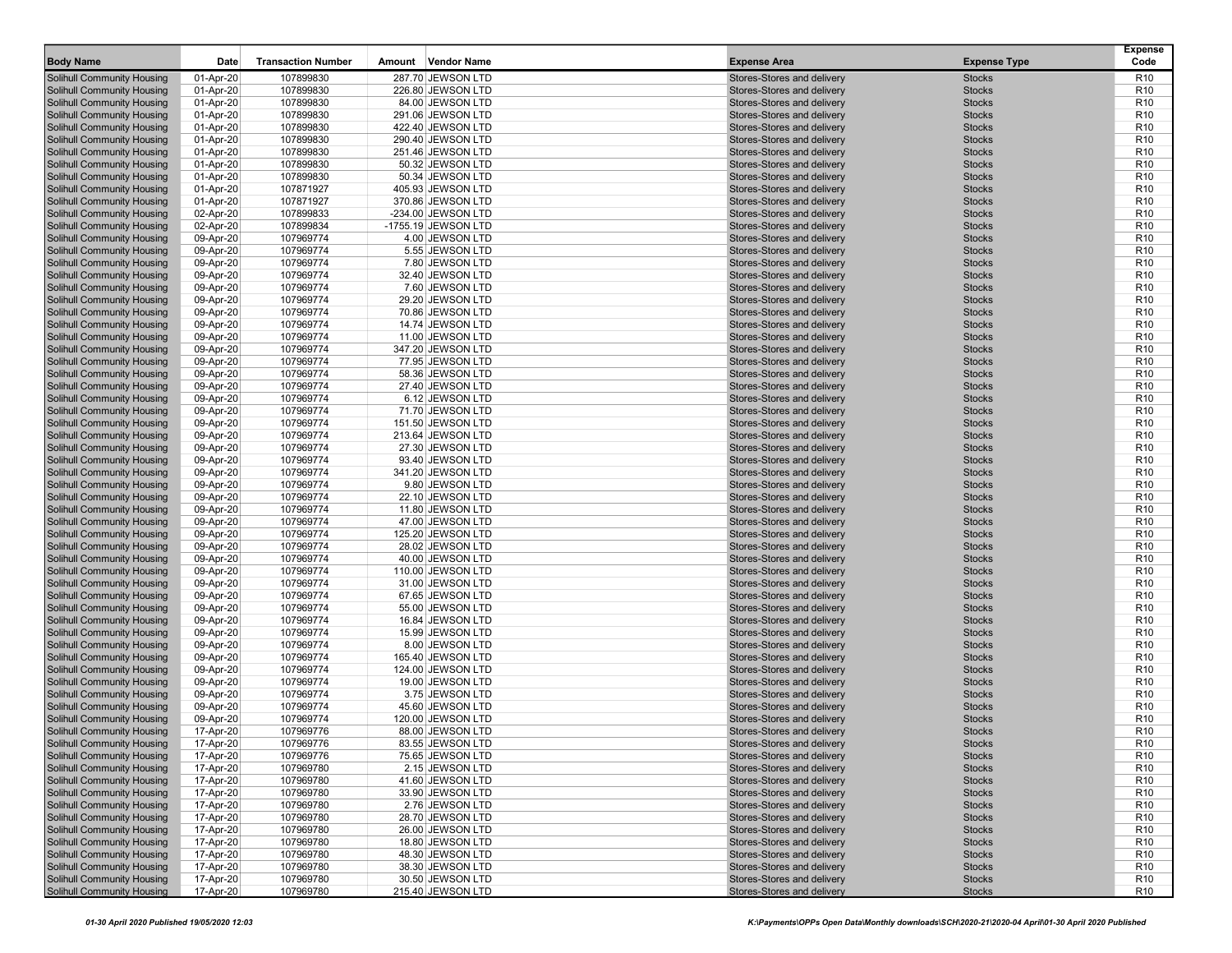| <b>Body Name</b>                                         | Date                   | <b>Transaction Number</b> | <b>Vendor Name</b><br>Amount                                             | <b>Expense Area</b>                                                      | <b>Expense Type</b>                                              | <b>Expense</b><br>Code             |
|----------------------------------------------------------|------------------------|---------------------------|--------------------------------------------------------------------------|--------------------------------------------------------------------------|------------------------------------------------------------------|------------------------------------|
| <b>Solihull Community Housing</b>                        | 17-Apr-20              | 107969780                 | 665.28 JEWSON LTD                                                        | Stores-Stores and delivery                                               | <b>Stocks</b>                                                    | R <sub>10</sub>                    |
| Solihull Community Housing                               | 17-Apr-20              | 107969780                 | 288.60 JEWSON LTD                                                        | Stores-Stores and delivery                                               | <b>Stocks</b>                                                    | R <sub>10</sub>                    |
| Solihull Community Housing                               | 17-Apr-20              | 107969780                 | 113.00 JEWSON LTD                                                        | Stores-Stores and delivery                                               | <b>Stocks</b>                                                    | R <sub>10</sub>                    |
| Solihull Community Housing                               | 17-Apr-20              | 107969780                 | 157.50 JEWSON LTD                                                        | Stores-Stores and delivery                                               | <b>Stocks</b>                                                    | R <sub>10</sub>                    |
| <b>Solihull Community Housing</b>                        | 17-Apr-20              | 107969780                 | 76.90 JEWSON LTD                                                         | Stores-Stores and delivery                                               | <b>Stocks</b>                                                    | R <sub>10</sub>                    |
| Solihull Community Housing                               | 17-Apr-20              | 107969780                 | 552.00 JEWSON LTD                                                        | Stores-Stores and delivery                                               | <b>Stocks</b>                                                    | R <sub>10</sub>                    |
| <b>Solihull Community Housing</b>                        | 17-Apr-20              | 107969780                 | 88.48 JEWSON LTD                                                         | Stores-Stores and delivery                                               | <b>Stocks</b>                                                    | R <sub>10</sub>                    |
| Solihull Community Housing                               | 17-Apr-20              | 107969780                 | 24.05 JEWSON LTD                                                         | Stores-Stores and delivery                                               | <b>Stocks</b>                                                    | R <sub>10</sub>                    |
| Solihull Community Housing                               | 17-Apr-20              | 107969780                 | 8.14 JEWSON LTD                                                          | Stores-Stores and delivery                                               | <b>Stocks</b>                                                    | R <sub>10</sub>                    |
| Solihull Community Housing                               | 17-Apr-20              | 107969780                 | 86.24 JEWSON LTD                                                         | Stores-Stores and delivery                                               | <b>Stocks</b>                                                    | R <sub>10</sub>                    |
| Solihull Community Housing                               | 17-Apr-20              | 107969780                 | 11.50 JEWSON LTD                                                         | Stores-Stores and delivery                                               | <b>Stocks</b>                                                    | R <sub>10</sub>                    |
| Solihull Community Housing<br>Solihull Community Housing | 17-Apr-20              | 107969781<br>107969783    | 238.80 JEWSON LTD<br>506.00 JEWSON LTD                                   | Stores-Stores and delivery<br>Stores-Stores and delivery                 | <b>Stocks</b><br><b>Stocks</b>                                   | R <sub>10</sub><br>R <sub>10</sub> |
| Solihull Community Housing                               | 17-Apr-20<br>17-Apr-20 | 107969783                 | 122.00 JEWSON LTD                                                        | Stores-Stores and delivery                                               | <b>Stocks</b>                                                    | R <sub>10</sub>                    |
| Solihull Community Housing                               | 17-Apr-20              | 107969783                 | 279.00 JEWSON LTD                                                        | Stores-Stores and delivery                                               | <b>Stocks</b>                                                    | R <sub>10</sub>                    |
| Solihull Community Housing                               | 17-Apr-20              | 107969783                 | 12.00 JEWSON LTD                                                         | Stores-Stores and delivery                                               | <b>Stocks</b>                                                    | R <sub>10</sub>                    |
| <b>Solihull Community Housing</b>                        | 24-Apr-20              | 107994553                 | 4875.00 JEWSON LTD                                                       | Stores-Stores and delivery                                               | <b>Stocks</b>                                                    | R <sub>10</sub>                    |
| Solihull Community Housing                               | 03-Apr-20              | 107873247                 | 1088.46 JLA TOTAL CARE LTD                                               | <b>Laundry Service</b>                                                   | <b>Equipment Rental/Lease</b>                                    | D18                                |
| Solihull Community Housing                               | 08-Apr-20              | 107880032                 | 777.00 KARTER THOMAS LTD                                                 | <b>Estate Mgmt Team</b>                                                  | <b>Agency Staff</b>                                              | A60                                |
| <b>Solihull Community Housing</b>                        | 01-Apr-20              | 107865764                 | 778.05 KARTER THOMAS LTD                                                 | <b>Estate Mgmt Team</b>                                                  | <b>Agency Staff</b>                                              | A60                                |
| Solihull Community Housing                               | 08-Apr-20              | 107880036                 | 777.00 KARTER THOMAS LTD                                                 | <b>Estate Mgmt Team</b>                                                  | <b>Agency Staff</b>                                              | A60                                |
| Solihull Community Housing                               | 14-Apr-20              | 107896613                 | 688.38 KARTER THOMAS LTD                                                 | <b>Estate Mgmt Team</b>                                                  | <b>Agency Staff</b>                                              | A60                                |
| Solihull Community Housing                               | 22-Apr-20              | 107961763                 | 731.43 KARTER THOMAS LTD                                                 | <b>Estate Mgmt Team</b>                                                  | <b>Agency Staff</b>                                              | A60                                |
| <b>Solihull Community Housing</b>                        | 29-Apr-20              | 107989782                 | 777.00 KARTER THOMAS LTD                                                 | <b>Estate Mgmt Team</b>                                                  | <b>Agency Staff</b>                                              | A60                                |
| Solihull Community Housing                               | 01-Apr-20              | 107987068                 | 420.00 L&M DOMESTIC SCAFFOLDING LTD                                      | North Property Repairs-Day to day                                        | <b>External Structures</b>                                       | <b>B33</b>                         |
| <b>Solihull Community Housing</b>                        | 01-Apr-20              | 107959982                 | 420.00 L&M DOMESTIC SCAFFOLDING LTD                                      | North Property Repairs-Day to day                                        | <b>External Structures</b>                                       | <b>B33</b>                         |
| Solihull Community Housing                               | 01-Apr-20              | 107987069                 | 420.00 L&M DOMESTIC SCAFFOLDING LTD                                      | North Property Repairs-Day to day                                        | <b>External Structures</b>                                       | <b>B33</b>                         |
| Solihull Community Housing                               | 01-Apr-20              | 107987070                 | 840.00 L&M DOMESTIC SCAFFOLDING LTD                                      | North Property Repairs-Day to day                                        | <b>External Structures</b>                                       | <b>B33</b>                         |
| Solihull Community Housing                               | 01-Apr-20              | 107959983                 | 1040.00 L&M DOMESTIC SCAFFOLDING LTD                                     | North Property Repairs-Day to day                                        | <b>External Structures</b>                                       | <b>B33</b>                         |
| Solihull Community Housing                               | 01-Apr-20              | 107959984                 | 420.00 L&M DOMESTIC SCAFFOLDING LTD                                      | North Property Repairs-Day to day                                        | <b>External Structures</b>                                       | <b>B33</b>                         |
| Solihull Community Housing                               | 01-Apr-20              | 107895135                 | 320.00 L&M DOMESTIC SCAFFOLDING LTD                                      | North Property Repairs-Day to day                                        | <b>External Structures</b>                                       | <b>B33</b>                         |
| Solihull Community Housing                               | 01-Apr-20              | 107959985                 | 420.00 L&M DOMESTIC SCAFFOLDING LTD                                      | North Property Repairs-Day to day                                        | <b>External Structures</b>                                       | <b>B33</b>                         |
| <b>Solihull Community Housing</b>                        | 06-Apr-20              | 107874765                 | 641.70 LEGRAND                                                           | Safe and Sound Operational                                               | Equipment Rental/Lease                                           | D18                                |
| <b>Solihull Community Housing</b>                        | 23-Apr-20              | 107969801                 | 5325.26 LEX AUTOLEASE LIMITED                                            | Client - Fleet Management                                                | <b>Vehicle Hire</b>                                              | C30                                |
| Solihull Community Housing                               | 23-Apr-20              | 107969799                 | 21529.63 LEX AUTOLEASE LIMITED                                           | Client - Fleet Management                                                | <b>Vehicle Hire</b>                                              | C30                                |
| Solihull Community Housing                               | 23-Apr-20              | 107969803                 | 10272.00 LIBERATA UK LIMITED                                             | Income Collection Team                                                   | <b>Court Fees</b>                                                | D <sub>54</sub><br><b>B71</b>      |
| Solihull Community Housing<br>Solihull Community Housing | 01-Apr-20              | 107877833<br>107877846    | 322.00 LIFT & ENGINEERING SERVICES<br>261.90 LIFT & ENGINEERING SERVICES | <b>Mechanical &amp; Electrical</b><br><b>Mechanical &amp; Electrical</b> | <b>Rev Contractor Payments</b><br><b>Rev Contractor Payments</b> | <b>B71</b>                         |
| Solihull Community Housing                               | 01-Apr-20<br>01-Apr-20 | 107877854                 | 210.57 LIFT & ENGINEERING SERVICES                                       | <b>Mechanical &amp; Electrical</b>                                       | <b>Rev Contractor Payments</b>                                   | <b>B71</b>                         |
| Solihull Community Housing                               | 01-Apr-20              | 107877866                 | 459.21 LIFT & ENGINEERING SERVICES                                       | <b>Mechanical &amp; Electrical</b>                                       | <b>Rev Contractor Payments</b>                                   | <b>B71</b>                         |
| Solihull Community Housing                               | 01-Apr-20              | 107877868                 | 2118.12 LIFT & ENGINEERING SERVICES                                      | <b>Mechanical &amp; Electrical</b>                                       | <b>Rev Contractor Payments</b>                                   | <b>B71</b>                         |
| Solihull Community Housing                               | 01-Apr-20              | 107877878                 | 1474.00 LIFT & ENGINEERING SERVICES                                      | <b>Fire Protection Works</b>                                             | <b>Contractor Payments</b>                                       | <b>B70</b>                         |
| Solihull Community Housing                               | 01-Apr-20              | 107966789                 | 1474.00 LIFT & ENGINEERING SERVICES                                      | <b>Fire Protection Works</b>                                             | <b>Contractor Payments</b>                                       | <b>B70</b>                         |
| Solihull Community Housing                               | 01-Apr-20              | 107877879                 | 1677.00 LIFT & ENGINEERING SERVICES                                      | <b>Fire Protection Works</b>                                             | <b>Contractor Payments</b>                                       | <b>B70</b>                         |
| Solihull Community Housing                               | 01-Apr-20              | 107877880                 | 1677.00 LIFT & ENGINEERING SERVICES                                      | <b>Fire Protection Works</b>                                             | <b>Contractor Payments</b>                                       | <b>B70</b>                         |
| Solihull Community Housing                               | 01-Apr-20              | 107877881                 | 1677.00 LIFT & ENGINEERING SERVICES                                      | <b>Fire Protection Works</b>                                             | <b>Contractor Payments</b>                                       | <b>B70</b>                         |
| Solihull Community Housing                               | 01-Apr-20              | 107877883                 | 453.56 LIFT & ENGINEERING SERVICES                                       | <b>Mechanical &amp; Electrical</b>                                       | <b>Rev Contractor Payments</b>                                   | <b>B71</b>                         |
| <b>Solihull Community Housing</b>                        | 01-Apr-20              | 107877884                 | 453.56 LIFT & ENGINEERING SERVICES                                       | <b>Mechanical &amp; Electrical</b>                                       | <b>Rev Contractor Payments</b>                                   | <b>B71</b>                         |
| <b>Solihull Community Housing</b>                        | 01-Apr-20              | 107877885                 | 453.56 LIFT & ENGINEERING SERVICES                                       | <b>Mechanical &amp; Electrical</b>                                       | <b>Rev Contractor Payments</b>                                   | <b>B71</b>                         |
| Solihull Community Housing                               | 01-Apr-20              | 107877886                 | 226.51 LIFT & ENGINEERING SERVICES                                       | <b>Mechanical &amp; Electrical</b>                                       | <b>Rev Contractor Payments</b>                                   | <b>B71</b>                         |
| Solihull Community Housing                               | 01-Apr-20              | 107877887                 | 439.23 LIFT & ENGINEERING SERVICES                                       | <b>Mechanical &amp; Electrical</b>                                       | <b>Rev Contractor Payments</b>                                   | <b>B71</b>                         |
| Solihull Community Housing                               | 01-Apr-20              | 107877888                 | 226.51 LIFT & ENGINEERING SERVICES                                       | <b>Mechanical &amp; Electrical</b>                                       | <b>Rev Contractor Payments</b>                                   | <b>B71</b>                         |
| Solihull Community Housing                               | 01-Apr-20              | 107877890                 | 226.51 LIFT & ENGINEERING SERVICES                                       | <b>Mechanical &amp; Electrical</b>                                       | <b>Rev Contractor Payments</b>                                   | <b>B71</b>                         |
| Solihull Community Housing                               | 01-Apr-20              | 107877891                 | 226.51 LIFT & ENGINEERING SERVICES                                       | <b>Mechanical &amp; Electrical</b>                                       | <b>Rev Contractor Payments</b>                                   | <b>B71</b>                         |
| Solihull Community Housing                               | 01-Apr-20              | 107877892                 | 471.44 LIFT & ENGINEERING SERVICES                                       | Mechanical & Electrical                                                  | <b>Rev Contractor Payments</b>                                   | B71                                |
| Solihull Community Housing                               | 01-Apr-20              | 107877893                 | 226.51 LIFT & ENGINEERING SERVICES                                       | <b>Mechanical &amp; Electrical</b>                                       | <b>Rev Contractor Payments</b>                                   | <b>B71</b>                         |
| Solihull Community Housing                               | 01-Apr-20              | 107877894<br>107877896    | 226.51 LIFT & ENGINEERING SERVICES                                       | Mechanical & Electrical                                                  | <b>Rev Contractor Payments</b><br><b>Rev Contractor Payments</b> | <b>B71</b><br><b>B71</b>           |
| Solihull Community Housing<br>Solihull Community Housing | 01-Apr-20              | 107877897                 | 380.96 LIFT & ENGINEERING SERVICES<br>380.96 LIFT & ENGINEERING SERVICES | <b>Mechanical &amp; Electrical</b><br><b>Mechanical &amp; Electrical</b> | <b>Rev Contractor Payments</b>                                   | <b>B71</b>                         |
| Solihull Community Housing                               | 01-Apr-20<br>01-Apr-20 | 107877898                 | 380.96 LIFT & ENGINEERING SERVICES                                       | <b>Mechanical &amp; Electrical</b>                                       | <b>Rev Contractor Payments</b>                                   | <b>B71</b>                         |
| Solihull Community Housing                               | 01-Apr-20              | 107877899                 | 878.25 LIFT & ENGINEERING SERVICES                                       | <b>Mechanical &amp; Electrical</b>                                       | <b>Rev Contractor Payments</b>                                   | <b>B71</b>                         |
| Solihull Community Housing                               | 01-Apr-20              | 107877901                 | 380.96 LIFT & ENGINEERING SERVICES                                       | <b>Mechanical &amp; Electrical</b>                                       | <b>Rev Contractor Payments</b>                                   | <b>B71</b>                         |
| Solihull Community Housing                               | 01-Apr-20              | 107877955                 | 407.33 LIFT & ENGINEERING SERVICES                                       | <b>Mechanical &amp; Electrical</b>                                       | <b>Utility Related Works</b>                                     | <b>B34</b>                         |
| Solihull Community Housing                               | 01-Apr-20              | 107878033                 | 50385.30 LIFT & ENGINEERING SERVICES                                     | Lift Refurbishment                                                       | <b>Contractor Payments</b>                                       | <b>B70</b>                         |
| Solihull Community Housing                               | 01-Apr-20              | 107885331                 | 5131.00 LIFT & ENGINEERING SERVICES                                      | Lift Refurbishment                                                       | <b>Contractor Payments</b>                                       | <b>B70</b>                         |
| Solihull Community Housing                               | 01-Apr-20              | 107878034                 | 4712.00 LIFT & ENGINEERING SERVICES                                      | <b>Lift Refurbishment</b>                                                | <b>Contractor Payments</b>                                       | <b>B70</b>                         |
| Solihull Community Housing                               | 01-Apr-20              | 107878035                 | 471.36 LIFT & ENGINEERING SERVICES                                       | <b>Mechanical &amp; Electrical</b>                                       | <b>Rev Contractor Payments</b>                                   | B71                                |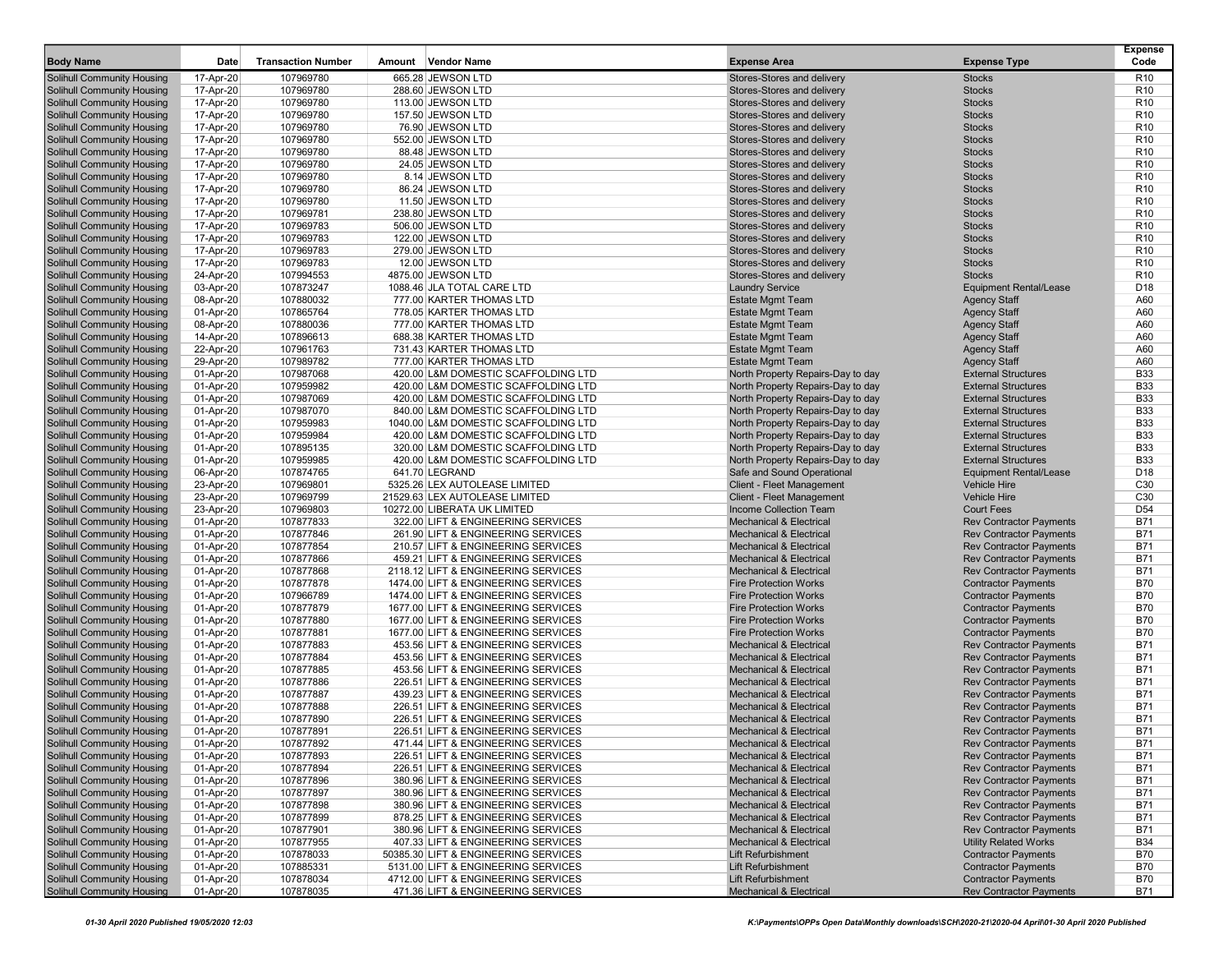| <b>Body Name</b>                                                       | Date                   | <b>Transaction Number</b> | Vendor Name<br>Amount                                                              | <b>Expense Area</b>                                                      | <b>Expense Type</b>                                              | <b>Expense</b><br>Code   |
|------------------------------------------------------------------------|------------------------|---------------------------|------------------------------------------------------------------------------------|--------------------------------------------------------------------------|------------------------------------------------------------------|--------------------------|
| <b>Solihull Community Housing</b>                                      | 03-Apr-20              | 107878036                 | 50385.30 LIFT & ENGINEERING SERVICES                                               | Lift Refurbishment                                                       | <b>Contractor Payments</b>                                       | <b>B70</b>               |
| <b>Solihull Community Housing</b>                                      | 03-Apr-20              | 107885461                 | 6582.00 LIFT & ENGINEERING SERVICES                                                | <b>Lift Refurbishment</b>                                                | <b>Contractor Payments</b>                                       | <b>B70</b>               |
| <b>Solihull Community Housing</b>                                      | 08-Apr-20              | 107885465                 | 1677.00 LIFT & ENGINEERING SERVICES                                                | <b>Fire Protection Works</b>                                             | <b>Contractor Payments</b>                                       | <b>B70</b>               |
| <b>Solihull Community Housing</b>                                      | 08-Apr-20              | 107885466                 | 1677.00 LIFT & ENGINEERING SERVICES                                                | <b>Fire Protection Works</b>                                             | <b>Contractor Payments</b>                                       | <b>B70</b>               |
| <b>Solihull Community Housing</b>                                      | 08-Apr-20              | 107885467                 | 1071.50 LIFT & ENGINEERING SERVICES                                                | <b>Fire Protection Works</b>                                             | <b>Contractor Payments</b>                                       | <b>B70</b>               |
| <b>Solihull Community Housing</b>                                      | 08-Apr-20              | 107885468                 | 1071.50 LIFT & ENGINEERING SERVICES                                                | <b>Fire Protection Works</b>                                             | <b>Contractor Payments</b>                                       | <b>B70</b>               |
| <b>Solihull Community Housing</b>                                      | 08-Apr-20              | 107885469                 | 1677.00 LIFT & ENGINEERING SERVICES                                                | <b>Fire Protection Works</b>                                             | <b>Contractor Payments</b>                                       | <b>B70</b>               |
| <b>Solihull Community Housing</b>                                      | 08-Apr-20              | 107885470                 | 1677.00 LIFT & ENGINEERING SERVICES                                                | <b>Fire Protection Works</b>                                             | <b>Contractor Payments</b>                                       | <b>B70</b>               |
| <b>Solihull Community Housing</b>                                      | 08-Apr-20              | 107885471                 | 1677.00 LIFT & ENGINEERING SERVICES                                                | <b>Fire Protection Works</b>                                             | <b>Contractor Payments</b>                                       | <b>B70</b>               |
| <b>Solihull Community Housing</b>                                      | 08-Apr-20              | 107894822                 | 1677.00 LIFT & ENGINEERING SERVICES                                                | <b>Fire Protection Works</b>                                             | <b>Contractor Payments</b>                                       | <b>B70</b>               |
| <b>Solihull Community Housing</b>                                      | 08-Apr-20              | 107894823<br>107894824    | 1677.00 LIFT & ENGINEERING SERVICES                                                | <b>Fire Protection Works</b><br><b>Fire Protection Works</b>             | <b>Contractor Payments</b>                                       | <b>B70</b><br><b>B70</b> |
| <b>Solihull Community Housing</b><br><b>Solihull Community Housing</b> | 08-Apr-20<br>08-Apr-20 | 107894825                 | 1677.00 LIFT & ENGINEERING SERVICES<br>1677.00 LIFT & ENGINEERING SERVICES         | <b>Fire Protection Works</b>                                             | <b>Contractor Payments</b><br><b>Contractor Payments</b>         | <b>B70</b>               |
| <b>Solihull Community Housing</b>                                      | 08-Apr-20              | 107885475                 | 380.96 LIFT & ENGINEERING SERVICES                                                 | <b>Mechanical &amp; Electrica</b>                                        | <b>Rev Contractor Payments</b>                                   | <b>B71</b>               |
| <b>Solihull Community Housing</b>                                      | 08-Apr-20              | 107894826                 | 1819.56 LIFT & ENGINEERING SERVICES                                                | <b>Mechanical &amp; Electrical</b>                                       | <b>Rev Contractor Payments</b>                                   | <b>B71</b>               |
| <b>Solihull Community Housing</b>                                      | 08-Apr-20              | 107894827                 | 2143.00 LIFT & ENGINEERING SERVICES                                                | <b>Fire Protection Works</b>                                             | <b>Contractor Payments</b>                                       | <b>B70</b>               |
| <b>Solihull Community Housing</b>                                      | 08-Apr-20              | 107894828                 | 2143.00 LIFT & ENGINEERING SERVICES                                                | <b>Fire Protection Works</b>                                             | <b>Contractor Payments</b>                                       | <b>B70</b>               |
| <b>Solihull Community Housing</b>                                      | 08-Apr-20              | 107966790                 | 2143.00 LIFT & ENGINEERING SERVICES                                                | <b>Fire Protection Works</b>                                             | <b>Contractor Payments</b>                                       | <b>B70</b>               |
| <b>Solihull Community Housing</b>                                      | 08-Apr-20              | 107894829                 | 2143.00 LIFT & ENGINEERING SERVICES                                                | <b>Fire Protection Works</b>                                             | <b>Contractor Payments</b>                                       | <b>B70</b>               |
| <b>Solihull Community Housing</b>                                      | 08-Apr-20              | 107894830                 | 2143.00 LIFT & ENGINEERING SERVICES                                                | <b>Fire Protection Works</b>                                             | <b>Contractor Payments</b>                                       | <b>B70</b>               |
| <b>Solihull Community Housing</b>                                      | 08-Apr-20              | 107894831                 | 2143.00 LIFT & ENGINEERING SERVICES                                                | <b>Fire Protection Works</b>                                             | <b>Contractor Payments</b>                                       | <b>B70</b>               |
| <b>Solihull Community Housing</b>                                      | 08-Apr-20              | 107966791                 | 2143.00 LIFT & ENGINEERING SERVICES                                                | <b>Fire Protection Works</b>                                             | <b>Contractor Payments</b>                                       | <b>B70</b>               |
| <b>Solihull Community Housing</b>                                      | 08-Apr-20              | 107894832                 | 2143.00 LIFT & ENGINEERING SERVICES                                                | <b>Fire Protection Works</b>                                             | <b>Contractor Payments</b>                                       | <b>B70</b>               |
| <b>Solihull Community Housing</b>                                      | 08-Apr-20              | 107966792                 | 2143.00 LIFT & ENGINEERING SERVICES                                                | <b>Fire Protection Works</b>                                             | <b>Contractor Payments</b>                                       | <b>B70</b>               |
| <b>Solihull Community Housing</b>                                      | 08-Apr-20              | 107894833                 | 2143.00 LIFT & ENGINEERING SERVICES                                                | <b>Fire Protection Works</b>                                             | <b>Contractor Payments</b>                                       | <b>B70</b>               |
| <b>Solihull Community Housing</b>                                      | 08-Apr-20              | 107894834                 | 477.43 LIFT & ENGINEERING SERVICES                                                 | <b>Mechanical &amp; Electrical</b>                                       | <b>Rev Contractor Payments</b>                                   | <b>B71</b>               |
| <b>Solihull Community Housing</b>                                      | 08-Apr-20              | 107894835                 | 477.43 LIFT & ENGINEERING SERVICES                                                 | <b>Mechanical &amp; Electrical</b>                                       | <b>Rev Contractor Payments</b>                                   | <b>B71</b>               |
| <b>Solihull Community Housing</b>                                      | 08-Apr-20              | 107885485                 | 477.43 LIFT & ENGINEERING SERVICES                                                 | <b>Mechanical &amp; Electrical</b>                                       | <b>Rev Contractor Payments</b>                                   | <b>B71</b>               |
| <b>Solihull Community Housing</b>                                      | 08-Apr-20              | 107885486                 | 477.43 LIFT & ENGINEERING SERVICES                                                 | <b>Mechanical &amp; Electrical</b>                                       | <b>Rev Contractor Payments</b>                                   | <b>B71</b>               |
| <b>Solihull Community Housing</b>                                      | 08-Apr-20              | 107894836                 | 668.42 LIFT & ENGINEERING SERVICES                                                 | <b>Mechanical &amp; Electrical</b>                                       | <b>Rev Contractor Payments</b>                                   | <b>B71</b>               |
| <b>Solihull Community Housing</b>                                      | 08-Apr-20              | 107894837                 | 668.42 LIFT & ENGINEERING SERVICES                                                 | <b>Mechanical &amp; Electrical</b>                                       | <b>Rev Contractor Payments</b>                                   | <b>B71</b>               |
| <b>Solihull Community Housing</b>                                      | 09-Apr-20              | 107894840                 | 477.43 LIFT & ENGINEERING SERVICES                                                 | <b>Mechanical &amp; Electrical</b>                                       | <b>Rev Contractor Payments</b>                                   | B71                      |
| <b>Solihull Community Housing</b>                                      | 09-Apr-20              | 107894841                 | 477.43 LIFT & ENGINEERING SERVICES                                                 | <b>Mechanical &amp; Electrical</b>                                       | <b>Rev Contractor Payments</b>                                   | <b>B71</b>               |
| <b>Solihull Community Housing</b>                                      | 09-Apr-20              | 107894870                 | 477.43 LIFT & ENGINEERING SERVICES                                                 | <b>Mechanical &amp; Electrical</b>                                       | <b>Rev Contractor Payments</b>                                   | <b>B71</b>               |
| <b>Solihull Community Housing</b>                                      | 09-Apr-20              | 107894873                 | 477.43 LIFT & ENGINEERING SERVICES                                                 | <b>Mechanical &amp; Electrical</b>                                       | <b>Rev Contractor Payments</b>                                   | <b>B71</b>               |
| <b>Solihull Community Housing</b>                                      | 09-Apr-20              | 107959859                 | 668.42 LIFT & ENGINEERING SERVICES                                                 | <b>Mechanical &amp; Electrical</b>                                       | <b>Rev Contractor Payments</b>                                   | <b>B71</b><br><b>B71</b> |
| <b>Solihull Community Housing</b><br><b>Solihull Community Housing</b> | 09-Apr-20<br>09-Apr-20 | 107959861<br>107959862    | 926.75 LIFT & ENGINEERING SERVICES<br>3413.59 LIFT & ENGINEERING SERVICES          | <b>Mechanical &amp; Electrical</b><br><b>Mechanical &amp; Electrical</b> | <b>Rev Contractor Payments</b><br><b>Rev Contractor Payments</b> | <b>B71</b>               |
| <b>Solihull Community Housing</b>                                      | 09-Apr-20              | 107959863                 | 3413.59 LIFT & ENGINEERING SERVICES                                                | <b>Mechanical &amp; Electrical</b>                                       | <b>Rev Contractor Payments</b>                                   | <b>B71</b>               |
| <b>Solihull Community Housing</b>                                      | 09-Apr-20              | 107959865                 | 520.18 LIFT & ENGINEERING SERVICES                                                 | <b>Mechanical &amp; Electrical</b>                                       | <b>Rev Contractor Payments</b>                                   | <b>B71</b>               |
| <b>Solihull Community Housing</b>                                      | 09-Apr-20              | 107959866                 | 476.45 LIFT & ENGINEERING SERVICES                                                 | <b>Mechanical &amp; Electrical</b>                                       | <b>Rev Contractor Payments</b>                                   | <b>B71</b>               |
| <b>Solihull Community Housing</b>                                      | 09-Apr-20              | 107894904                 | 414.53 LIFT & ENGINEERING SERVICES                                                 | <b>Mechanical &amp; Electrical</b>                                       | <b>Rev Contractor Payments</b>                                   | <b>B71</b>               |
| <b>Solihull Community Housing</b>                                      | 09-Apr-20              | 107894905                 | 214.87 LIFT & ENGINEERING SERVICES                                                 | <b>Mechanical &amp; Electrical</b>                                       | <b>Rev Contractor Payments</b>                                   | <b>B71</b>               |
| <b>Solihull Community Housing</b>                                      | 09-Apr-20              | 107966794                 | 249.34 LIFT & ENGINEERING SERVICES                                                 | Direct-Standby                                                           | <b>Other Building Costs</b>                                      | <b>B39</b>               |
| <b>Solihull Community Housing</b>                                      | 09-Apr-20              | 107894922                 | 226.51 LIFT & ENGINEERING SERVICES                                                 | <b>Mechanical &amp; Electrical</b>                                       | <b>Rev Contractor Payments</b>                                   | <b>B71</b>               |
| <b>Solihull Community Housing</b>                                      | 09-Apr-20              | 107894926                 | 289.04 LIFT & ENGINEERING SERVICES                                                 | <b>Mechanical &amp; Electrical</b>                                       | <b>Rev Contractor Payments</b>                                   | <b>B71</b>               |
| <b>Solihull Community Housing</b>                                      | 01-Apr-20              | 107869063                 | 260.53 LYRECO UK LTD                                                               | <b>Endeavour House</b>                                                   | Stationery                                                       | D <sub>25</sub>          |
| <b>Solihull Community Housing</b>                                      | 01-Apr-20              | 107869062                 | 363.85 LYRECO UK LTD                                                               | <b>Endeavour House</b>                                                   | Stationery                                                       | D <sub>25</sub>          |
| <b>Solihull Community Housing</b>                                      | 02-Apr-20              | 107871967                 | 468.00 MAN COMMERCIAL PROTECTION LTD                                               | <b>Housing Aid &amp; Homelessness</b>                                    | <b>Agency Staff</b>                                              | A60                      |
| <b>Solihull Community Housing</b>                                      | 01-Apr-20              | 107878175                 | 299.50 MITIE PROPERTY SERVICES (UK) LTD                                            | <b>Cyclical Maintenance</b>                                              | <b>Contractor Payments</b>                                       | <b>B70</b>               |
| <b>Solihull Community Housing</b>                                      | 01-Apr-20              | 107878176                 | 299.50 MITIE PROPERTY SERVICES (UK) LTD                                            | <b>Cyclical Maintenance</b>                                              | <b>Contractor Payments</b>                                       | <b>B70</b>               |
| <b>Solihull Community Housing</b>                                      | 01-Apr-20              | 107878177                 | 299.50 MITIE PROPERTY SERVICES (UK) LTD                                            | <b>Cyclical Maintenance</b>                                              | <b>Contractor Payments</b>                                       | <b>B70</b>               |
| <b>Solihull Community Housing</b>                                      | 01-Apr-20              | 107878178                 | 299.50 MITIE PROPERTY SERVICES (UK) LTD                                            | <b>Cyclical Maintenance</b>                                              | <b>Contractor Payments</b>                                       | <b>B70</b>               |
| <b>Solihull Community Housing</b>                                      | 01-Apr-20              | 107878179                 | 299.50 MITIE PROPERTY SERVICES (UK) LTD                                            | <b>Cyclical Maintenance</b>                                              | <b>Contractor Payments</b>                                       | <b>B70</b>               |
| <b>Solihull Community Housing</b>                                      | 01-Apr-20              | 107878180                 | 299.50 MITIE PROPERTY SERVICES (UK) LTD                                            | <b>Cyclical Maintenance</b>                                              | <b>Contractor Payments</b>                                       | B70                      |
| <b>Solihull Community Housing</b>                                      | 01-Apr-20              | 107878181                 | 299.50 MITIE PROPERTY SERVICES (UK) LTD                                            | <b>Cyclical Maintenance</b>                                              | <b>Contractor Payments</b>                                       | <b>B70</b>               |
| Solihull Community Housing                                             | 01-Apr-20              | 107878182                 | 299.50 MITIE PROPERTY SERVICES (UK) LTD                                            | <b>Cyclical Maintenance</b>                                              | <b>Contractor Payments</b>                                       | <b>B70</b>               |
| <b>Solihull Community Housing</b><br><b>Solihull Community Housing</b> | 01-Apr-20              | 107878183                 | 299.50 MITIE PROPERTY SERVICES (UK) LTD<br>299.50 MITIE PROPERTY SERVICES (UK) LTD | <b>Cyclical Maintenance</b><br><b>Cyclical Maintenance</b>               | <b>Contractor Payments</b><br><b>Contractor Payments</b>         | <b>B70</b><br><b>B70</b> |
|                                                                        | 01-Apr-20              | 107878184                 |                                                                                    |                                                                          |                                                                  |                          |
| <b>Solihull Community Housing</b><br><b>Solihull Community Housing</b> | 01-Apr-20<br>01-Apr-20 | 107878185<br>107878186    | 299.50 MITIE PROPERTY SERVICES (UK) LTD<br>299.50 MITIE PROPERTY SERVICES (UK) LTD | <b>Cyclical Maintenance</b><br><b>Cyclical Maintenance</b>               | <b>Contractor Payments</b><br><b>Contractor Payments</b>         | <b>B70</b><br><b>B70</b> |
| <b>Solihull Community Housing</b>                                      | 02-Apr-20              | 107871881                 | 427.78 MORGAN HUNT UK LTD                                                          | Call Centre                                                              | <b>Agency Staff</b>                                              | A60                      |
| <b>Solihull Community Housing</b>                                      | 02-Apr-20              | 107869130                 | 566.25 MORGAN HUNT UK LTD                                                          | <b>Call Centre</b>                                                       | <b>Agency Staff</b>                                              | A60                      |
| <b>Solihull Community Housing</b>                                      | 03-Apr-20              | 107873392                 | 864.43 MORGAN HUNT UK LTD                                                          | North Property Repairs-Day to day                                        | <b>Agency Staff</b>                                              | A60                      |
| <b>Solihull Community Housing</b>                                      | 03-Apr-20              | 107873390                 | 872.12 MORGAN HUNT UK LTD                                                          | North Property Repairs-Day to day                                        | <b>Agency Staff</b>                                              | A60                      |
| <b>Solihull Community Housing</b>                                      | 08-Apr-20              | 107880150                 | 879.81 MORGAN HUNT UK LTD                                                          | North Property Repairs-Day to day                                        | <b>Agency Staff</b>                                              | A60                      |
| <b>Solihull Community Housing</b>                                      | 24-Apr-20              | 107971720                 | 713.70 MORGAN HUNT UK LTD                                                          | North Property Repairs-Day to day                                        | <b>Agency Staff</b>                                              | A60                      |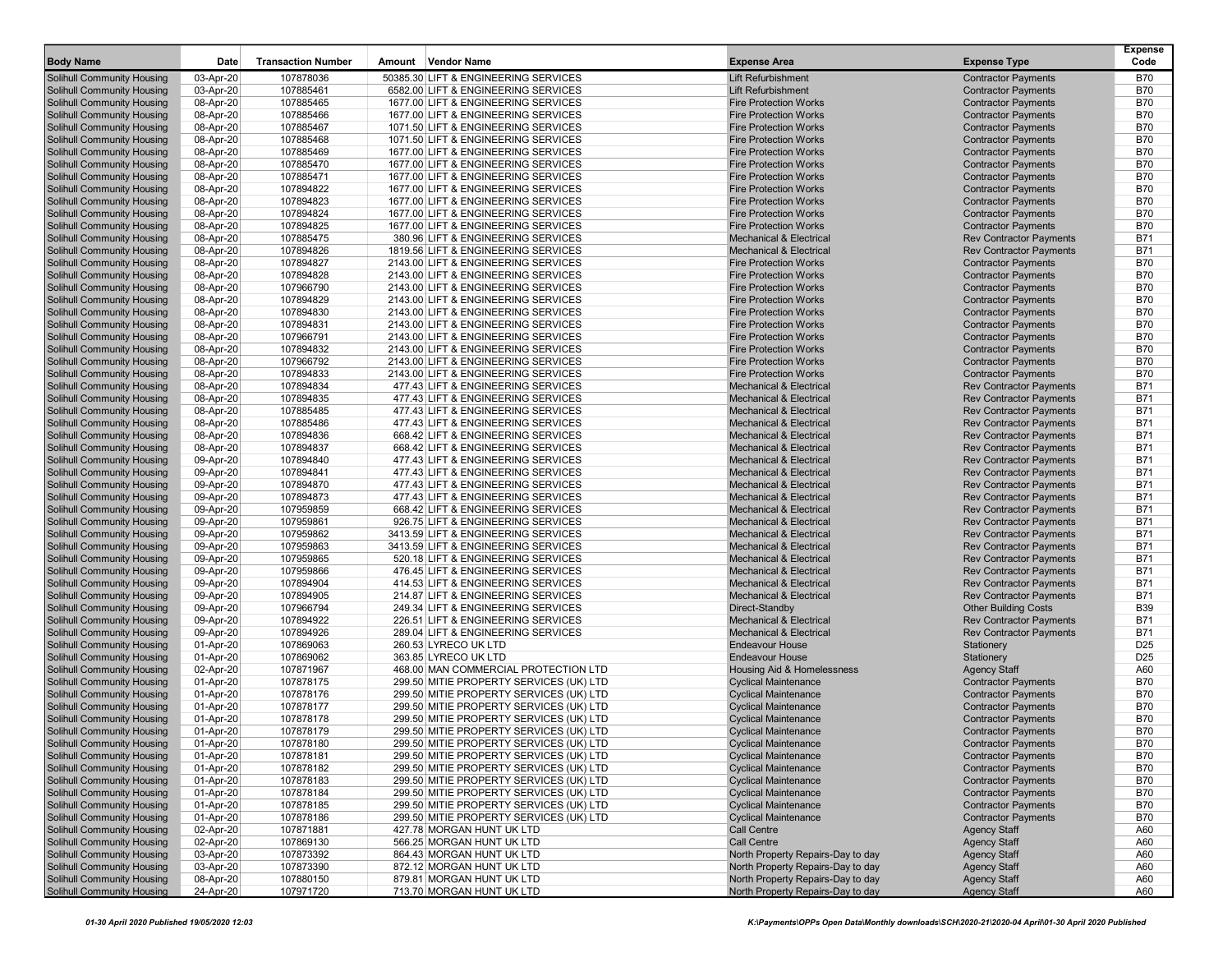| <b>Body Name</b>                  | Date      | <b>Transaction Number</b> | Amount Vendor Name                                  | <b>Expense Area</b>                | <b>Expense Type</b>            | <b>Expense</b><br>Code |
|-----------------------------------|-----------|---------------------------|-----------------------------------------------------|------------------------------------|--------------------------------|------------------------|
| <b>Solihull Community Housing</b> | 01-Apr-20 | 107895087                 | 1449.20 MOSSVALE MAINTENANCE & SEALING SERVICES LTD | <b>Mechanical &amp; Electrical</b> | <b>Rev Contractor Payments</b> | <b>B71</b>             |
| Solihull Community Housing        | 01-Apr-20 | 107895089                 | 1306.04 MOSSVALE MAINTENANCE & SEALING SERVICES LTD | <b>Mechanical &amp; Electrical</b> | <b>Rev Contractor Payments</b> | <b>B71</b>             |
| Solihull Community Housing        | 01-Apr-20 | 107895090                 | 1155.63 MOSSVALE MAINTENANCE & SEALING SERVICES LTD | <b>Mechanical &amp; Electrical</b> | <b>Rev Contractor Payments</b> | <b>B71</b>             |
| Solihull Community Housing        | 01-Apr-20 | 107959968                 | 1830.30 MOSSVALE MAINTENANCE & SEALING SERVICES LTD | <b>Mechanical &amp; Electrical</b> | <b>Rev Contractor Payments</b> | <b>B71</b>             |
| Solihull Community Housing        | 01-Apr-20 | 107959970                 | 248.97 MOSSVALE MAINTENANCE & SEALING SERVICES LTD  | <b>Mechanical &amp; Electrical</b> | <b>Rev Contractor Payments</b> | <b>B71</b>             |
| Solihull Community Housing        | 01-Apr-20 | 107895130                 | 303.55 MOSSVALE MAINTENANCE & SEALING SERVICES LTD  | <b>Mechanical &amp; Electrical</b> | <b>Utility Related Works</b>   | <b>B34</b>             |
| <b>Solihull Community Housing</b> | 01-Apr-20 | 107895131                 | 303.55 MOSSVALE MAINTENANCE & SEALING SERVICES LTD  | <b>Mechanical &amp; Electrical</b> | <b>Utility Related Works</b>   | <b>B34</b>             |
| Solihull Community Housing        | 01-Apr-20 | 107895132                 | 303.55 MOSSVALE MAINTENANCE & SEALING SERVICES LTD  | <b>Mechanical &amp; Electrical</b> | <b>Utility Related Works</b>   | <b>B34</b>             |
| <b>Solihull Community Housing</b> | 01-Apr-20 | 107895133                 | 303.55 MOSSVALE MAINTENANCE & SEALING SERVICES LTD  | <b>Mechanical &amp; Electrical</b> | <b>Utility Related Works</b>   | <b>B34</b>             |
| <b>Solihull Community Housing</b> | 09-Apr-20 | 107886800                 | 23400.00 NARINDER MOND T/A SERVICECARE UK           | <b>Private Sector Leasing</b>      | Rents                          | <b>B22</b>             |
| <b>Solihull Community Housing</b> | 09-Apr-20 | 107886805                 | 23750.00 NARINDER MOND T/A SERVICECARE UK           | <b>Private Sector Leasing</b>      | Rents                          | <b>B22</b>             |
| Solihull Community Housing        | 01-Apr-20 | 107868928                 | 17.45 NATIONAL SAFETY SUPPLIES                      | Stores-Stores and delivery         | <b>Stocks</b>                  | R <sub>10</sub>        |
| <b>Solihull Community Housing</b> | 01-Apr-20 | 107868928                 | 38.40 NATIONAL SAFETY SUPPLIES                      | Stores-Stores and delivery         | <b>Stocks</b>                  | R <sub>10</sub>        |
| <b>Solihull Community Housing</b> | 01-Apr-20 | 107868928                 | 307.20 NATIONAL SAFETY SUPPLIES                     | Stores-Stores and delivery         | <b>Stocks</b>                  | R <sub>10</sub>        |
| Solihull Community Housing        | 01-Apr-20 | 107868931                 | 13.00 NATIONAL SAFETY SUPPLIES                      | Stores-Stores and delivery         | <b>Stocks</b>                  | R <sub>10</sub>        |
| <b>Solihull Community Housing</b> | 01-Apr-20 | 107868931                 | 254.20 NATIONAL SAFETY SUPPLIES                     | Stores-Stores and delivery         | <b>Stocks</b>                  | R <sub>10</sub>        |
| Solihull Community Housing        | 01-Apr-20 | 107868931                 | 20.00 NATIONAL SAFETY SUPPLIES                      | Stores-Stores and delivery         | <b>Stocks</b>                  | R <sub>10</sub>        |
| Solihull Community Housing        | 01-Apr-20 | 107868931                 | 3.10 NATIONAL SAFETY SUPPLIES                       | Stores-Stores and delivery         | <b>Stocks</b>                  | R <sub>10</sub>        |
| Solihull Community Housing        | 14-Apr-20 | 107904766                 | 300.00 NATIONAL SAFETY SUPPLIES                     | Stores-Stores and delivery         | <b>Stocks</b>                  | R <sub>10</sub>        |
| Solihull Community Housing        | 15-Apr-20 | 107969784                 | 362.50 NATIONAL SAFETY SUPPLIES                     | Stores-Stores and delivery         | <b>Stocks</b>                  | R <sub>10</sub>        |
| <b>Solihull Community Housing</b> | 15-Apr-20 | 107969784                 | 354.00 NATIONAL SAFETY SUPPLIES                     | Stores-Stores and delivery         | <b>Stocks</b>                  | R <sub>10</sub>        |
| Solihull Community Housing        | 17-Apr-20 | 107969786                 | 65.00 NATIONAL SAFETY SUPPLIES                      | Stores-Stores and delivery         | <b>Stocks</b>                  | R <sub>10</sub>        |
| <b>Solihull Community Housing</b> | 17-Apr-20 | 107969786                 | 70.88 NATIONAL SAFETY SUPPLIES                      | Stores-Stores and delivery         | <b>Stocks</b>                  | R <sub>10</sub>        |
| <b>Solihull Community Housing</b> | 17-Apr-20 | 107969786                 | 77.09 NATIONAL SAFETY SUPPLIES                      | Stores-Stores and delivery         | <b>Stocks</b>                  | R <sub>10</sub>        |
| Solihull Community Housing        | 17-Apr-20 | 107969786                 | 20.00 NATIONAL SAFETY SUPPLIES                      | Stores-Stores and delivery         | <b>Stocks</b>                  | R <sub>10</sub>        |
| Solihull Community Housing        | 17-Apr-20 | 107969786                 | 40.00 NATIONAL SAFETY SUPPLIES                      | Stores-Stores and delivery         | <b>Stocks</b>                  | R <sub>10</sub>        |
| <b>Solihull Community Housing</b> | 16-Apr-20 | 107904767                 | 130.50 NATIONAL SAFETY SUPPLIES                     | Stores-Stores and delivery         | <b>Stocks</b>                  | R <sub>10</sub>        |
| Solihull Community Housing        | 16-Apr-20 | 107904767                 | 118.00 NATIONAL SAFETY SUPPLIES                     | Stores-Stores and delivery         | <b>Stocks</b>                  | R <sub>10</sub>        |
| Solihull Community Housing        | 24-Apr-20 | 107994554                 | 10.80 NATIONAL SAFETY SUPPLIES                      | Stores-Stores and delivery         | <b>Stocks</b>                  | R <sub>10</sub>        |
| Solihull Community Housing        | 24-Apr-20 | 107994554                 | 2.28 NATIONAL SAFETY SUPPLIES                       | Stores-Stores and delivery         | <b>Stocks</b>                  | R <sub>10</sub>        |
| Solihull Community Housing        | 24-Apr-20 | 107994554                 | 21.60 NATIONAL SAFETY SUPPLIES                      | Stores-Stores and delivery         | <b>Stocks</b>                  | R <sub>10</sub>        |
| <b>Solihull Community Housing</b> | 24-Apr-20 | 107994554                 | 140.70 NATIONAL SAFETY SUPPLIES                     | Stores-Stores and delivery         | <b>Stocks</b>                  | R <sub>10</sub>        |
| Solihull Community Housing        | 24-Apr-20 | 107994554                 | 3.45 NATIONAL SAFETY SUPPLIES                       | Stores-Stores and delivery         | <b>Stocks</b>                  | R <sub>10</sub>        |
| <b>Solihull Community Housing</b> | 24-Apr-20 | 107994554                 | 12.50 NATIONAL SAFETY SUPPLIES                      | Stores-Stores and delivery         | <b>Stocks</b>                  | R <sub>10</sub>        |
| <b>Solihull Community Housing</b> | 24-Apr-20 | 107994554                 | 21.00 NATIONAL SAFETY SUPPLIES                      | Stores-Stores and delivery         | <b>Stocks</b>                  | R <sub>10</sub>        |
| <b>Solihull Community Housing</b> | 24-Apr-20 | 107994554                 | 106.80 NATIONAL SAFETY SUPPLIES                     | Stores-Stores and delivery         | <b>Stocks</b>                  | R <sub>10</sub>        |
| Solihull Community Housing        | 24-Apr-20 | 107994554                 | 5.30 NATIONAL SAFETY SUPPLIES                       | Stores-Stores and delivery         | <b>Stocks</b>                  | R <sub>10</sub>        |
| Solihull Community Housing        | 01-Apr-20 | 107878174                 | 360.60 N-CAP FLOORING LTD                           | Public Sector - Major Adaptations  | <b>Contractor Payments</b>     | <b>B70</b>             |
| Solihull Community Housing        | 14-Apr-20 | 107987064                 | 257.76 N-CAP FLOORING LTD                           | North Property Repairs-Voids       | Voids                          | <b>B38</b>             |
| Solihull Community Housing        | 23-Apr-20 | 107987065                 | 364.08 N-CAP FLOORING LTD                           | North Property Repairs-Voids       | Voids                          | <b>B38</b>             |
| Solihull Community Housing        | 23-Apr-20 | 107987066                 | 310.80 N-CAP FLOORING LTD                           | North Property Repairs-Voids       | Voids                          | <b>B38</b>             |
| Solihull Community Housing        | 23-Apr-20 | 107987067                 | 1453.32 N-CAP FLOORING LTD                          | North Property Repairs-Voids       | Voids                          | <b>B38</b>             |
| Solihull Community Housing        | 01-Apr-20 | 107993744                 | 723.79 NERG LTD                                     | <b>Biomass System</b>              | <b>Biomass Boilers</b>         | <b>B45</b>             |
| Solihull Community Housing        | 01-Apr-20 | 107993745                 | 325.00 NERG LTD                                     | <b>Biomass System</b>              | <b>Biomass Boilers</b>         | <b>B45</b>             |
| Solihull Community Housing        | 01-Apr-20 | 107993748                 | 560.82 NERG LTD                                     | <b>Biomass System</b>              | <b>Biomass Boilers</b>         | <b>B45</b>             |
| <b>Solihull Community Housing</b> | 01-Apr-20 | 107993749                 | 445.50 NERG LTD                                     | <b>Biomass System</b>              | <b>Biomass Boilers</b>         | <b>B45</b>             |
| Solihull Community Housing        | 01-Apr-20 | 107994012                 | 445.50 NERG LTD                                     | <b>Biomass System</b>              | <b>Biomass Boilers</b>         | <b>B45</b>             |
| <b>Solihull Community Housing</b> | 01-Apr-20 | 107994013                 | 247.50 NERG LTD                                     | <b>Biomass System</b>              | <b>Biomass Boilers</b>         | <b>B45</b>             |
| <b>Solihull Community Housing</b> | 01-Apr-20 | 107994016                 | 445.50 NERG LTD                                     | <b>Biomass System</b>              | <b>Biomass Boilers</b>         | <b>B45</b>             |
| Solihull Community Housing        | 01-Apr-20 | 107994018                 | 247.50 NERG LTD                                     | <b>Biomass System</b>              | <b>Biomass Boilers</b>         | <b>B45</b>             |
| Solihull Community Housing        | 01-Apr-20 | 107994019                 | 1238.79 NERG LTD                                    | <b>Biomass System</b>              | <b>Biomass Boilers</b>         | <b>B45</b>             |
| Solihull Community Housing        | 01-Apr-20 | 107994020                 | 260.00 NERG LTD                                     | <b>Biomass System</b>              | <b>Biomass Boilers</b>         | <b>B45</b>             |
| Solihull Community Housing        | 01-Apr-20 | 107994024                 | 210.50 NERG LTD                                     | <b>Biomass System</b>              | <b>Biomass Boilers</b>         | <b>B45</b>             |
| Solihull Community Housing        | 01-Apr-20 | 107994025                 | 247.50 NERG LTD                                     | <b>Biomass System</b>              | <b>Biomass Boilers</b>         | <b>B45</b>             |
| Solihull Community Housing        | 01-Apr-20 | 107994030                 | 1142.56 NERG LID                                    | <b>Biomass System</b>              | <b>Biomass Boilers</b>         | <b>B45</b>             |
| Solihull Community Housing        | 01-Apr-20 | 107994031                 | 437.96 NERG LTD                                     | <b>Biomass System</b>              | <b>Biomass Boilers</b>         | <b>B45</b>             |
| Solihull Community Housing        | 01-Apr-20 | 107878091                 | 3381.84 NERG LTD                                    | <b>Biomass System</b>              | <b>Biomass Boilers</b>         | <b>B45</b>             |
| Solihull Community Housing        | 01-Apr-20 | 107878092                 | 2264.32 NERG LTD                                    | <b>Biomass System</b>              | <b>Biomass Boilers</b>         | <b>B45</b>             |
| Solihull Community Housing        | 01-Apr-20 | 107878093                 | 1029.68 NERG LTD                                    | <b>Biomass System</b>              | <b>Biomass Boilers</b>         | <b>B45</b>             |
| <b>Solihull Community Housing</b> | 01-Apr-20 | 107878094                 | 3162.24 NERG LTD                                    | <b>Biomass System</b>              | <b>Biomass Boilers</b>         | <b>B45</b>             |
| Solihull Community Housing        | 01-Apr-20 | 107878095                 | 3367.20 NERG LTD                                    | <b>Biomass System</b>              | <b>Biomass Boilers</b>         | <b>B45</b>             |
| Solihull Community Housing        | 01-Apr-20 | 107878096                 | 3337.92 NERG LTD                                    | <b>Biomass System</b>              | <b>Biomass Boilers</b>         | <b>B45</b>             |
| Solihull Community Housing        | 01-Apr-20 | 107878097                 | 1708.00 NERG LTD                                    | <b>Biomass System</b>              | <b>Biomass Boilers</b>         | <b>B45</b>             |
| Solihull Community Housing        | 01-Apr-20 | 107878098                 | 1376.16 NERG LTD                                    | <b>Biomass System</b>              | <b>Biomass Boilers</b>         | <b>B45</b>             |
| Solihull Community Housing        | 01-Apr-20 | 107878099                 | 3699.04 NERG LTD                                    | <b>Biomass System</b>              | <b>Biomass Boilers</b>         | <b>B45</b>             |
| Solihull Community Housing        | 01-Apr-20 | 107878100                 | 1507.92 NERG LTD                                    | <b>Biomass System</b>              | <b>Biomass Boilers</b>         | <b>B45</b>             |
| Solihull Community Housing        | 01-Apr-20 | 107878101                 | 1310.28 NERG LTD                                    | <b>Biomass System</b>              | <b>Biomass Boilers</b>         | <b>B45</b>             |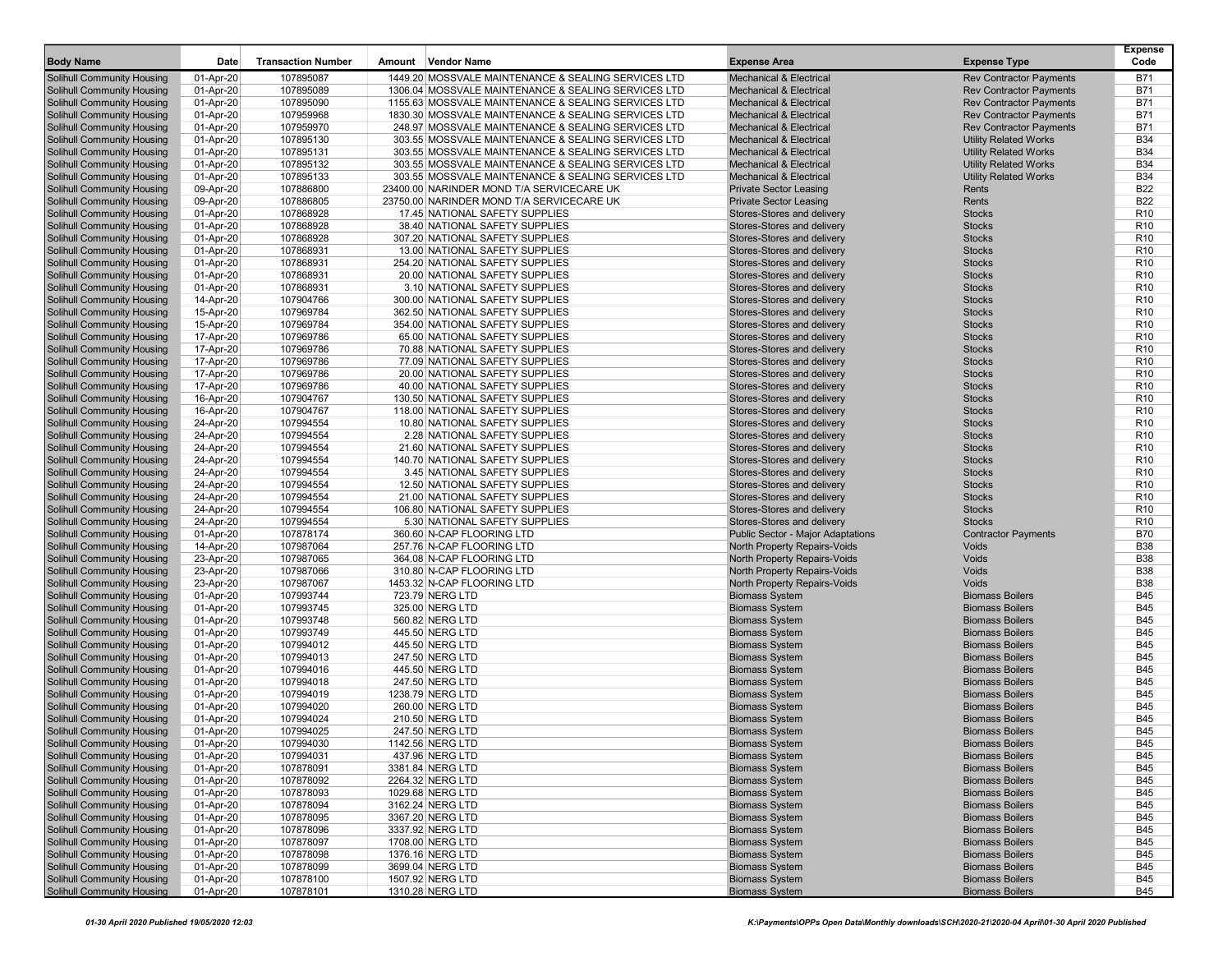| <b>Body Name</b>                                         | Date                   | <b>Transaction Number</b> | Amount Vendor Name                                                               | <b>Expense Area</b>                                                    | <b>Expense Type</b>                            | <b>Expense</b><br>Code   |
|----------------------------------------------------------|------------------------|---------------------------|----------------------------------------------------------------------------------|------------------------------------------------------------------------|------------------------------------------------|--------------------------|
| <b>Solihull Community Housing</b>                        | 01-Apr-20              | 107878102                 | 2769.40 NERG LTD                                                                 | <b>Biomass System</b>                                                  | <b>Biomass Boilers</b>                         | <b>B45</b>               |
| Solihull Community Housing                               | 01-Apr-20              | 107858704                 | 402.98 NIYAA PEOPLE                                                              | <b>Executive Team Support</b>                                          | <b>Agency Staff</b>                            | A60                      |
| Solihull Community Housing                               | 01-Apr-20              | 107868789                 | 592.00 NIYAA PEOPLE                                                              | North Property Repairs-Day to day                                      | <b>Agency Staff</b>                            | A60                      |
| Solihull Community Housing                               | 01-Apr-20              | 107868790                 | 688.20 NIYAA PEOPLE                                                              | North Property Repairs-Day to day                                      | <b>Agency Staff</b>                            | A60                      |
| Solihull Community Housing                               | 01-Apr-20              | 107868791                 | 592.00 NIYAA PEOPLE                                                              | North Property Repairs-Day to day                                      | <b>Agency Staff</b>                            | A60                      |
| Solihull Community Housing                               | 08-Apr-20              | 107880141                 | 472.00 NIYAA PEOPLE                                                              | North Property Repairs-Day to day                                      | <b>Agency Staff</b>                            | A60                      |
| <b>Solihull Community Housing</b>                        | 08-Apr-20              | 107880033                 | 643.06 NIYAA PEOPLE                                                              | Business Support - MST Back Office Support                             | <b>Agency Staff</b>                            | A60                      |
| Solihull Community Housing                               | 08-Apr-20              | 107880111                 | 688.20 NIYAA PEOPLE                                                              | North Property Repairs-Day to day                                      | <b>Agency Staff</b>                            | A60                      |
| Solihull Community Housing                               | 08-Apr-20              | 107880112                 | 472.00 NIYAA PEOPLE                                                              | North Property Repairs-Day to day                                      | <b>Agency Staff</b>                            | A60                      |
| Solihull Community Housing                               | 08-Apr-20              | 107880031                 | 996.75 NIYAA PEOPLE                                                              | Procurement                                                            | Pay: APT & C                                   | A10                      |
| Solihull Community Housing                               | 20-Apr-20              | 107903765                 | 472.00 NIYAA PEOPLE                                                              | North Property Repairs-Day to day                                      | <b>Agency Staff</b>                            | A60                      |
| Solihull Community Housing                               | 20-Apr-20              | 107951763                 | 472.00 NIYAA PEOPLE                                                              | North Property Repairs-Day to day                                      | <b>Agency Staff</b>                            | A60                      |
| Solihull Community Housing                               | 20-Apr-20              | 107951764                 | 413.85 NIYAA PEOPLE                                                              | North Property Repairs-Day to day                                      | <b>Agency Staff</b>                            | A60                      |
| Solihull Community Housing                               | 28-Apr-20              | 107987000                 | 480.00 NIYAA PEOPLE                                                              | North Property Repairs-Day to day                                      | <b>Agency Staff</b>                            | A60                      |
| Solihull Community Housing                               | 22-Apr-20              | 107965781                 | 797.40 NIYAA PEOPLE                                                              | Procurement                                                            | Pay: APT & C                                   | A10                      |
| <b>Solihull Community Housing</b>                        | 28-Apr-20              | 107986999                 | 418.50 NIYAA PEOPLE                                                              | North Property Repairs-Day to day                                      | <b>Agency Staff</b>                            | A60                      |
| Solihull Community Housing                               | 28-Apr-20              | 107986997                 | 480.00 NIYAA PEOPLE                                                              | North Property Repairs-Day to day                                      | <b>Agency Staff</b>                            | A60                      |
| Solihull Community Housing                               | 22-Apr-20              | 107965311                 | 504.02 NIYAA PEOPLE                                                              | Business Support - MST Back Office Support                             | <b>Agency Staff</b>                            | A60                      |
| Solihull Community Housing                               | 30-Apr-20              | 107991767                 | 734.70 NIYAA PEOPLE                                                              | North Property Repairs-Day to day                                      | <b>Agency Staff</b>                            | A60                      |
| Solihull Community Housing                               | 30-Apr-20              | 107991768                 | 592.00 NIYAA PEOPLE                                                              | North Property Repairs-Day to day                                      | <b>Agency Staff</b>                            | A60<br>A60               |
| Solihull Community Housing                               | 30-Apr-20              | 107991764                 | 592.00 NIYAA PEOPLE<br>643.06 NIYAA PEOPLE                                       | North Property Repairs-Day to day                                      | <b>Agency Staff</b>                            | A60                      |
| Solihull Community Housing<br>Solihull Community Housing | 28-Apr-20<br>28-Apr-20 | 107987001<br>107987020    | 996.75 NIYAA PEOPLE                                                              | Business Support - MST Back Office Support<br>Procurement              | <b>Agency Staff</b><br>Pay: APT & C            | A10                      |
| Solihull Community Housing                               | 30-Apr-20              | 107991771                 | 1200.00 NORTHERN HOUSING CONSORTIUM LTD                                          | Procurement                                                            | <b>Professional Fees</b>                       | D <sub>50</sub>          |
| Solihull Community Housing                               | 21-Apr-20              | 107960110                 | 374.17 NPTA                                                                      | Anti Graffiti Team                                                     | <b>Materials</b>                               | D <sub>13</sub>          |
| Solihull Community Housing                               | 01-Apr-20              | 107878042                 | 395.13 OAKLEAF COMMERCIAL SERVICES LTD                                           | North Property Repairs-Day to day                                      | <b>Internal Works</b>                          | <b>B31</b>               |
| <b>Solihull Community Housing</b>                        | 01-Apr-20              | 107878043                 | 879.67 OAKLEAF COMMERCIAL SERVICES LTD                                           | Private Sector - Disabled Facilities Grants                            | <b>Contractor Payments</b>                     | <b>B70</b>               |
| Solihull Community Housing                               | 01-Apr-20              | 107878044                 | 267.06 OAKLEAF COMMERCIAL SERVICES LTD                                           | North Property Repairs-Day to day                                      | <b>Internal Works</b>                          | <b>B31</b>               |
| Solihull Community Housing                               | 01-Apr-20              | 107878045                 | 582.78 OAKLEAF COMMERCIAL SERVICES LTD                                           | North Property Repairs-Day to day                                      | <b>Internal Works</b>                          | <b>B31</b>               |
| Solihull Community Housing                               | 01-Apr-20              | 107878046                 | 282.38 OAKLEAF COMMERCIAL SERVICES LTD                                           | North Property Repairs-Day to day                                      | <b>Internal Works</b>                          | <b>B31</b>               |
| Solihull Community Housing                               | 01-Apr-20              | 107878049                 | 686.61 OAKLEAF COMMERCIAL SERVICES LTD                                           | North Property Repairs-Day to day                                      | <b>Internal Works</b>                          | <b>B31</b>               |
| Solihull Community Housing                               | 01-Apr-20              | 107878050                 | 1678.21 OAKLEAF COMMERCIAL SERVICES LTD                                          | North Property Repairs-Voids                                           | Voids                                          | <b>B38</b>               |
| <b>Solihull Community Housing</b>                        | 01-Apr-20              | 107878051                 | 663.32 OAKLEAF COMMERCIAL SERVICES LTD                                           | North Property Repairs-Voids                                           | Voids                                          | <b>B38</b>               |
| Solihull Community Housing                               | 01-Apr-20              | 107878052                 | 615.80 OAKLEAF COMMERCIAL SERVICES LTD                                           | <b>North Property Repairs-Voids</b>                                    | Voids                                          | <b>B38</b>               |
| Solihull Community Housing                               | 01-Apr-20              | 107878053                 | 1419.25 OAKLEAF COMMERCIAL SERVICES LTD                                          | North Property Repairs-Day to day                                      | <b>Internal Works</b>                          | <b>B31</b>               |
| Solihull Community Housing                               | 01-Apr-20              | 107878054                 | 209.33 OAKLEAF COMMERCIAL SERVICES LTD                                           | North Property Repairs-Day to day                                      | <b>Internal Works</b>                          | <b>B31</b>               |
| Solihull Community Housing                               | 01-Apr-20              | 107878058                 | 225.74 OAKLEAF COMMERCIAL SERVICES LTD                                           | North Property Repairs-Day to day                                      | <b>Internal Works</b>                          | <b>B31</b>               |
| Solihull Community Housing                               | 01-Apr-20              | 107878059                 | 615.80 OAKLEAF COMMERCIAL SERVICES LTD                                           | North Property Repairs-Voids                                           | Voids                                          | <b>B38</b>               |
| Solihull Community Housing                               | 01-Apr-20              | 107878062                 | 953.80 OAKLEAF COMMERCIAL SERVICES LTD                                           | North Property Repairs-Day to day                                      | <b>Internal Works</b>                          | <b>B31</b>               |
| Solihull Community Housing                               | 01-Apr-20              | 107878066                 | 303.42 OAKLEAF COMMERCIAL SERVICES LTD                                           | North Property Repairs-Day to day                                      | <b>Internal Works</b>                          | <b>B31</b>               |
| <b>Solihull Community Housing</b>                        | 01-Apr-20              | 107993732                 | 268.28 OAKLEAF COMMERCIAL SERVICES LTD                                           | North Property Repairs-Day to day                                      | <b>Internal Works</b>                          | <b>B31</b>               |
| Solihull Community Housing                               | 01-Apr-20              | 107993737                 | 303.42 OAKLEAF COMMERCIAL SERVICES LTD                                           | North Property Repairs-Voids                                           | Voids                                          | <b>B38</b>               |
| Solihull Community Housing                               | 01-Apr-20              | 107993740                 | 283.10 OAKLEAF COMMERCIAL SERVICES LTD                                           | North Property Repairs-Day to day                                      | <b>Internal Works</b>                          | <b>B31</b>               |
| Solihull Community Housing                               | 01-Apr-20              | 107993741                 | 268.28 OAKLEAF COMMERCIAL SERVICES LTD                                           | North Property Repairs-Day to day                                      | <b>Internal Works</b>                          | <b>B31</b>               |
| Solihull Community Housing                               | 01-Apr-20              | 107993742                 | 879.67 OAKLEAF COMMERCIAL SERVICES LTD                                           | North Property Repairs-Day to day                                      | <b>Internal Works</b>                          | <b>B31</b>               |
| Solihull Community Housing                               | 01-Apr-20              | 107878075                 | 615.80 OAKLEAF COMMERCIAL SERVICES LTD                                           | North Property Repairs-Day to day                                      | <b>Internal Works</b>                          | <b>B31</b><br><b>B31</b> |
| Solihull Community Housing<br>Solihull Community Housing | 01-Apr-20<br>01-Apr-20 | 107878079<br>107878081    | 268.28 OAKLEAF COMMERCIAL SERVICES LTD<br>134.14 OAKLEAF COMMERCIAL SERVICES LTD | North Property Repairs-Day to day<br>North Property Repairs-Day to day | <b>Internal Works</b><br><b>Internal Works</b> | <b>B31</b>               |
| <b>Solihull Community Housing</b>                        | 01-Apr-20              | 107878081                 | 216.38 OAKLEAF COMMERCIAL SERVICES LTD                                           | North Property Repairs-Day to day                                      | <b>Internal Works</b>                          | <b>B31</b>               |
| Solihull Community Housing                               | 01-Apr-20              | 107878086                 | 615.80 OAKLEAF COMMERCIAL SERVICES LTD                                           | North Property Repairs-Day to day                                      | <b>Internal Works</b>                          | <b>B31</b>               |
| Solihull Community Housing                               | 01-Apr-20              | 107878088                 | 2342.41 OAKLEAF COMMERCIAL SERVICES LTD                                          | Low Rise window Replacement                                            | <b>Contractor Payments</b>                     | <b>B70</b>               |
| Solihull Community Housing                               | 01-Apr-20              | 107878088                 | 2326.70 OAKLEAF COMMERCIAL SERVICES LTD                                          | Low Rise window Replacement                                            | <b>Contractor Payments</b>                     | <b>B70</b>               |
| Solihull Community Housing                               | 01-Apr-20              | 107878088                 | 3073.02 OAKLEAF COMMERCIAL SERVICES LTD                                          | Low Rise window Replacement                                            | <b>Contractor Payments</b>                     | <b>B70</b>               |
| Solihull Community Housing                               | 01-Apr-20              | 107878088                 | 3435.15 OAKLEAF COMMERCIAL SERVICES LTD                                          | Low Rise window Replacement                                            | <b>Contractor Payments</b>                     | <b>B70</b>               |
| Solihull Community Housing                               | 01-Apr-20              | 107878088                 | 2997.47 OAKLEAF COMMERCIAL SERVICES LTD                                          | Low Rise window Replacement                                            | <b>Contractor Payments</b>                     | B70                      |
| Solihull Community Housing                               | 01-Apr-20              | 107878088                 | 1017.12 OAKLEAF COMMERCIAL SERVICES LTD                                          | Low Rise window Replacement                                            | <b>Contractor Payments</b>                     | <b>B70</b>               |
| Solihull Community Housing                               | 01-Apr-20              | 107878088                 | 1017.12 OAKLEAF COMMERCIAL SERVICES LTD                                          | Low Rise window Replacement                                            | <b>Contractor Payments</b>                     | <b>B70</b>               |
| Solihull Community Housing                               | 01-Apr-20              | 107878088                 | 1017.12 OAKLEAF COMMERCIAL SERVICES LTD                                          | Low Rise window Replacement                                            | <b>Contractor Payments</b>                     | <b>B70</b>               |
| Solihull Community Housing                               | 01-Apr-20              | 107878088                 | 2379.92 OAKLEAF COMMERCIAL SERVICES LTD                                          | Low Rise window Replacement                                            | <b>Contractor Payments</b>                     | <b>B70</b>               |
| Solihull Community Housing                               | 01-Apr-20              | 107878088                 | 2280.10 OAKLEAF COMMERCIAL SERVICES LTD                                          | Low Rise window Replacement                                            | <b>Contractor Payments</b>                     | <b>B70</b>               |
| Solihull Community Housing                               | 22-Apr-20              | 107965381                 | 15399.00 OMFAX SYSTEMS LTD                                                       | <b>IT Services</b>                                                     | <b>ICT Software</b>                            | D31                      |
| Solihull Community Housing                               | 01-Apr-20              | 107966797                 | 400.15 OPENVIEW SECURITY SOLUTIONS LTD                                           | <b>Mechanical &amp; Electrical</b>                                     | <b>Utility Related Works</b>                   | <b>B34</b>               |
| Solihull Community Housing                               | 01-Apr-20              | 107885497                 | 279.11 OPENVIEW SECURITY SOLUTIONS LTD                                           | <b>Mechanical &amp; Electrical</b>                                     | <b>Rev Contractor Payments</b>                 | <b>B71</b>               |
| Solihull Community Housing                               | 01-Apr-20              | 107885499                 | 399.69 OPENVIEW SECURITY SOLUTIONS LTD                                           | <b>Mechanical &amp; Electrical</b>                                     | <b>Rev Contractor Payments</b>                 | B71                      |
| Solihull Community Housing                               | 01-Apr-20              | 107885506                 | 241.19 OPENVIEW SECURITY SOLUTIONS LTD                                           | <b>Mechanical &amp; Electrical</b>                                     | <b>Rev Contractor Payments</b>                 | B71                      |
| Solihull Community Housing                               | 01-Apr-20              | 107986938                 | 394.15 OPENVIEW SECURITY SOLUTIONS LTD                                           | <b>Mechanical &amp; Electrical</b>                                     | <b>Rev Contractor Payments</b>                 | <b>B71</b>               |
| Solihull Community Housing                               | 01-Apr-20              | 107986940                 | 323.73 OPENVIEW SECURITY SOLUTIONS LTD                                           | <b>Mechanical &amp; Electrical</b>                                     | <b>Rev Contractor Payments</b>                 | B71                      |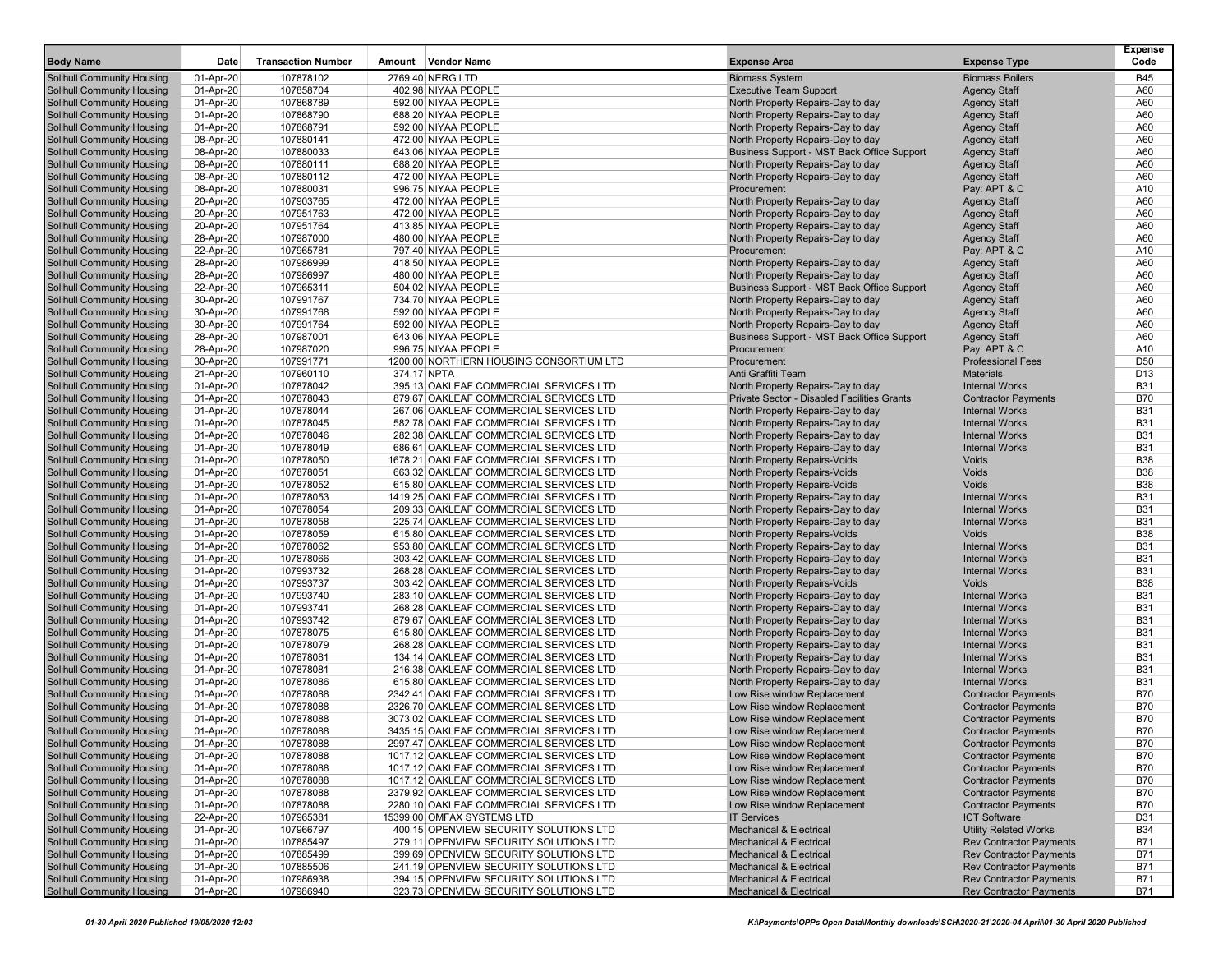| <b>Body Name</b>                                         | Date                   | <b>Transaction Number</b> | Amount | Vendor Name                                                  | <b>Expense Area</b>                                          | <b>Expense Type</b>                                      | <b>Expense</b><br>Code   |
|----------------------------------------------------------|------------------------|---------------------------|--------|--------------------------------------------------------------|--------------------------------------------------------------|----------------------------------------------------------|--------------------------|
| <b>Solihull Community Housing</b>                        | 01-Apr-20              | 107986948                 |        | 309.38 OPENVIEW SECURITY SOLUTIONS LTD                       | <b>Mechanical &amp; Electrical</b>                           | <b>Rev Contractor Payments</b>                           | <b>B71</b>               |
| Solihull Community Housing                               | 01-Apr-20              | 107986959                 |        | 241.19 OPENVIEW SECURITY SOLUTIONS LTD                       | <b>Mechanical &amp; Electrical</b>                           | <b>Rev Contractor Payments</b>                           | <b>B71</b>               |
| Solihull Community Housing                               | 08-Apr-20              | 107986981                 |        | 2021.66 OPENVIEW SECURITY SOLUTIONS LTD                      | <b>Mechanical &amp; Electrical</b>                           | <b>Rev Contractor Payments</b>                           | <b>B71</b>               |
| Solihull Community Housing                               | 01-Apr-20              | 107986982                 |        | 2021.66 OPENVIEW SECURITY SOLUTIONS LTD                      | <b>Mechanical &amp; Electrical</b>                           | <b>Rev Contractor Payments</b>                           | <b>B71</b>               |
| <b>Solihull Community Housing</b>                        | 08-Apr-20              | 107986983                 |        | 2021.66 OPENVIEW SECURITY SOLUTIONS LTD                      | <b>Mechanical &amp; Electrical</b>                           | <b>Rev Contractor Payments</b>                           | <b>B71</b>               |
| Solihull Community Housing                               | 01-Apr-20              | 107986984                 |        | 2021.66 OPENVIEW SECURITY SOLUTIONS LTD                      | <b>Mechanical &amp; Electrical</b>                           | <b>Rev Contractor Payments</b>                           | <b>B71</b>               |
| Solihull Community Housing                               | 01-Apr-20              | 107986985                 |        | 2021.66 OPENVIEW SECURITY SOLUTIONS LTD                      | <b>Mechanical &amp; Electrical</b>                           | <b>Rev Contractor Payments</b>                           | <b>B71</b>               |
| Solihull Community Housing                               | 01-Apr-20              | 107986986                 |        | 2021.66 OPENVIEW SECURITY SOLUTIONS LTD                      | <b>Mechanical &amp; Electrical</b>                           | <b>Rev Contractor Payments</b>                           | <b>B71</b>               |
| Solihull Community Housing                               | 01-Apr-20              | 107986987                 |        | 2021.66 OPENVIEW SECURITY SOLUTIONS LTD                      | <b>Mechanical &amp; Electrical</b>                           | <b>Rev Contractor Payments</b>                           | <b>B71</b>               |
| Solihull Community Housing                               | 01-Apr-20              | 107870325                 |        | 423.72 ORBIS PROTECT LIMITED<br>487.76 ORBIS PROTECT LIMITED | <b>MST</b> -Structural Works                                 | <b>Contractor Payments</b>                               | <b>B70</b><br><b>B38</b> |
| Solihull Community Housing<br>Solihull Community Housing | 01-Apr-20<br>01-Apr-20 | 107870328<br>107870346    |        | 327.85 ORBIS PROTECT LIMITED                                 | North Property Repairs-Voids<br>North Property Repairs-Voids | Voids<br>Voids                                           | <b>B38</b>               |
| Solihull Community Housing                               | 01-Apr-20              | 107870354                 |        | 213.53 ORBIS PROTECT LIMITED                                 | North Property Repairs-Voids                                 | Voids                                                    | <b>B38</b>               |
| Solihull Community Housing                               | 01-Apr-20              | 107870383                 |        | 925.40 ORBIS PROTECT LIMITED                                 | North Property Repairs-Voids                                 | Voids                                                    | <b>B38</b>               |
| <b>Solihull Community Housing</b>                        | 01-Apr-20              | 107870392                 |        | 309.46 ORBIS PROTECT LIMITED                                 | North Property Repairs-Voids                                 | Voids                                                    | <b>B38</b>               |
| <b>Solihull Community Housing</b>                        | 01-Apr-20              | 107870396                 |        | 333.06 ORBIS PROTECT LIMITED                                 | North Property Repairs-Voids                                 | Voids                                                    | <b>B38</b>               |
| <b>Solihull Community Housing</b>                        | 01-Apr-20              | 107870398                 |        | 285.20 ORBIS PROTECT LIMITED                                 | North Property Repairs-Voids                                 | Voids                                                    | <b>B38</b>               |
| Solihull Community Housing                               | 01-Apr-20              | 107870399                 |        | 222.05 ORBIS PROTECT LIMITED                                 | North Property Repairs-Voids                                 | Voids                                                    | <b>B38</b>               |
| <b>Solihull Community Housing</b>                        | 01-Apr-20              | 107870403                 |        | 440.87 ORBIS PROTECT LIMITED                                 | North Property Repairs-Voids                                 | Voids                                                    | <b>B38</b>               |
| <b>Solihull Community Housing</b>                        | 01-Apr-20              | 107870413                 |        | 359.49 ORBIS PROTECT LIMITED                                 | North Property Repairs-Voids                                 | Voids                                                    | <b>B38</b>               |
| Solihull Community Housing                               | 01-Apr-20              | 107870435                 |        | 423.88 ORBIS PROTECT LIMITED                                 | North Property Repairs-Voids                                 | Voids                                                    | <b>B38</b>               |
| Solihull Community Housing                               | 01-Apr-20              | 107870436                 |        | 313.50 ORBIS PROTECT LIMITED                                 | North Property Repairs-Voids                                 | Voids                                                    | <b>B38</b>               |
| Solihull Community Housing                               | 01-Apr-20              | 107870438                 |        | 222.05 ORBIS PROTECT LIMITED                                 | North Property Repairs-Voids                                 | Voids                                                    | <b>B38</b>               |
| Solihull Community Housing                               | 01-Apr-20              | 107870443                 |        | 291.53 ORBIS PROTECT LIMITED                                 | North Property Repairs-Voids                                 | Voids                                                    | <b>B38</b>               |
| Solihull Community Housing                               | 01-Apr-20              | 107870445                 |        | 300.19 ORBIS PROTECT LIMITED                                 | North Property Repairs-Voids                                 | Voids                                                    | <b>B38</b>               |
| Solihull Community Housing                               | 01-Apr-20              | 107870456                 |        | 409.61 ORBIS PROTECT LIMITED                                 | North Property Repairs-Voids                                 | Voids                                                    | <b>B38</b>               |
| <b>Solihull Community Housing</b>                        | 01-Apr-20              | 107870466                 |        | 268.94 ORBIS PROTECT LIMITED                                 | <b>North Property Repairs-Voids</b>                          | Voids                                                    | <b>B38</b>               |
| Solihull Community Housing                               | 07-Apr-20              | 107885543                 |        | 304.51 ORBIS PROTECT LIMITED                                 | North Property Repairs-Voids                                 | Voids                                                    | <b>B38</b>               |
| Solihull Community Housing                               | 07-Apr-20              | 107885553                 |        | 300.20 ORBIS PROTECT LIMITED                                 | North Property Repairs-Voids                                 | Voids                                                    | <b>B38</b>               |
| <b>Solihull Community Housing</b>                        | 07-Apr-20              | 107885559                 |        | 268.94 ORBIS PROTECT LIMITED                                 | <b>North Property Repairs-Voids</b>                          | Voids                                                    | <b>B38</b>               |
| Solihull Community Housing                               | 07-Apr-20              | 107885577<br>107966827    |        | 276.16 ORBIS PROTECT LIMITED                                 | North Property Repairs-Voids                                 | Voids<br>Voids                                           | <b>B38</b><br><b>B38</b> |
| Solihull Community Housing<br>Solihull Community Housing | 20-Apr-20<br>20-Apr-20 | 107966828                 |        | 222.05 ORBIS PROTECT LIMITED<br>519.02 ORBIS PROTECT LIMITED | North Property Repairs-Voids<br>North Property Repairs-Voids | Voids                                                    | <b>B38</b>               |
| Solihull Community Housing                               | 20-Apr-20              | 107966829                 |        | 331.45 ORBIS PROTECT LIMITED                                 | North Property Repairs-Voids                                 | Voids                                                    | <b>B38</b>               |
| Solihull Community Housing                               | 20-Apr-20              | 107966830                 |        | 268.94 ORBIS PROTECT LIMITED                                 | North Property Repairs-Voids                                 | Voids                                                    | <b>B38</b>               |
| Solihull Community Housing                               | 20-Apr-20              | 107966831                 |        | 378.34 ORBIS PROTECT LIMITED                                 | North Property Repairs-Voids                                 | Voids                                                    | <b>B38</b>               |
| Solihull Community Housing                               | 02-Apr-20              | 107871446                 |        | 2760.00 ORBIS PROTECT LIMITED                                | <b>Call Centre</b>                                           | Other Fees & Charges                                     | D <sub>59</sub>          |
| Solihull Community Housing                               | 01-Apr-20              | 107990852                 |        | 1024.46 P K HYGIENE SERVICES LTD                             | North Property Repairs-Voids                                 | Voids                                                    | <b>B38</b>               |
| Solihull Community Housing                               | 01-Apr-20              | 107990853                 |        | 2106.48 P K HYGIENE SERVICES LTD                             | North Property Repairs-Voids                                 | Voids                                                    | <b>B38</b>               |
| Solihull Community Housing                               | 17-Apr-20              | 107990854                 |        | 3527.62 P K HYGIENE SERVICES LTD                             | North Property Repairs-Voids                                 | Voids                                                    | <b>B38</b>               |
| <b>Solihull Community Housing</b>                        | 23-Apr-20              | 107990855                 |        | 307.48 P K HYGIENE SERVICES LTD                              | North Property Repairs-Voids                                 | Voids                                                    | <b>B38</b>               |
| Solihull Community Housing                               | 23-Apr-20              | 107990856                 |        | 2535.96 P K HYGIENE SERVICES LTD                             | North Property Repairs-Voids                                 | Voids                                                    | <b>B38</b>               |
| Solihull Community Housing                               | 23-Apr-20              | 107990857                 |        | 2059.20 P K HYGIENE SERVICES LTD                             | North Property Repairs-Voids                                 | Voids                                                    | <b>B38</b>               |
| <b>Solihull Community Housing</b>                        | 01-Apr-20              | 107899837                 |        | 6175.40 PACE PETROLEUM LTD                                   | Stores-Stores and delivery                                   | <b>Stocks</b>                                            | R <sub>10</sub>          |
| <b>Solihull Community Housing</b>                        | 14-Apr-20              | 107896166                 |        | 875.00 PARTRIDGE HOMES                                       | <b>Syrian Family Properties</b>                              | Rents                                                    | <b>B22</b>               |
| Solihull Community Housing                               | 07-Apr-20              | 107877638                 |        | 978.00 PENNINGTON CHOICE LTD                                 | <b>Energy Performance Certificates</b>                       | Other Fees & Charges                                     | D <sub>59</sub>          |
| Solihull Community Housing                               | 23-Apr-20              | 107970076                 |        | 4454.48 PHS GROUP PLC                                        | <b>Endeavour House</b>                                       | <b>Other Premises Costs</b>                              | <b>B90</b>               |
| <b>Solihull Community Housing</b>                        | 01-Apr-20              | 107987063                 |        | 22912.19 R J HARTWELL LTD                                    | <b>Tarmac &amp; Resurfacing Works</b>                        | <b>Contractor Payments</b>                               | <b>B70</b>               |
| Solihull Community Housing<br>Solihull Community Housing | 01-Apr-20              | 107878160<br>107878161    |        | 2926.19 R J HARTWELL LTD<br>61320.92 R J HARTWELL LTD        | Tarmac & Resurfacing Works<br>Garage Strategy Implementation | <b>Contractor Payments</b><br><b>Contractor Payments</b> | <b>B70</b><br><b>B70</b> |
| <b>Solihull Community Housing</b>                        | 01-Apr-20<br>01-Apr-20 | 107878162                 |        | 5568.16 R J HARTWELL LTD                                     | <b>Tarmac &amp; Resurfacing Works</b>                        | <b>Contractor Payments</b>                               | <b>B70</b>               |
| Solihull Community Housing                               | 24-Apr-20              | 107970771                 |        | 250.00 RAPIDE COMMUNICATION LIMITED                          | North Property Repairs-Day to day                            | <b>Materials</b>                                         | D <sub>13</sub>          |
| Solihull Community Housing                               | 20-Apr-20              | 107929764                 |        | 250.00 RAPIDE COMMUNICATION LIMITED                          | North Property Repairs-Day to day                            | <b>Materials</b>                                         | D <sub>13</sub>          |
| Solihull Community Housing                               | 24-Apr-20              | 107970769                 |        | 302.96 RAPIDE COMMUNICATION LIMITED                          | North Property Repairs-Day to day                            | <b>Materials</b>                                         | D <sub>13</sub>          |
| Solihull Community Housing                               | 24-Apr-20              | 107970773                 |        | 267.47 RAPIDE COMMUNICATION LIMITED                          | North Property Repairs-Day to day                            | <b>Materials</b>                                         | D <sub>13</sub>          |
| Solihull Community Housing                               | 15-Apr-20              | 107900293                 |        | -209.65 RAPIDE COMMUNICATION LIMITED                         | North Property Repairs-Day to day                            | <b>Materials</b>                                         | D13                      |
| Solihull Community Housing                               | 06-Apr-20              | 107874937                 |        | 231.77 RAPIDE COMMUNICATION LIMITED                          | North Property Repairs-Day to day                            | <b>Materials</b>                                         | D <sub>13</sub>          |
| Solihull Community Housing                               | 15-Apr-20              | 107900066                 |        | 659.23 REDACTED PERSONAL INFORMATION                         | <b>Private Sector Leasing</b>                                | Rents                                                    | <b>B22</b>               |
| Solihull Community Housing                               | 28-Apr-20              | 107987593                 |        | 600.00 REDACTED PERSONAL INFORMATION                         | <b>Private Sector Leasing</b>                                | <b>Materials</b>                                         | D <sub>13</sub>          |
| Solihull Community Housing                               | 15-Apr-20              | 107900068                 |        | 3955.38 REDACTED PERSONAL INFORMATION                        | <b>Private Sector Leasing</b>                                | Rents                                                    | <b>B22</b>               |
| Solihull Community Housing                               | 20-Apr-20              | 107911763                 |        | 10000.00 REDACTED PERSONAL INFORMATION                       | Private Sector - Disabled Facilities Grants                  | <b>Contractor Payments</b>                               | <b>B70</b>               |
| Solihull Community Housing                               | 22-Apr-20              | 107965445                 |        | 3374.54 REDACTED PERSONAL INFORMATION                        | <b>Private Sector Leasing</b>                                | Rents                                                    | <b>B22</b>               |
| Solihull Community Housing                               | 01-Apr-20              | 107868956                 |        | 3000.00 REDACTED PERSONAL INFORMATION                        | Private Sector - Disabled Facilities Grants                  | <b>Contractor Payments</b>                               | <b>B70</b>               |
| Solihull Community Housing                               | 08-Apr-20              | 107880106                 |        | 3000.00 REDACTED PERSONAL INFORMATION                        | Private Sector - Disabled Facilities Grants                  | <b>Contractor Payments</b>                               | <b>B70</b>               |
| Solihull Community Housing                               | 28-Apr-20              | 107987829                 |        | 1973.28 REDACTED PERSONAL INFORMATION                        | <b>Movement Incentive Scheme</b>                             | <b>Other Building Costs</b>                              | <b>B39</b>               |
| Solihull Community Housing                               | 08-Apr-20              | 107880107                 |        | 10000.00 REDACTED PERSONAL INFORMATION                       | Private Sector - Disabled Facilities Grants                  | <b>Contractor Payments</b>                               | <b>B70</b>               |
| Solihull Community Housing                               | 08-Apr-20              | 107880108                 |        | 10000.00 REDACTED PERSONAL INFORMATION                       | Private Sector - Disabled Facilities Grants                  | <b>Contractor Payments</b>                               | <b>B70</b>               |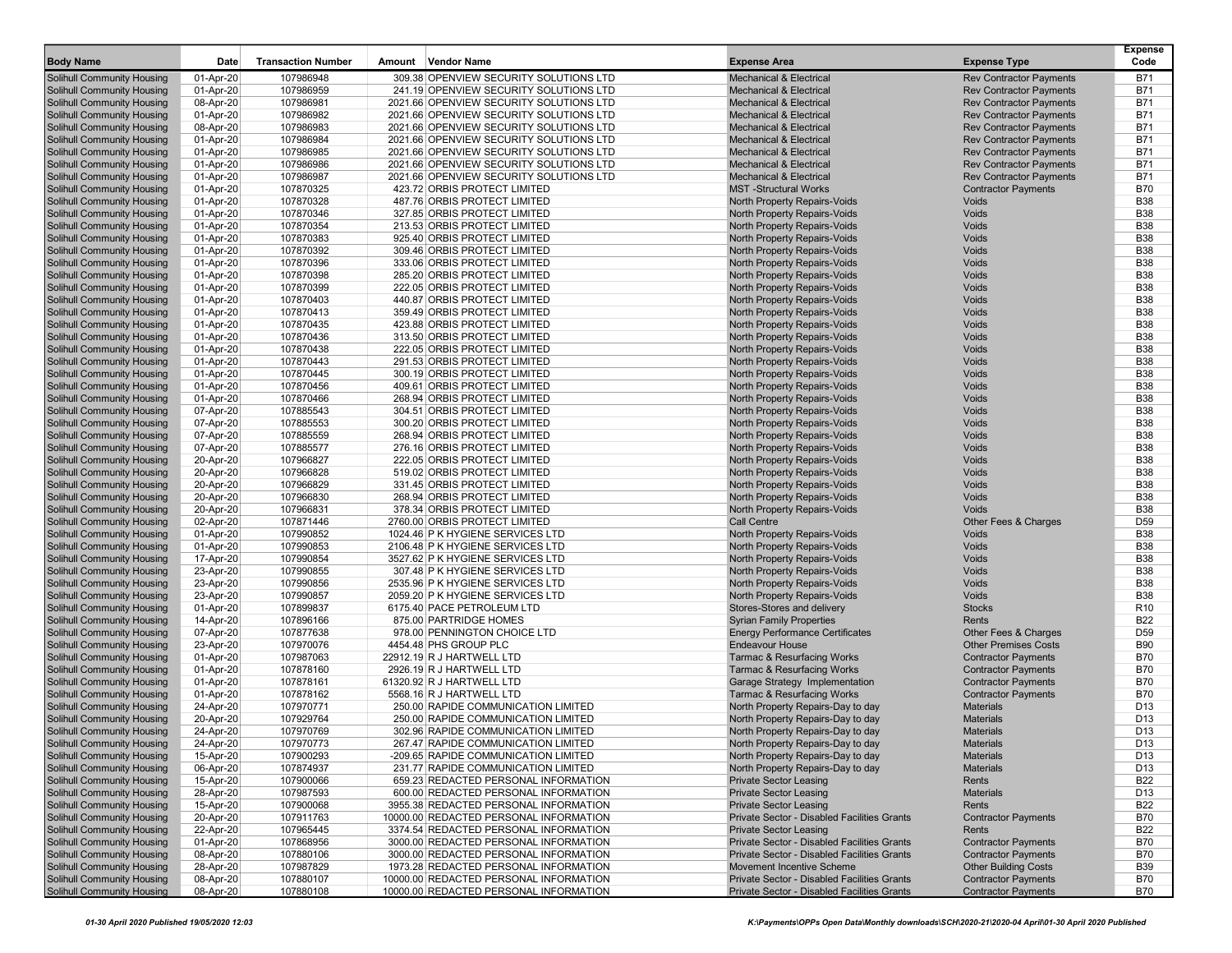| <b>Body Name</b>                                         | Date                   | <b>Transaction Number</b> | Amount Vendor Name                                                   | <b>Expense Area</b>                                                                 | <b>Expense Type</b>              | <b>Expense</b><br>Code   |
|----------------------------------------------------------|------------------------|---------------------------|----------------------------------------------------------------------|-------------------------------------------------------------------------------------|----------------------------------|--------------------------|
| <b>Solihull Community Housing</b>                        | 02-Apr-20              | 107871996                 | 3000.00 REDACTED PERSONAL INFORMATION                                | Private Sector - Disabled Facilities Grants                                         | <b>Contractor Payments</b>       | <b>B70</b>               |
| Solihull Community Housing                               | 09-Apr-20              | 107886809                 | 3955.38 REDACTED PERSONAL INFORMATION                                | <b>Private Sector Leasing</b>                                                       | Rents                            | <b>B22</b>               |
| Solihull Community Housing                               | 01-Apr-20              | 107867763                 | 3500.00 REDACTED PERSONAL INFORMATION                                | <b>Endeavour House</b>                                                              | Publicity                        | D93                      |
| Solihull Community Housing                               | 24-Apr-20              | 107971962                 | 330.98 REED                                                          | <b>Call Centre</b>                                                                  | <b>Agency Staff</b>              | A60                      |
| Solihull Community Housing                               | 06-Apr-20              | 107874785                 | 441.30 REED                                                          | <b>Call Centre</b>                                                                  | <b>Agency Staff</b>              | A60                      |
| Solihull Community Housing                               | 06-Apr-20              | 107874787                 | 316.27 REED                                                          | <b>Call Centre</b>                                                                  | <b>Agency Staff</b>              | A60                      |
| <b>Solihull Community Housing</b>                        | 06-Apr-20              | 107874788                 | 248.03 REED                                                          | Call Centre                                                                         | <b>Agency Staff</b>              | A60                      |
| Solihull Community Housing                               | 14-Apr-20              | 107892763                 | 330.98 REED                                                          | <b>Call Centre</b>                                                                  | <b>Agency Staff</b>              | A60                      |
| Solihull Community Housing                               | 20-Apr-20              | 107916763                 | 345.69 REED                                                          | <b>Call Centre</b>                                                                  | <b>Agency Staff</b>              | A60                      |
| Solihull Community Housing                               | 27-Apr-20              | 107978763                 | 323.62 REED                                                          | <b>Call Centre</b>                                                                  | <b>Agency Staff</b>              | A60                      |
| <b>Solihull Community Housing</b>                        | 02-Apr-20              | 107871997                 | 446.00 RESOURCE PRINT SOLUTIONS                                      | Customer, Communication & Information Team                                          | <b>Other Communication Costs</b> | D49                      |
| Solihull Community Housing                               | 23-Apr-20              | 107969833                 | 6406.00 RESOURCE PRINT SOLUTIONS                                     | Customer, Communication & Information Team                                          | Printing                         | D80                      |
| Solihull Community Housing                               | 23-Apr-20              | 107969831                 | 250.00 RESOURCE PRINT SOLUTIONS                                      | Customer, Communication & Information Team                                          | Printing                         | D80                      |
| <b>Solihull Community Housing</b>                        | 23-Apr-20              | 107969829                 | 291.00 RESOURCE PRINT SOLUTIONS<br>10897.00 RESOURCE PRINT SOLUTIONS | <b>Housing Aid &amp; Homelessness</b><br>Customer, Communication & Information Team | <b>Materials</b><br>Printing     | D <sub>13</sub><br>D80   |
| Solihull Community Housing<br>Solihull Community Housing | 02-Apr-20<br>15-Apr-20 | 107871736<br>107900290    | 1562.00 RESOURCE PRINT SOLUTIONS                                     | <b>Endeavour House</b>                                                              | Printing                         | D80                      |
| Solihull Community Housing                               | 07-Apr-20              | 107879807                 | 4485.08 ROYAL MAIL                                                   | <b>Endeavour House</b>                                                              | Postages                         | D <sub>21</sub>          |
| Solihull Community Housing                               |                        | 107983899                 | 1011.49 ROYAL MAIL                                                   | <b>Endeavour House</b>                                                              | Postages                         | D <sub>21</sub>          |
| Solihull Community Housing                               | 27-Apr-20<br>07-Apr-20 | 107877649                 | 600.00 SELLICK PARTNERSHIP LTD                                       | <b>Welfare Reform Work</b>                                                          | <b>Agency Staff</b>              | A60                      |
| Solihull Community Housing                               | 14-Apr-20              | 107889763                 | 480.00 SELLICK PARTNERSHIP LTD                                       | <b>Welfare Reform Work</b>                                                          | <b>Agency Staff</b>              | A60                      |
| Solihull Community Housing                               | 02-Apr-20              | 107872002                 | 409.93 SEVERN TRENT WATER LTD                                        | <b>Private Sector Leasing</b>                                                       | Water                            | <b>B12</b>               |
| Solihull Community Housing                               | 03-Apr-20              | 107873697                 | 6445.97 SEVERN TRENT WATER LTD                                       | <b>Laundry Service</b>                                                              | Water                            | <b>B12</b>               |
| Solihull Community Housing                               | 09-Apr-20              | 107886798                 | 3081.26 SF PROPERTIES                                                | <b>Private Sector Leasing</b>                                                       | Rents                            | <b>B22</b>               |
| Solihull Community Housing                               | 02-Apr-20              | 107871743                 | 500.00 SOLIHULL MBC                                                  | Home Improvement Agency                                                             | Head Office: Charges             | H <sub>10</sub>          |
| Solihull Community Housing                               | 02-Apr-20              | 107871744                 | 500.00 SOLIHULL MBC                                                  | Home Improvement Agency                                                             | Head Office: Charges             | H <sub>10</sub>          |
| Solihull Community Housing                               | 02-Apr-20              | 107871745                 | 1014.17 SOLIHULL MBC                                                 | Home Improvement Agency                                                             | Head Office: Charges             | H <sub>10</sub>          |
| Solihull Community Housing                               | 02-Apr-20              | 107871746                 | 1014.17 SOLIHULL MBC                                                 | Home Improvement Agency                                                             | <b>Head Office: Charges</b>      | H <sub>10</sub>          |
| Solihull Community Housing                               | 03-Apr-20              | 107873023                 | 5000.00 SOLIHULL MBC                                                 | Home Improvement Agency                                                             | Head Office: Charges             | H <sub>10</sub>          |
| Solihull Community Housing                               | 03-Apr-20              | 107873024                 | 10141.74 SOLIHULL MBC                                                | Home Improvement Agency                                                             | Head Office: Charges             | H <sub>10</sub>          |
| Solihull Community Housing                               | 02-Apr-20              | 107871963                 | 15912.00 SOLIHULL MBC                                                | <b>Capital Programmes</b>                                                           | <b>Head Office: Charges</b>      | H <sub>10</sub>          |
| Solihull Community Housing                               | 01-Apr-20              | 107878197                 | 453.00 SOLIHULL MBC PLANNING                                         | Garage Strategy Implementation                                                      | <b>Contractor Payments</b>       | <b>B70</b>               |
| <b>Solihull Community Housing</b>                        | 01-Apr-20              | 107868938                 | 5035.20 SUPRA UK LTD                                                 | Stores-Stores and delivery                                                          | <b>Stocks</b>                    | R <sub>10</sub>          |
| Solihull Community Housing                               | 01-Apr-20              | 107880140                 | 5035.20 SUPRA UK LTD                                                 | Stores-Stores and delivery                                                          | <b>Stocks</b>                    | R <sub>10</sub>          |
| Solihull Community Housing                               | 02-Apr-20              | 107871993                 | 587.25 THE OYSTER PARTNERSHIP LTD                                    | Housing Aid & Homelessness                                                          | <b>Agency Staff</b>              | A60                      |
| Solihull Community Housing                               | 08-Apr-20              | 107880038                 | 580.00 THE OYSTER PARTNERSHIP LTD                                    | Housing Aid & Homelessness                                                          | <b>Agency Staff</b>              | A60                      |
| Solihull Community Housing                               | 23-Apr-20              | 107969798                 | 333.50 THE OYSTER PARTNERSHIP LTD                                    | Housing Aid & Homelessness                                                          | <b>Agency Staff</b>              | A60                      |
| Solihull Community Housing                               | 22-Apr-20              | 107965354                 | 433.28 TOTAL GAS & POWER LTD                                         | <b>Endeavour House</b>                                                              | Gas                              | <b>B10</b>               |
| Solihull Community Housing                               | 22-Apr-20              | 107965354                 | 1256.02 TOTAL GAS & POWER LTD                                        | <b>Saxon Court</b>                                                                  | Gas                              | <b>B10</b>               |
| Solihull Community Housing                               | 22-Apr-20              | 107965354                 | 2704.76 TOTAL GAS & POWER LTD                                        | Low Rise (inc. Safe & Sound)                                                        | Gas                              | <b>B10</b>               |
| Solihull Community Housing                               | 22-Apr-20              | 107965354                 | 670.03 TOTAL GAS & POWER LTD                                         | Low Rise (inc. Safe & Sound)                                                        | Gas                              | <b>B10</b>               |
| Solihull Community Housing                               | 22-Apr-20              | 107965354                 | 42.11 TOTAL GAS & POWER LTD                                          | <b>Crabtree Hall</b>                                                                | Gas                              | <b>B10</b>               |
| Solihull Community Housing                               | 22-Apr-20              | 107965354                 | 78.54 TOTAL GAS & POWER LTD                                          | Whar Hall Farm Community Hall                                                       | Gas                              | <b>B10</b>               |
| Solihull Community Housing                               | 22-Apr-20              | 107965354                 | 30.65 TOTAL GAS & POWER LTD                                          | Homelessness                                                                        | Gas                              | <b>B10</b>               |
| Solihull Community Housing                               | 22-Apr-20              | 107965354                 | 172.30 TOTAL GAS & POWER LTD                                         | Homelessness                                                                        | Gas                              | <b>B10</b>               |
| Solihull Community Housing                               | 22-Apr-20              | 107965354                 | 127.26 TOTAL GAS & POWER LTD                                         | <b>Kingshurst Office</b>                                                            | Gas                              | <b>B10</b>               |
| Solihull Community Housing                               | 22-Apr-20              | 107965354                 | 485.10 TOTAL GAS & POWER LTD<br>11.66 TOTAL GAS & POWER LTD          | Business Support - MST Back Office Support                                          | Gas<br>Gas                       | <b>B10</b><br><b>B10</b> |
| Solihull Community Housing<br>Solihull Community Housing | 22-Apr-20<br>23-Apr-20 | 107965354<br>107969802    | 25927.52 TRAVELODGE                                                  | <b>Feasibility Works</b><br>Housing Aid & Homelessness                              | <b>B&amp;B Accommodation</b>     | <b>B23</b>               |
| <b>Solihull Community Housing</b>                        | 01-Apr-20              | 107878198                 | 853.00 TYRER BUILDING CONTRACTORS                                    | <b>MST</b> -Structural Works                                                        | <b>Contractor Payments</b>       | <b>B70</b>               |
| Solihull Community Housing                               | 01-Apr-20              | 107878199                 | 1499.53 TYRER BUILDING CONTRACTORS                                   | <b>MST-Structural Works</b>                                                         | <b>Contractor Payments</b>       | <b>B70</b>               |
| Solihull Community Housing                               | 01-Apr-20              | 107878200                 | 829.48 TYRER BUILDING CONTRACTORS                                    | <b>MST-Structural Works</b>                                                         | <b>Contractor Payments</b>       | <b>B70</b>               |
| Solihull Community Housing                               | 01-Apr-20              | 107878201                 | 4092.78 TYRER BUILDING CONTRACTORS                                   | <b>MST-Structural Works</b>                                                         | <b>Contractor Payments</b>       | <b>B70</b>               |
| Solihull Community Housing                               | 01-Apr-20              | 107878202                 | 2490.37 TYRER BUILDING CONTRACTORS                                   | <b>MST-Structural Works</b>                                                         | <b>Contractor Payments</b>       | <b>B70</b>               |
| Solihull Community Housing                               | 01-Apr-20              | 107871872                 | 3763.02 TYRER BUILDING CONTRACTORS                                   | Kitchens                                                                            | <b>Contractor Payments</b>       | <b>B70</b>               |
| Solihull Community Housing                               | 28-Apr-20              | 107987021                 | 5923.59 UTILITA ENERGY LTD                                           | <b>Private Sector Leasing</b>                                                       | <b>Electricity</b>               | <b>B11</b>               |
| Solihull Community Housing                               | 15-Apr-20              | 107900298                 | 343.07 UTILITA ENERGY LTD                                            | Homelessness                                                                        | Electricity                      | <b>B11</b>               |
| Solihull Community Housing                               | 23-Apr-20              | 107969815                 | 114.93 UTILITA ENERGY LTD                                            | <b>Homelessness</b>                                                                 | Gas                              | <b>B10</b>               |
| Solihull Community Housing                               | 23-Apr-20              | 107969815                 | 388.74 UTILITA ENERGY LTD                                            | Homelessness                                                                        | Electricity                      | <b>B11</b>               |
| Solihull Community Housing                               | 02-Apr-20              | 107871893                 | -368.89 UTILITA ENERGY LTD                                           | <b>Private Sector Leasing</b>                                                       | Electricity                      | <b>B11</b>               |
| Solihull Community Housing                               | 28-Apr-20              | 107987547                 | -360.86 UTILITA ENERGY LTD                                           | <b>Private Sector Leasing</b>                                                       | Gas                              | <b>B10</b>               |
| Solihull Community Housing                               | 28-Apr-20              | 107987567                 | 579.88 VOICESCAPE                                                    | Income Collection Team                                                              | <b>ICT Software</b>              | D31                      |
| Solihull Community Housing                               | 01-Apr-20              | 107870222                 | 2107.63 WATES CONSTRUCTION LTD                                       | <b>Cyclical Maintenance</b>                                                         | <b>Contractor Payments</b>       | <b>B70</b>               |
| Solihull Community Housing                               | 01-Apr-20              | 107870223                 | 1997.55 WATES CONSTRUCTION LTD                                       | <b>Cyclical Maintenance</b>                                                         | <b>Contractor Payments</b>       | <b>B70</b>               |
| Solihull Community Housing                               | 01-Apr-20              | 107870224                 | 1625.42 WATES CONSTRUCTION LTD                                       | <b>Cyclical Maintenance</b>                                                         | <b>Contractor Payments</b>       | <b>B70</b>               |
| Solihull Community Housing                               | 01-Apr-20              | 107870225                 | 1274.57 WATES CONSTRUCTION LTD                                       | <b>Cyclical Maintenance</b>                                                         | <b>Contractor Payments</b>       | <b>B70</b>               |
| Solihull Community Housing                               | 01-Apr-20              | 107870226                 | 6110.80 WATES CONSTRUCTION LTD                                       | <b>Cyclical Maintenance</b>                                                         | <b>Contractor Payments</b>       | <b>B70</b>               |
| Solihull Community Housing                               | 01-Apr-20              | 107870227                 | 6110.80 WATES CONSTRUCTION LTD                                       | <b>Cyclical Maintenance</b>                                                         | <b>Contractor Payments</b>       | <b>B70</b>               |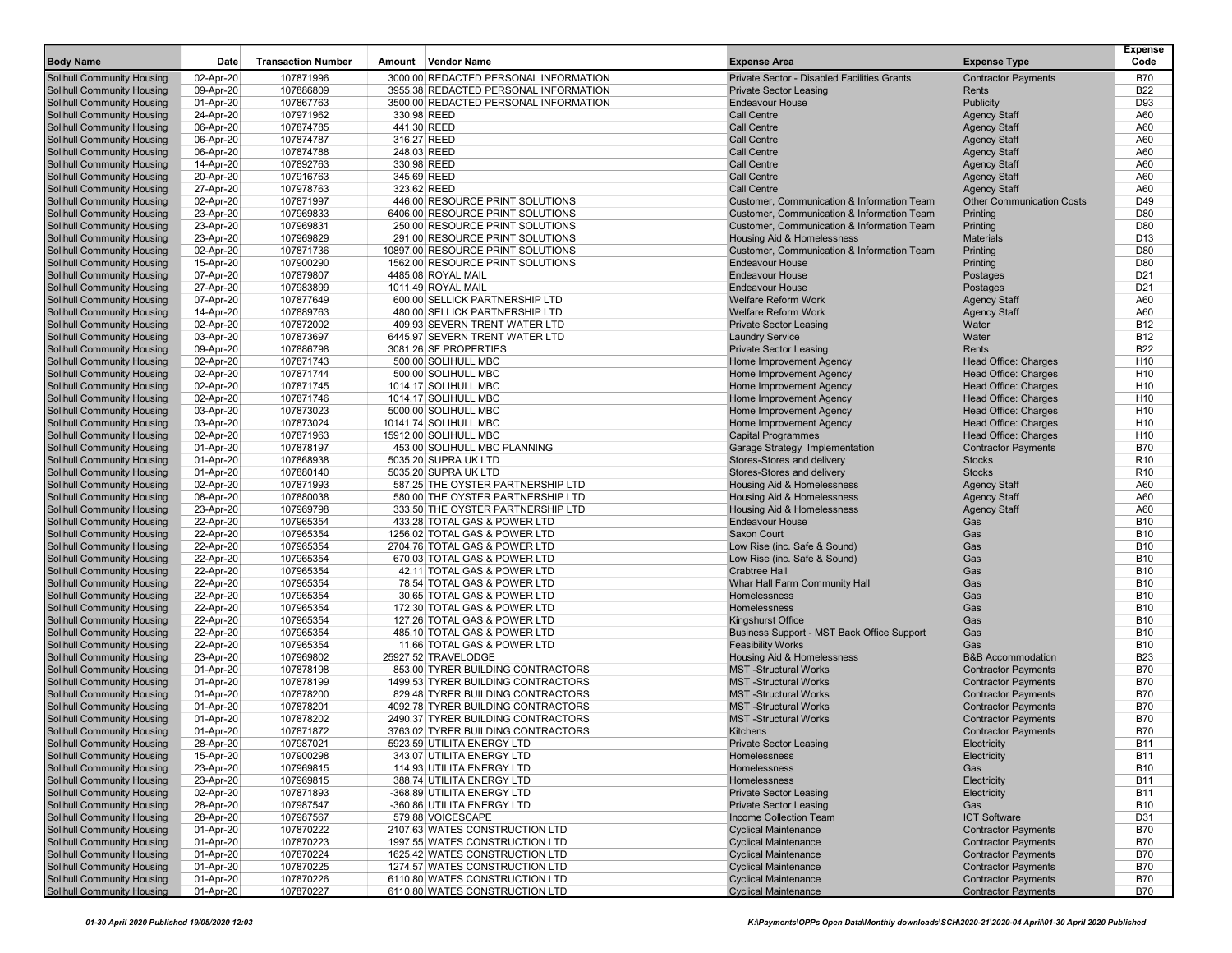| <b>Body Name</b>                                                       | Date                   | <b>Transaction Number</b> | Amount Vendor Name                                               | <b>Expense Area</b>                                          | <b>Expense Type</b>                                      | <b>Expense</b><br>Code   |
|------------------------------------------------------------------------|------------------------|---------------------------|------------------------------------------------------------------|--------------------------------------------------------------|----------------------------------------------------------|--------------------------|
| Solihull Community Housing                                             | 01-Apr-20              | 107870228                 | 6110.80 WATES CONSTRUCTION LTD                                   | <b>Cyclical Maintenance</b>                                  | <b>Contractor Payments</b>                               | <b>B70</b>               |
| <b>Solihull Community Housing</b>                                      | 01-Apr-20              | 107870229                 | 1828.76 WATES CONSTRUCTION LTD                                   | <b>Cyclical Maintenance</b>                                  | <b>Contractor Payments</b>                               | <b>B70</b>               |
| <b>Solihull Community Housing</b>                                      | 01-Apr-20              | 107870230                 | 1425.23 WATES CONSTRUCTION LTD                                   | <b>Cyclical Maintenance</b>                                  | <b>Contractor Payments</b>                               | <b>B70</b>               |
| <b>Solihull Community Housing</b>                                      | 01-Apr-20              | 107870231                 | 2072.61 WATES CONSTRUCTION LTD                                   | <b>Cyclical Maintenance</b>                                  | <b>Contractor Payments</b>                               | <b>B70</b>               |
| <b>Solihull Community Housing</b>                                      | 01-Apr-20              | 107870232                 | 2729.43 WATES CONSTRUCTION LTD                                   | <b>Cyclical Maintenance</b>                                  | <b>Contractor Payments</b>                               | <b>B70</b>               |
| <b>Solihull Community Housing</b>                                      | 01-Apr-20              | 107870233                 | 3147.16 WATES CONSTRUCTION LTD                                   | <b>Cyclical Maintenance</b>                                  | <b>Contractor Payments</b>                               | <b>B70</b>               |
| <b>Solihull Community Housing</b>                                      | 01-Apr-20              | 107870234                 | 2985.80 WATES CONSTRUCTION LTD                                   | <b>Cyclical Maintenance</b>                                  | <b>Contractor Payments</b>                               | <b>B70</b>               |
| <b>Solihull Community Housing</b>                                      | 01-Apr-20              | 107870235                 | 2828.93 WATES CONSTRUCTION LTD                                   | <b>Cyclical Maintenance</b>                                  | <b>Contractor Payments</b>                               | <b>B70</b>               |
| <b>Solihull Community Housing</b>                                      | 01-Apr-20              | 107870236                 | 1135.31 WATES CONSTRUCTION LTD                                   | <b>Cyclical Maintenance</b>                                  | <b>Contractor Payments</b>                               | <b>B70</b>               |
| <b>Solihull Community Housing</b>                                      | 01-Apr-20              | 107870237                 | 3216.71 WATES CONSTRUCTION LTD                                   | <b>Cyclical Maintenance</b>                                  | <b>Contractor Payments</b>                               | <b>B70</b>               |
| Solihull Community Housing                                             | 01-Apr-20              | 107870238                 | 4145.47 WATES CONSTRUCTION LTD                                   | <b>Cyclical Maintenance</b>                                  | <b>Contractor Payments</b>                               | <b>B70</b>               |
| <b>Solihull Community Housing</b>                                      | 01-Apr-20              | 107870239                 | 4145.47 WATES CONSTRUCTION LTD                                   | <b>Cyclical Maintenance</b>                                  | <b>Contractor Payments</b>                               | <b>B70</b>               |
| <b>Solihull Community Housing</b>                                      | 01-Apr-20              | 107870240                 | 3405.92 WATES CONSTRUCTION LTD                                   | <b>Cyclical Maintenance</b>                                  | <b>Contractor Payments</b>                               | <b>B70</b>               |
| Solihull Community Housing                                             | 01-Apr-20              | 107870241                 | 4145.47 WATES CONSTRUCTION LTD                                   | <b>Cyclical Maintenance</b>                                  | <b>Contractor Payments</b>                               | <b>B70</b>               |
| <b>Solihull Community Housing</b>                                      | 01-Apr-20              | 107870242                 | 4145.47 WATES CONSTRUCTION LTD                                   | <b>Cyclical Maintenance</b>                                  | <b>Contractor Payments</b>                               | <b>B70</b>               |
| <b>Solihull Community Housing</b>                                      | 01-Apr-20              | 107870243                 | 4145.47 WATES CONSTRUCTION LTD                                   | <b>Cyclical Maintenance</b>                                  | <b>Contractor Payments</b>                               | <b>B70</b>               |
| <b>Solihull Community Housing</b>                                      | 01-Apr-20              | 107870244                 | 5286.60 WATES CONSTRUCTION LTD                                   | <b>Cyclical Maintenance</b>                                  | <b>Contractor Payments</b>                               | <b>B70</b>               |
| <b>Solihull Community Housing</b>                                      | 01-Apr-20              | 107870245                 | 2058.88 WATES CONSTRUCTION LTD                                   | <b>Cyclical Maintenance</b>                                  | <b>Contractor Payments</b>                               | <b>B70</b>               |
| <b>Solihull Community Housing</b>                                      | 01-Apr-20              | 107870246                 | 2838.27 WATES CONSTRUCTION LTD                                   | <b>Cyclical Maintenance</b>                                  | <b>Contractor Payments</b>                               | <b>B70</b>               |
| <b>Solihull Community Housing</b>                                      | 01-Apr-20              | 107870247                 | 4375.80 WATES CONSTRUCTION LTD                                   | <b>Cyclical Maintenance</b>                                  | <b>Contractor Payments</b>                               | <b>B70</b>               |
| <b>Solihull Community Housing</b>                                      | 01-Apr-20              | 107870248                 | 3405.92 WATES CONSTRUCTION LTD                                   | <b>Cyclical Maintenance</b>                                  | <b>Contractor Payments</b>                               | <b>B70</b>               |
| <b>Solihull Community Housing</b>                                      | 01-Apr-20              | 107870249                 | 3198.55 WATES CONSTRUCTION LTD                                   | <b>Cyclical Maintenance</b>                                  | <b>Contractor Payments</b>                               | <b>B70</b>               |
| <b>Solihull Community Housing</b>                                      | 01-Apr-20              | 107870250<br>107870251    | 3405.92 WATES CONSTRUCTION LTD<br>3027.49 WATES CONSTRUCTION LTD | <b>Cyclical Maintenance</b>                                  | <b>Contractor Payments</b>                               | <b>B70</b><br><b>B70</b> |
| <b>Solihull Community Housing</b>                                      | 01-Apr-20              |                           | 3405.92 WATES CONSTRUCTION LTD                                   | <b>Cyclical Maintenance</b>                                  | <b>Contractor Payments</b>                               | <b>B70</b>               |
| <b>Solihull Community Housing</b>                                      | 01-Apr-20              | 107870252<br>107870254    |                                                                  | <b>Cyclical Maintenance</b>                                  | <b>Contractor Payments</b>                               |                          |
| <b>Solihull Community Housing</b><br><b>Solihull Community Housing</b> | 01-Apr-20              | 107870255                 | 4375.80 WATES CONSTRUCTION LTD<br>3405.92 WATES CONSTRUCTION LTD | <b>Cyclical Maintenance</b>                                  | <b>Contractor Payments</b>                               | <b>B70</b><br><b>B70</b> |
| <b>Solihull Community Housing</b>                                      | 01-Apr-20<br>01-Apr-20 | 107870256                 | 2431.00 WATES CONSTRUCTION LTD                                   | <b>Cyclical Maintenance</b><br><b>Cyclical Maintenance</b>   | <b>Contractor Payments</b><br><b>Contractor Payments</b> | <b>B70</b>               |
| <b>Solihull Community Housing</b>                                      | 01-Apr-20              | 107870257                 | 1422.50 WATES CONSTRUCTION LTD                                   | <b>Cyclical Maintenance</b>                                  | <b>Contractor Payments</b>                               | <b>B70</b>               |
| <b>Solihull Community Housing</b>                                      | 01-Apr-20              | 107870258                 | 4375.80 WATES CONSTRUCTION LTD                                   | <b>Cyclical Maintenance</b>                                  | <b>Contractor Payments</b>                               | <b>B70</b>               |
| <b>Solihull Community Housing</b>                                      | 01-Apr-20              | 107870259                 | 2734.45 WATES CONSTRUCTION LTD                                   | <b>Cyclical Maintenance</b>                                  | <b>Contractor Payments</b>                               | <b>B70</b>               |
| <b>Solihull Community Housing</b>                                      | 01-Apr-20              | 107870260                 | 2734.45 WATES CONSTRUCTION LTD                                   | <b>Cyclical Maintenance</b>                                  | <b>Contractor Payments</b>                               | <b>B70</b>               |
| <b>Solihull Community Housing</b>                                      | 01-Apr-20              | 107870261                 | 2734.45 WATES CONSTRUCTION LTD                                   | <b>Cyclical Maintenance</b>                                  | <b>Contractor Payments</b>                               | <b>B70</b>               |
| <b>Solihull Community Housing</b>                                      | 01-Apr-20              | 107870262                 | 254.79 WATES CONSTRUCTION LTD                                    | <b>Cyclical Maintenance</b>                                  | <b>Contractor Payments</b>                               | <b>B70</b>               |
| <b>Solihull Community Housing</b>                                      | 01-Apr-20              | 107870263                 | 2734.45 WATES CONSTRUCTION LTD                                   | <b>Cyclical Maintenance</b>                                  | <b>Contractor Payments</b>                               | <b>B70</b>               |
| Solihull Community Housing                                             | 01-Apr-20              | 107870264                 | 2412.75 WATES CONSTRUCTION LTD                                   | <b>Cyclical Maintenance</b>                                  | <b>Contractor Payments</b>                               | <b>B70</b>               |
| <b>Solihull Community Housing</b>                                      | 01-Apr-20              | 107870265                 | 3186.54 WATES CONSTRUCTION LTD                                   | <b>Cyclical Maintenance</b>                                  | <b>Contractor Payments</b>                               | <b>B70</b>               |
| <b>Solihull Community Housing</b>                                      | 01-Apr-20              | 107870266                 | 1135.31 WATES CONSTRUCTION LTD                                   | <b>Cyclical Maintenance</b>                                  | <b>Contractor Payments</b>                               | <b>B70</b>               |
| Solihull Community Housing                                             | 01-Apr-20              | 107870267                 | 1513.74 WATES CONSTRUCTION LTD                                   | <b>Cyclical Maintenance</b>                                  | <b>Contractor Payments</b>                               | <b>B70</b>               |
| <b>Solihull Community Housing</b>                                      | 01-Apr-20              | 107870268                 | 358.31 WATES CONSTRUCTION LTD                                    | <b>Cyclical Maintenance</b>                                  | <b>Contractor Payments</b>                               | <b>B70</b>               |
| <b>Solihull Community Housing</b>                                      | 01-Apr-20              | 107870270                 | 895.79 WATES CONSTRUCTION LTD                                    | <b>Cyclical Maintenance</b>                                  | <b>Contractor Payments</b>                               | <b>B70</b>               |
| <b>Solihull Community Housing</b>                                      | 01-Apr-20              | 107870271                 | 4053.42 WATES CONSTRUCTION LTD                                   | <b>Cyclical Maintenance</b>                                  | <b>Contractor Payments</b>                               | <b>B70</b>               |
| <b>Solihull Community Housing</b>                                      | 01-Apr-20              | 107870272                 | 3405.92 WATES CONSTRUCTION LTD                                   | <b>Cyclical Maintenance</b>                                  | <b>Contractor Payments</b>                               | <b>B70</b>               |
| <b>Solihull Community Housing</b>                                      | 01-Apr-20              | 107870273                 | 465.22 WATES CONSTRUCTION LTD                                    | <b>Cyclical Maintenance</b>                                  | <b>Contractor Payments</b>                               | <b>B70</b>               |
| <b>Solihull Community Housing</b>                                      | 01-Apr-20              | 107870274                 | 268.73 WATES CONSTRUCTION LTD                                    | <b>Cyclical Maintenance</b>                                  | <b>Contractor Payments</b>                               | <b>B70</b>               |
| <b>Solihull Community Housing</b>                                      | 01-Apr-20              | 107870276                 | 1165.64 WATES CONSTRUCTION LTD                                   | <b>Cyclical Maintenance</b>                                  | <b>Contractor Payments</b>                               | <b>B70</b>               |
| <b>Solihull Community Housing</b>                                      | 01-Apr-20              | 107870277                 | 1144.16 WATES CONSTRUCTION LTD                                   | <b>Cyclical Maintenance</b>                                  | <b>Contractor Payments</b>                               | <b>B70</b>               |
| <b>Solihull Community Housing</b>                                      | 01-Apr-20              | 107870280                 | 3319.94 WATES CONSTRUCTION LTD                                   | <b>Cyclical Maintenance</b>                                  | <b>Contractor Payments</b>                               | <b>B70</b>               |
| <b>Solihull Community Housing</b>                                      | 01-Apr-20              | 107870281                 | 20227.89 WATES CONSTRUCTION LTD                                  | Low Rise - Envelope Programme                                | <b>Contractor Payments</b>                               | <b>B70</b>               |
| <b>Solihull Community Housing</b>                                      | 01-Apr-20              | 107986903                 | 25251.41 WATES CONSTRUCTION LTD                                  | Low Rise - Envelope Programme                                | <b>Contractor Payments</b>                               | <b>B70</b>               |
| <b>Solihull Community Housing</b>                                      | 01-Apr-20              | 107870282                 | 20195.19 WATES CONSTRUCTION LTD                                  | Low Rise - Envelope Programme                                | <b>Contractor Payments</b>                               | <b>B70</b>               |
| <b>Solihull Community Housing</b>                                      | 01-Apr-20              | 107870283                 | 905.58 WATES CONSTRUCTION LTD                                    | <b>Cyclical Maintenance</b>                                  | <b>Contractor Payments</b>                               | <b>B70</b>               |
| Solihull Community Housing                                             | 01-Apr-20              | 107986904                 | 17923.85 WATES CONSTRUCTION LTD                                  | Low Rise - Envelope Programme                                | <b>Contractor Payments</b>                               | <b>B70</b>               |
| <b>Solihull Community Housing</b>                                      | 01-Apr-20              | 107870284                 | 537.47 WATES CONSTRUCTION LTD                                    | <b>Cyclical Maintenance</b>                                  | <b>Contractor Payments</b>                               | <b>B70</b>               |
| Solihull Community Housing                                             | 01-Apr-20              | 107986905                 | 20660.76 WATES CONSTRUCTION LTD                                  | Low Rise - Envelope Programme                                | <b>Contractor Payments</b>                               | <b>B70</b>               |
| <b>Solihull Community Housing</b>                                      | 01-Apr-20              | 107986906                 | 21793.26 WATES CONSTRUCTION LTD                                  | Low Rise - Envelope Programme                                | <b>Contractor Payments</b>                               | <b>B70</b>               |
| <b>Solihull Community Housing</b>                                      | 01-Apr-20              | 107986907                 | 21116.58 WATES CONSTRUCTION LTD                                  | Low Rise - Envelope Programme                                | <b>Contractor Payments</b>                               | <b>B70</b>               |
| <b>Solihull Community Housing</b>                                      | 01-Apr-20              | 107986908                 | 23115.52 WATES CONSTRUCTION LTD                                  | Low Rise - Envelope Programme                                | <b>Contractor Payments</b>                               | <b>B70</b>               |
| <b>Solihull Community Housing</b>                                      | 01-Apr-20              | 107870285                 | 2076.96 WATES CONSTRUCTION LTD                                   | <b>Cyclical Maintenance</b>                                  | <b>Contractor Payments</b>                               | <b>B70</b>               |
| <b>Solihull Community Housing</b>                                      | 01-Apr-20              | 107986909                 | 17632.02 WATES CONSTRUCTION LTD                                  | Low Rise - Envelope Programme                                | <b>Contractor Payments</b>                               | <b>B70</b>               |
| <b>Solihull Community Housing</b>                                      | 01-Apr-20              | 107870286                 | 5651.59 WATES CONSTRUCTION LTD                                   | <b>Cyclical Maintenance</b>                                  | <b>Contractor Payments</b>                               | <b>B70</b>               |
| <b>Solihull Community Housing</b>                                      | 01-Apr-20              | 107986910                 | 33185.48 WATES CONSTRUCTION LTD                                  | Low Rise - Envelope Programme                                | <b>Contractor Payments</b>                               | <b>B70</b>               |
| <b>Solihull Community Housing</b>                                      | 01-Apr-20              | 107986911                 | 17552.77 WATES CONSTRUCTION LTD                                  | Low Rise - Envelope Programme                                | <b>Contractor Payments</b>                               | <b>B70</b>               |
| <b>Solihull Community Housing</b>                                      | 01-Apr-20              | 107986912                 | 24867.93 WATES CONSTRUCTION LTD                                  | Low Rise - Envelope Programme                                | <b>Contractor Payments</b>                               | <b>B70</b>               |
| <b>Solihull Community Housing</b><br><b>Solihull Community Housing</b> | 01-Apr-20              | 107986913                 | 17726.55 WATES CONSTRUCTION LTD<br>467.99 WATES CONSTRUCTION LTD | Low Rise - Envelope Programme                                | <b>Contractor Payments</b><br><b>Contractor Payments</b> | <b>B70</b>               |
| <b>Solihull Community Housing</b>                                      | 01-Apr-20<br>01-Apr-20 | 107870287<br>107870288    | 6110.80 WATES CONSTRUCTION LTD                                   | Low Rise - Envelope Programme<br><b>Cyclical Maintenance</b> | <b>Contractor Payments</b>                               | <b>B70</b><br><b>B70</b> |
|                                                                        |                        |                           |                                                                  |                                                              |                                                          |                          |